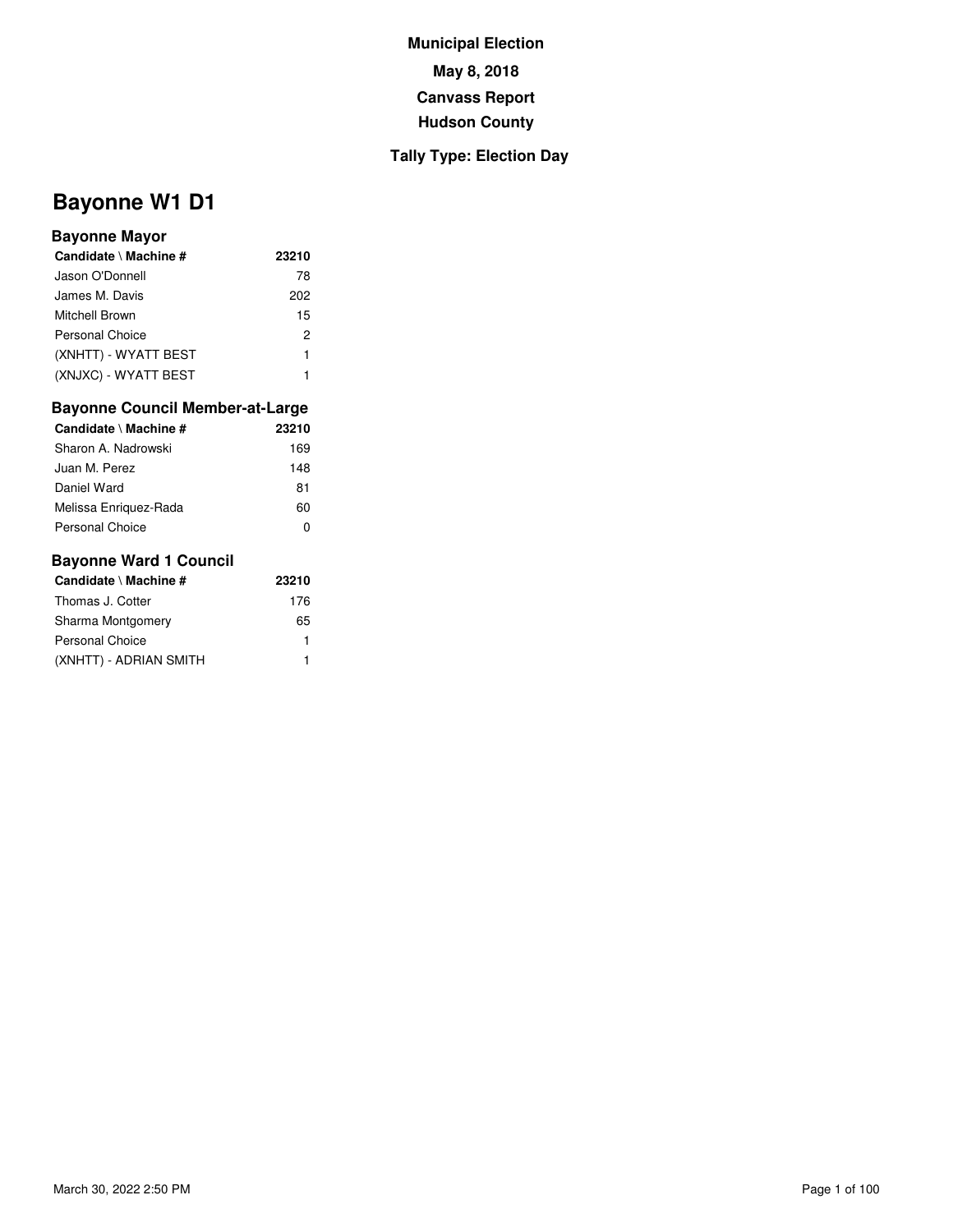## **Tally Type: Election Day**

# **Bayonne W1 D2**

#### **Bayonne Mayor**

| Candidate \ Machine # | 23211 |
|-----------------------|-------|
| Jason O'Donnell       | 97    |
| James M. Davis        | 213   |
| Mitchell Brown        | 11    |
| Personal Choice       |       |

#### **Bayonne Council Member-at-Large**

| 23211 |
|-------|
| 176   |
| 164   |
| 82    |
| 56    |
| O     |
|       |

| Candidate \ Machine # | 23211 |
|-----------------------|-------|
| Thomas J. Cotter      | 181   |
| Sharma Montgomery     | 70    |
| Personal Choice       | ŋ     |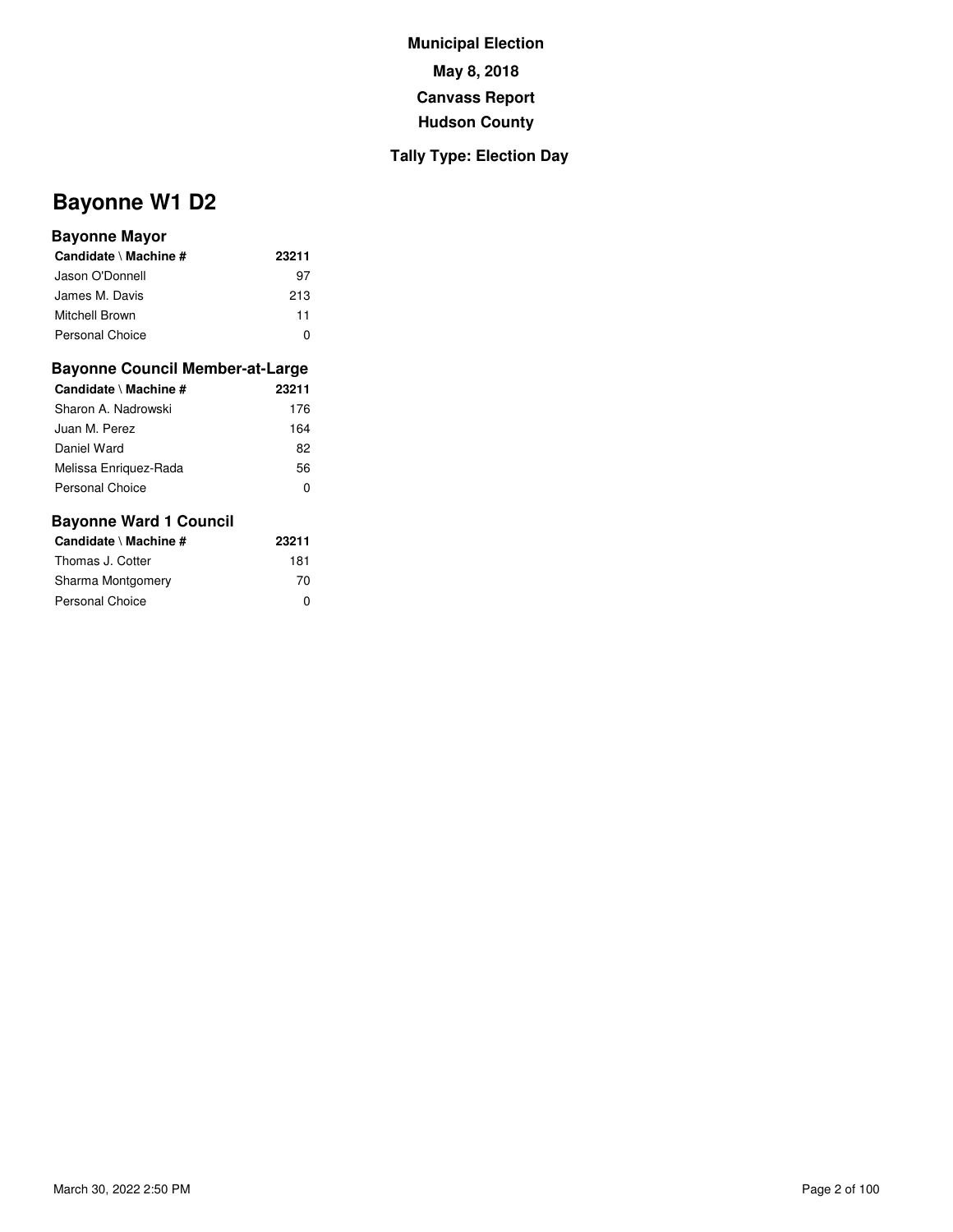## **Tally Type: Election Day**

# **Bayonne W1 D3**

#### **Bayonne Mayor**

| Candidate \ Machine #  | 23212 |
|------------------------|-------|
| Jason O'Donnell        | 51    |
| James M. Davis         | 118   |
| Mitchell Brown         | 13    |
| <b>Personal Choice</b> | n     |

#### **Bayonne Council Member-at-Large**

| Candidate \ Machine # | 23212 |
|-----------------------|-------|
| Sharon A. Nadrowski   | 97    |
| Juan M. Perez         | 85    |
| Daniel Ward           | 58    |
| Melissa Enriquez-Rada | 40    |
| Personal Choice       | O     |
|                       |       |

| Candidate \ Machine # | 23212 |
|-----------------------|-------|
| Thomas J. Cotter      | 102   |
| Sharma Montgomery     | 48    |
| Personal Choice       | ŋ     |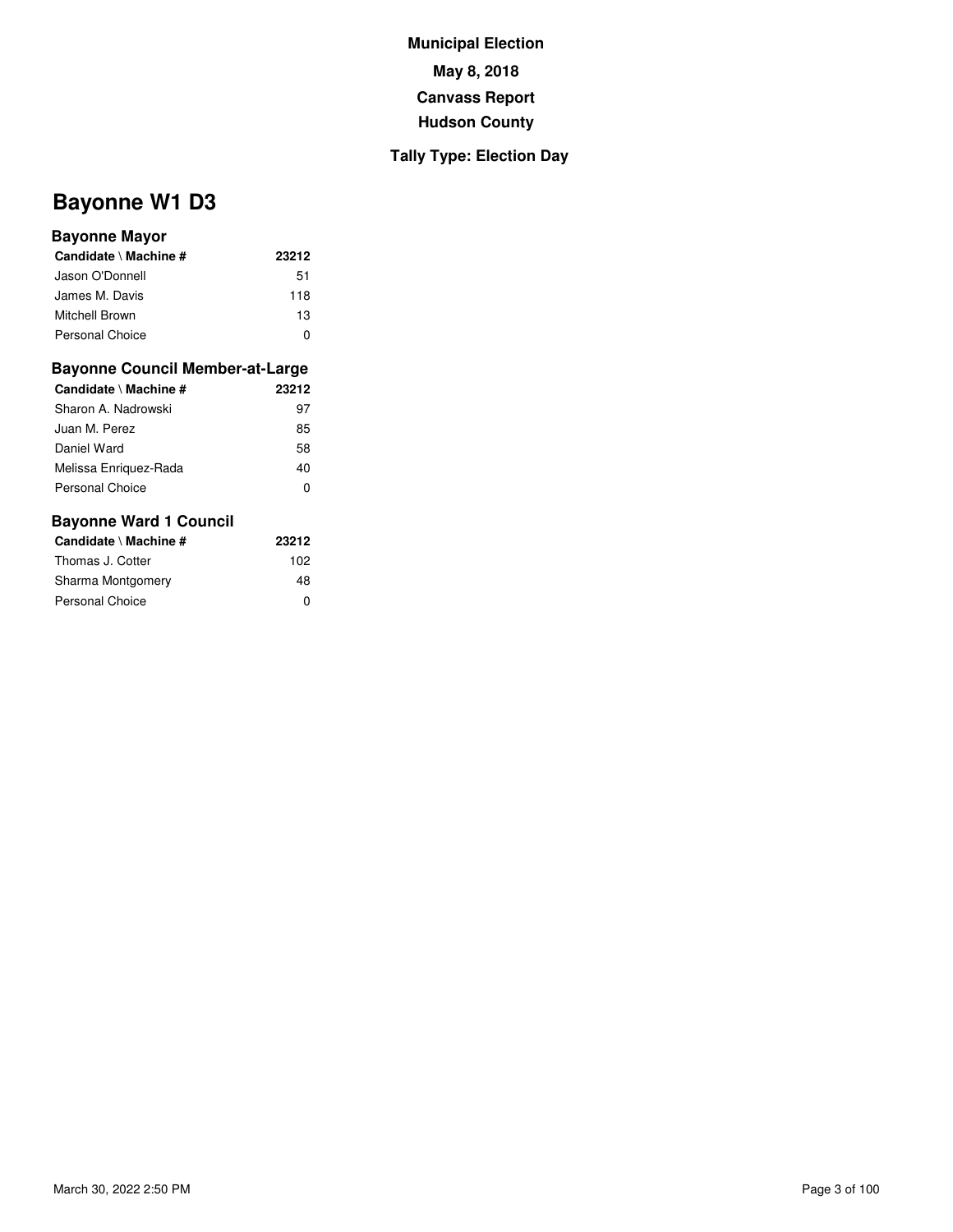## **Tally Type: Election Day**

# **Bayonne W1 D4**

#### **Bayonne Mayor**

| Candidate \ Machine #  | 23213 |
|------------------------|-------|
| Jason O'Donnell        | 72    |
| James M. Davis         | 222   |
| Mitchell Brown         |       |
| <b>Personal Choice</b> |       |

#### **Bayonne Council Member-at-Large**

| Candidate \ Machine #  | 23213 |
|------------------------|-------|
| Sharon A. Nadrowski    | 184   |
| Juan M. Perez          | 162   |
| Daniel Ward            | 81    |
| Melissa Enriguez-Rada  | 55    |
| <b>Personal Choice</b> | O     |
|                        |       |

| Candidate \ Machine # | 23213 |
|-----------------------|-------|
| Thomas J. Cotter      | 188   |
| Sharma Montgomery     | 68    |
| Personal Choice       | ŋ     |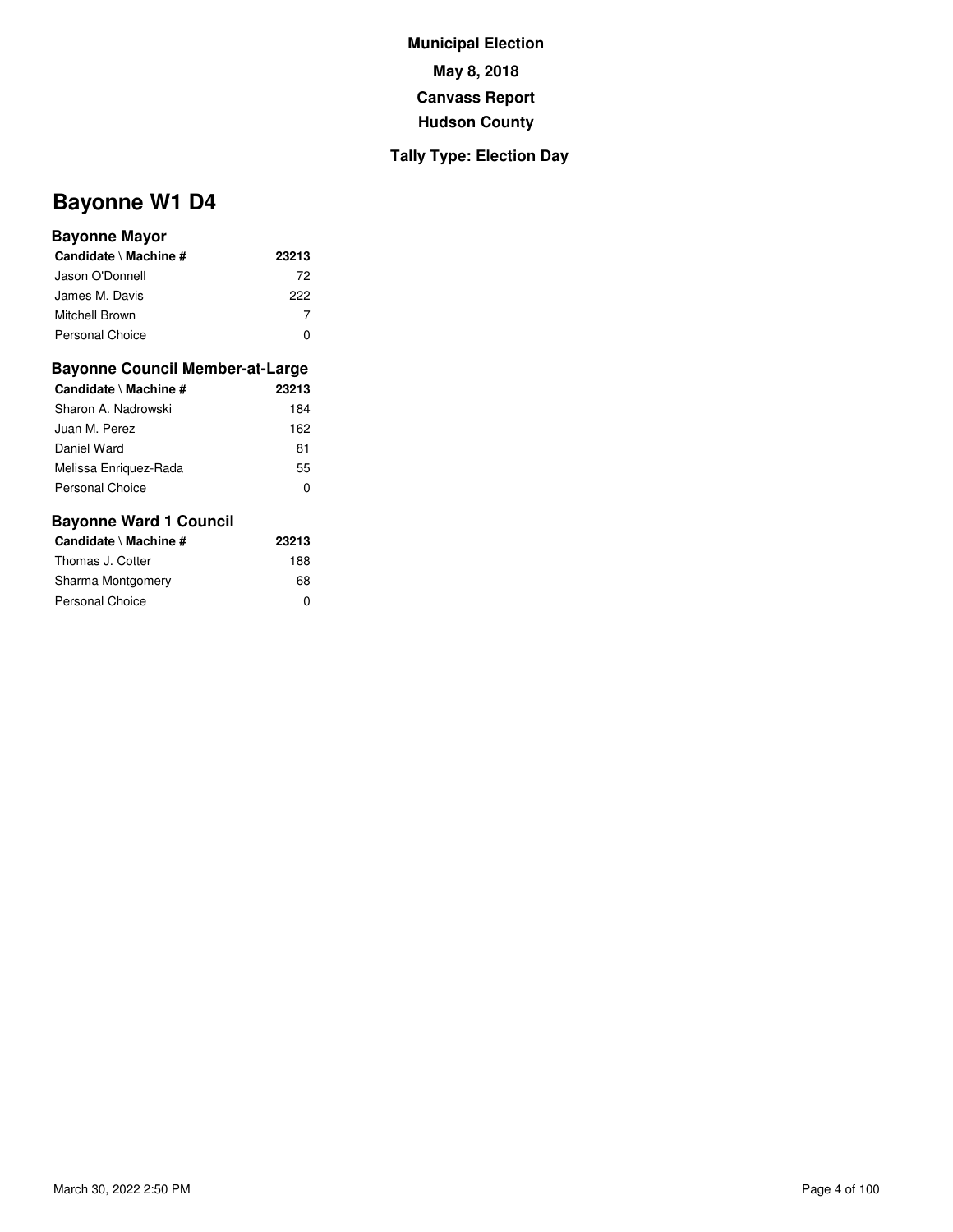### **Tally Type: Election Day**

# **Bayonne W1 D5**

#### **Bayonne Mayor**

| Candidate \ Machine #  | 23214 | 23215 |
|------------------------|-------|-------|
| Jason O'Donnell        | 125   |       |
| James M. Davis         | 191   | 2     |
| Mitchell Brown         | 14    | n     |
| <b>Personal Choice</b> |       |       |

#### **Bayonne Council Member-at-Large**

| Candidate \ Machine # | 23214 | 23215 |
|-----------------------|-------|-------|
| Sharon A. Nadrowski   | 181   | 2     |
| Juan M. Perez         | 153   | 0     |
| Daniel Ward           | 114   | 2     |
| Melissa Enriquez-Rada | 103   | 1     |
| Personal Choice       | 0     |       |

| Candidate \ Machine #  | 23214 | - 23215 |
|------------------------|-------|---------|
| Thomas J. Cotter       | 168   | 2       |
| Sharma Montgomery      | 116   |         |
| <b>Personal Choice</b> | ŋ     | O       |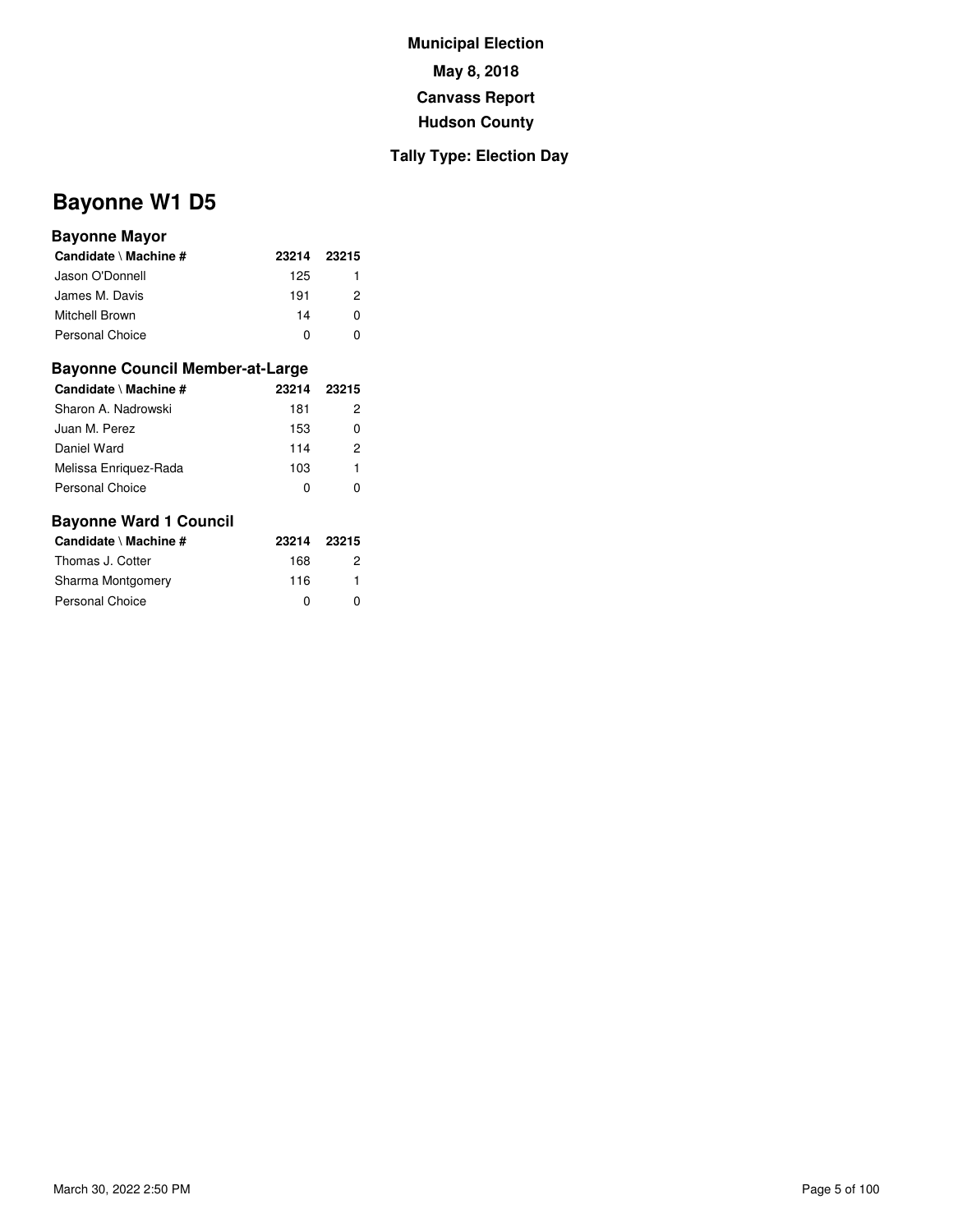## **Tally Type: Election Day**

# **Bayonne W1 D6**

#### **Bayonne Mayor**

| Candidate \ Machine # | 23216 |
|-----------------------|-------|
| Jason O'Donnell       | 119   |
| James M. Davis        | 205   |
| Mitchell Brown        | 12    |
| Personal Choice       |       |
| (XNCNH) - BATMAN      |       |

#### **Bayonne Council Member-at-Large**

| Candidate \ Machine #     | 23216 |
|---------------------------|-------|
| Sharon A. Nadrowski       | 199   |
| Juan M. Perez             | 157   |
| Daniel Ward               | 134   |
| Melissa Enriguez-Rada     | 85    |
| Personal Choice           | 3     |
| (XNCNH) - CAPTAIN-AMERICA | 1     |
| (MMJTJ) - PEREZ           | 1     |
| (XNCNH) - WONDER-WOMAN    |       |

| Candidate \ Machine #  | 23216 |
|------------------------|-------|
| Thomas J. Cotter       | 198   |
| Sharma Montgomery      | 97    |
| <b>Personal Choice</b> | 2     |
| (XNJHC) - REGINA GILL  | 1     |
| (XNCNH) - THOR         |       |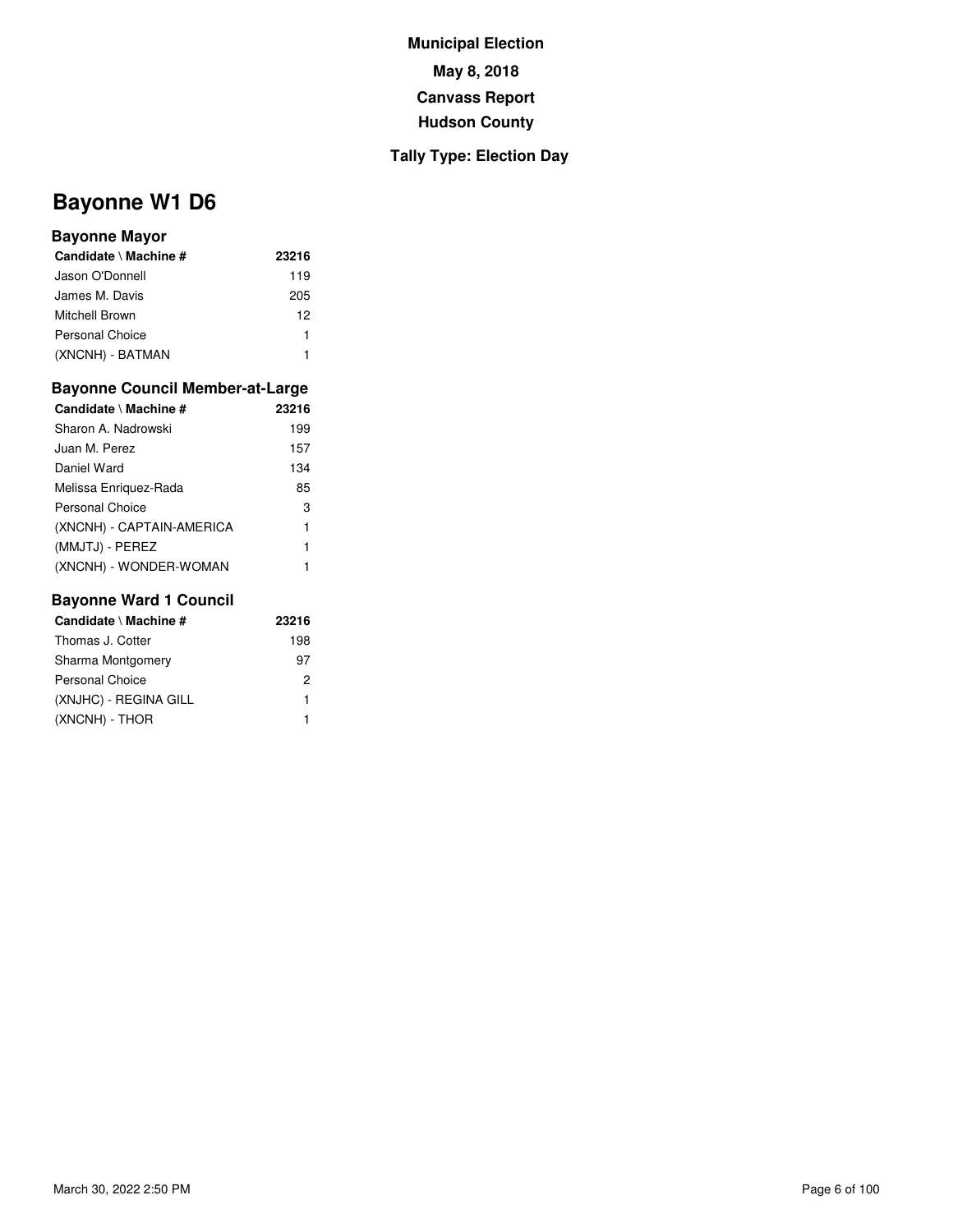## **Tally Type: Election Day**

# **Bayonne W1 D7**

#### **Bayonne Mayor**

| Candidate \ Machine #  | 23217 |
|------------------------|-------|
| Jason O'Donnell        | 102   |
| James M. Davis         | 184   |
| Mitchell Brown         | 15    |
| <b>Personal Choice</b> | n     |

#### **Bayonne Council Member-at-Large**

| Candidate \ Machine #  | 23217 |
|------------------------|-------|
| Sharon A. Nadrowski    | 161   |
| Juan M. Perez          | 136   |
| Daniel Ward            | 112   |
| Melissa Enriquez-Rada  | 79    |
| <b>Personal Choice</b> | 0     |
|                        |       |

| Candidate \ Machine # | 23217 |
|-----------------------|-------|
| Thomas J. Cotter      | 169   |
| Sharma Montgomery     | 96    |
| Personal Choice       | ŋ     |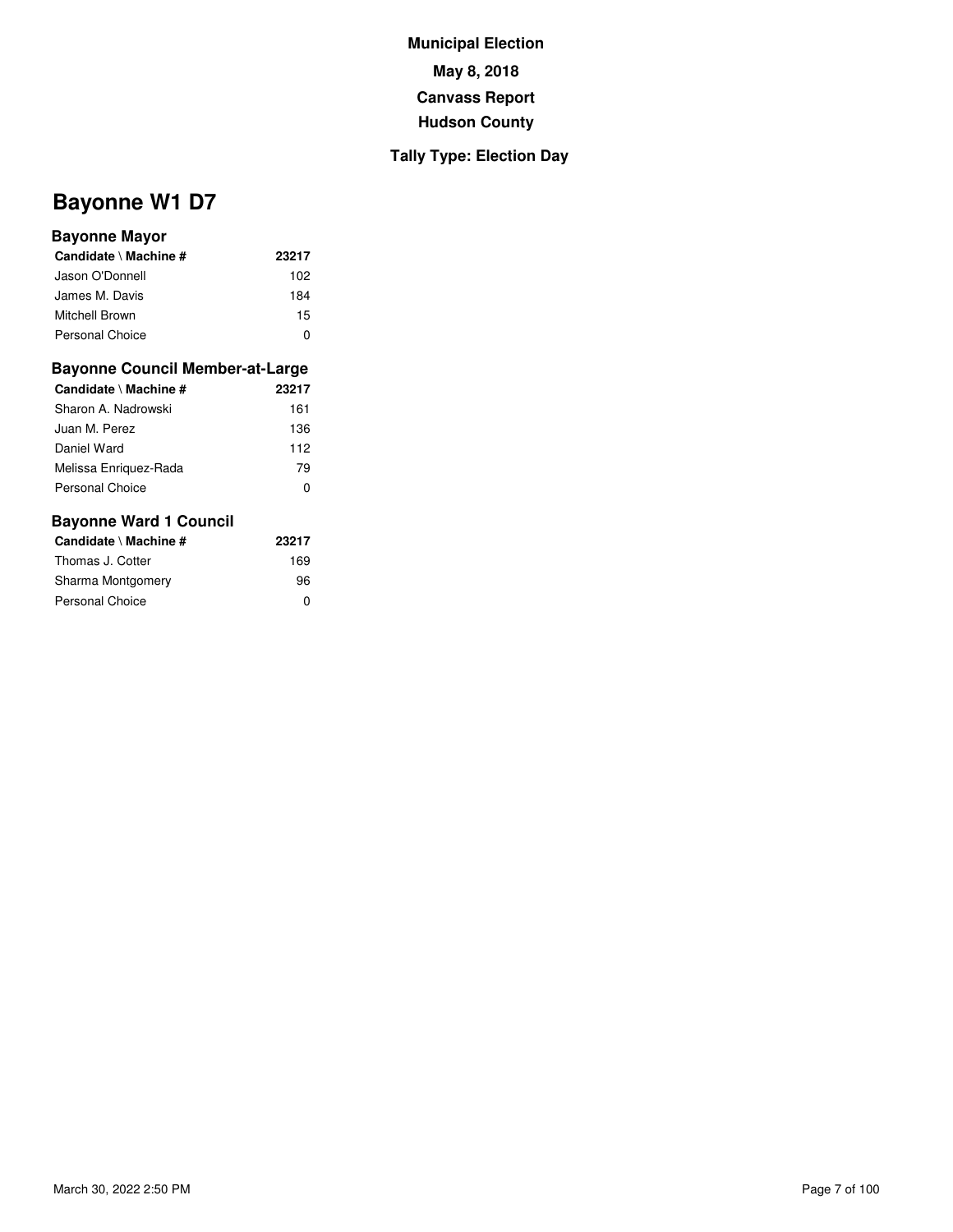## **Tally Type: Election Day**

# **Bayonne W1 D8**

#### **Bayonne Mayor**

| Candidate \ Machine #  | 23218 |
|------------------------|-------|
| Jason O'Donnell        | 72    |
| James M. Davis         | 195   |
| Mitchell Brown         |       |
| <b>Personal Choice</b> |       |

#### **Bayonne Council Member-at-Large**

| Candidate \ Machine # | 23218 |
|-----------------------|-------|
| Sharon A. Nadrowski   | 172   |
| Juan M. Perez         | 147   |
| Daniel Ward           | 88    |
| Melissa Enriguez-Rada | 67    |
| Personal Choice       | 1     |
| (XNJRH) - NADROWSKI   | 1     |

| Candidate \ Machine # | 23218 |
|-----------------------|-------|
| Thomas J. Cotter      | 172   |
| Sharma Montgomery     | 81    |
| Personal Choice       | ŋ     |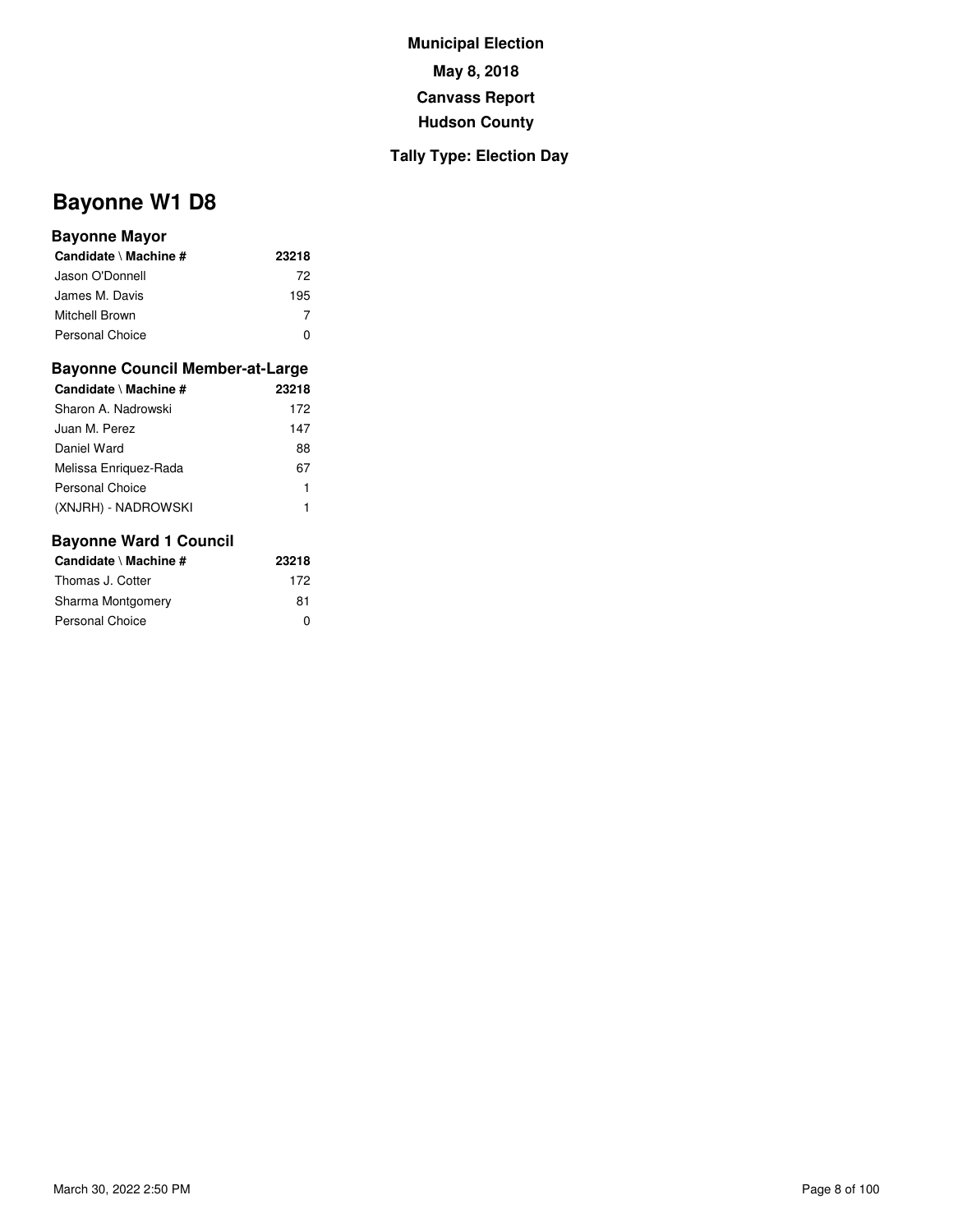## **Tally Type: Election Day**

# **Bayonne W1 D9**

#### **Bayonne Mayor**

| Candidate \ Machine # | 23219 |
|-----------------------|-------|
| Jason O'Donnell       | 65    |
| James M. Davis        | 196   |
| Mitchell Brown        | я     |
| Personal Choice       | O     |

#### **Bayonne Council Member-at-Large**

| Candidate \ Machine # | 23219 |
|-----------------------|-------|
| Sharon A. Nadrowski   | 185   |
| Juan M. Perez         | 150   |
| Daniel Ward           | 79    |
| Melissa Enriguez-Rada | 60    |
| Personal Choice       | O     |
|                       |       |

| Candidate \ Machine # | 23219 |
|-----------------------|-------|
| Thomas J. Cotter      | 191   |
| Sharma Montgomery     | 60    |
| Personal Choice       | ŋ     |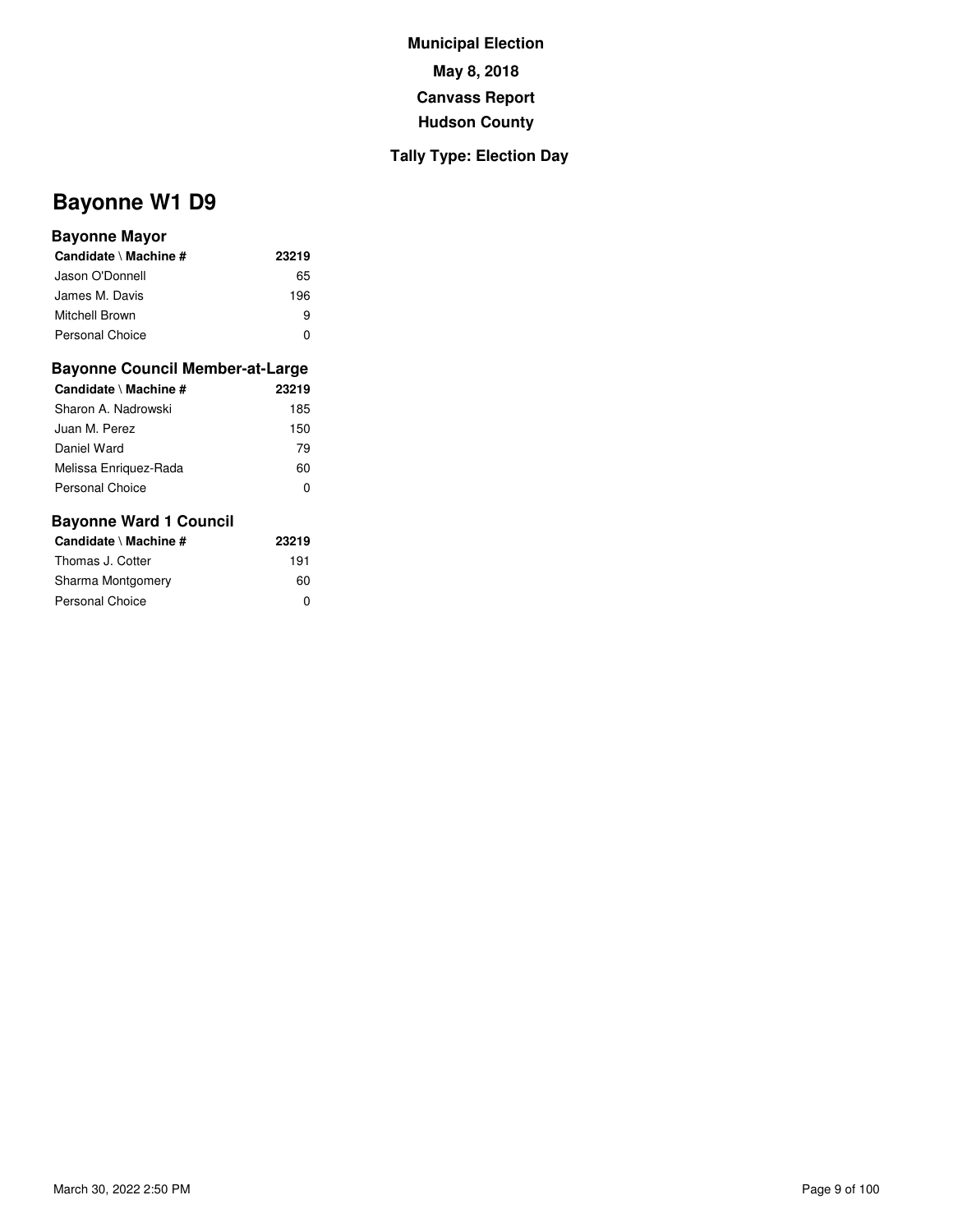### **Tally Type: Election Day**

# **Bayonne W1 D10**

### **Bayonne Mayor**

| Candidate \ Machine # | 22735 | 23221 |
|-----------------------|-------|-------|
| Jason O'Donnell       | 1.    | 140   |
| James M. Davis        | 0     | 220   |
| Mitchell Brown        | 0     | 10    |
| Personal Choice       | O     |       |
| (MMHXJ) - SANDRA DEAR |       |       |

### **Bayonne Council Member-at-Large**

| Candidate \ Machine # | 22735 | 23221 |
|-----------------------|-------|-------|
| Sharon A. Nadrowski   | 0     | 211   |
| Juan M. Perez         | 0     | 181   |
| Daniel Ward           | 1     | 146   |
| Melissa Enriquez-Rada | 1     | 120   |
| Personal Choice       | ŋ     |       |
|                       |       |       |

| Candidate \ Machine #  | 22735 23221  |     |
|------------------------|--------------|-----|
| Thomas J. Cotter       | <sup>0</sup> | 201 |
| Sharma Montgomery      |              | 128 |
| <b>Personal Choice</b> | O            |     |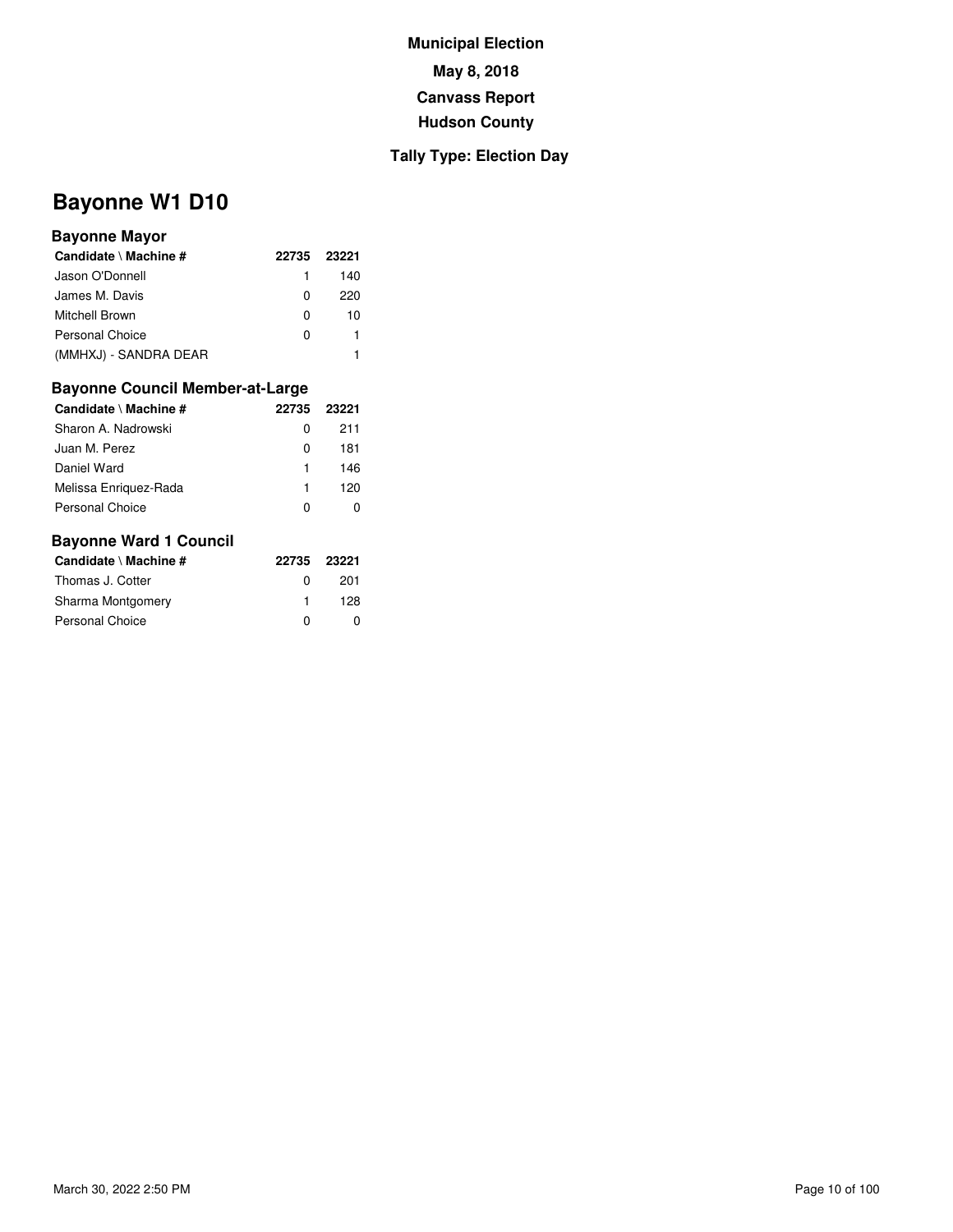## **Tally Type: Election Day**

# **Bayonne W1 D11**

#### **Bayonne Mayor**

| Candidate \ Machine # | 23222 |
|-----------------------|-------|
| Jason O'Donnell       | 96    |
| James M. Davis        | 90    |
| Mitchell Brown        | я     |
| Personal Choice       | ŋ     |

#### **Bayonne Council Member-at-Large**

| Candidate \ Machine # | 23222 |
|-----------------------|-------|
|                       |       |
| Sharon A. Nadrowski   | 88    |
| Juan M. Perez         | 79    |
| Daniel Ward           | 95    |
| Melissa Enriguez-Rada | 94    |
| Personal Choice       | O     |
|                       |       |

| Candidate \ Machine # | 23222 |
|-----------------------|-------|
| Thomas J. Cotter      | 93    |
| Sharma Montgomery     | 82    |
| Personal Choice       | 0     |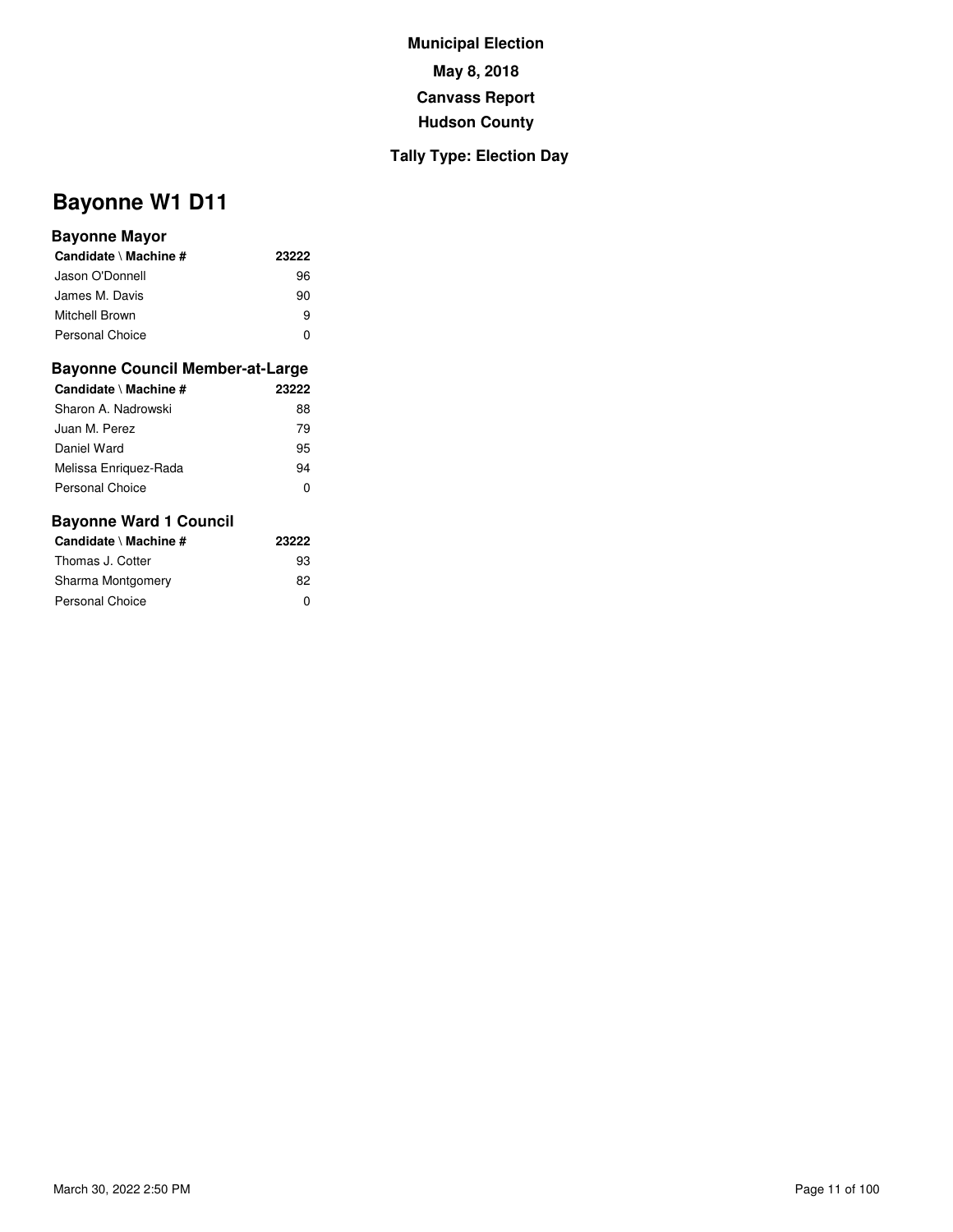## **Tally Type: Election Day**

# **Bayonne W1 D12**

#### **Bayonne Mayor**

| Candidate \ Machine #       | 22736 |
|-----------------------------|-------|
| Jason O'Donnell             | 123   |
| James M. Davis              | 125   |
| Mitchell Brown              | 11    |
| Personal Choice             | 1     |
| (XNCNX) - WILLIAM T FISCHEF |       |

#### **Bayonne Council Member-at-Large**

| Candidate \ Machine #       | 22736 |
|-----------------------------|-------|
| Sharon A. Nadrowski         | 126   |
| Juan M. Perez               | 106   |
| Daniel Ward                 | 118   |
| Melissa Enriguez-Rada       | 100   |
| <b>Personal Choice</b>      | 3     |
| (XNHFT) - HAROLDBORNSTEIN   | 1     |
| (XNCFR) - MICHAEL-DALY      | 1     |
| (XNCNX) - WILLIAM T FISCHER |       |

| Candidate \ Machine #       | 22736 |
|-----------------------------|-------|
| Thomas J. Cotter            | 127   |
| Sharma Montgomery           | 95    |
| <b>Personal Choice</b>      | 1     |
| (XNCNX) - WILLIAM T FISCHER | 1     |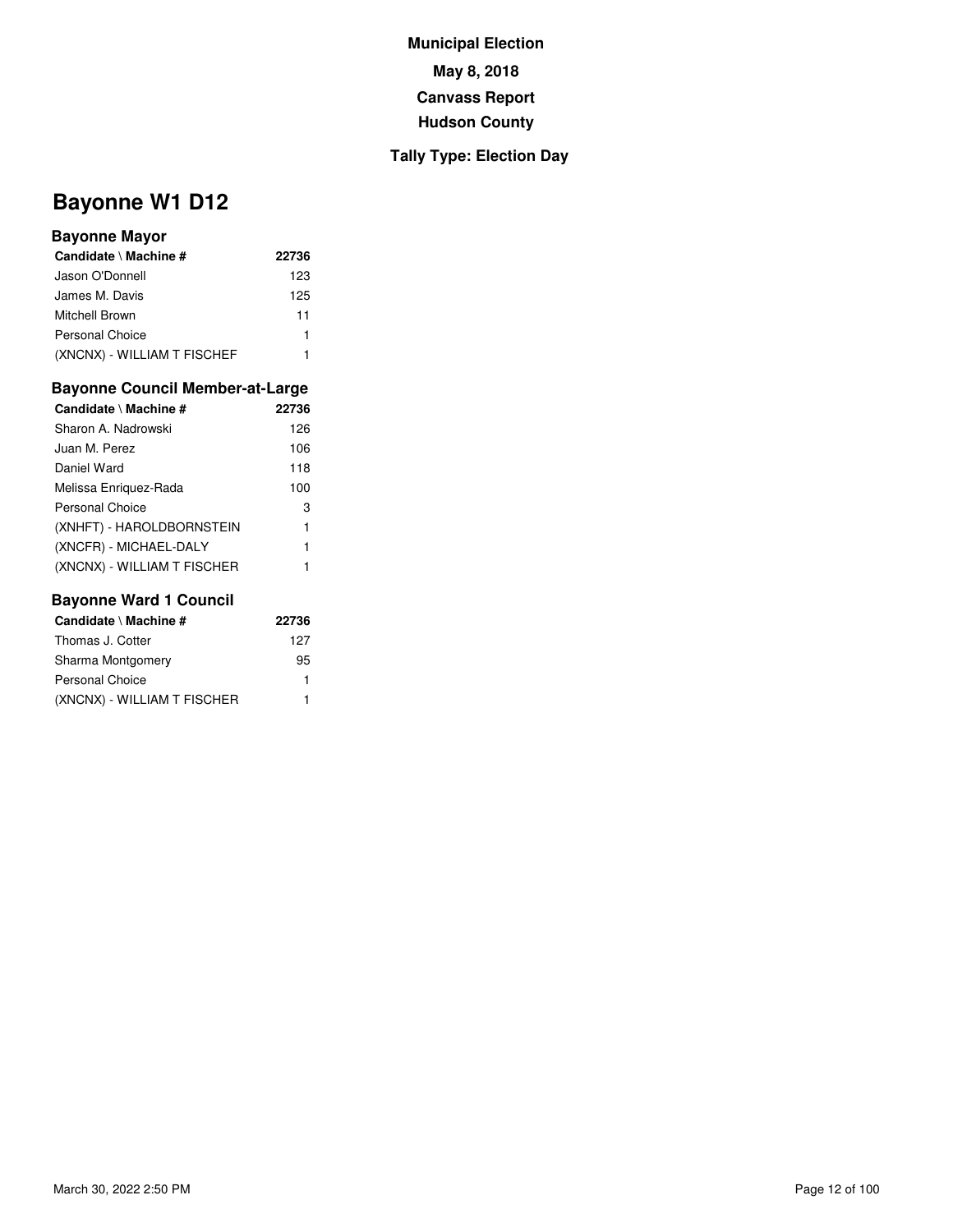## **Tally Type: Election Day**

# **Bayonne W1 D13**

#### **Bayonne Mayor**

| Candidate \ Machine #       | 22737 |
|-----------------------------|-------|
| Jason O'Donnell             | 89    |
| James M. Davis              | 135   |
| Mitchell Brown              | 12    |
| Personal Choice             | 2     |
| (XNNHX) - L.SMERDA          | 1     |
| (XNNHN) - RICHARD-RUTKOWSKI |       |

## **Bayonne Council Member-at-Large**

| Candidate \ Machine # | 22737 |
|-----------------------|-------|
| Sharon A. Nadrowski   | 106   |
| Juan M. Perez         | 98    |
| Daniel Ward           | 81    |
| Melissa Enriguez-Rada | 75    |
| Personal Choice       | 2     |
| (XNNHX) - FSZKLARSKI  | 1     |
| (XNNHX) - J.SIGMAN    |       |

| Candidate \ Machine #  | 22737 |
|------------------------|-------|
| Thomas J. Cotter       | 111   |
| Sharma Montgomery      | 73    |
| <b>Personal Choice</b> |       |
| (XNNHX) - T.COTTER     |       |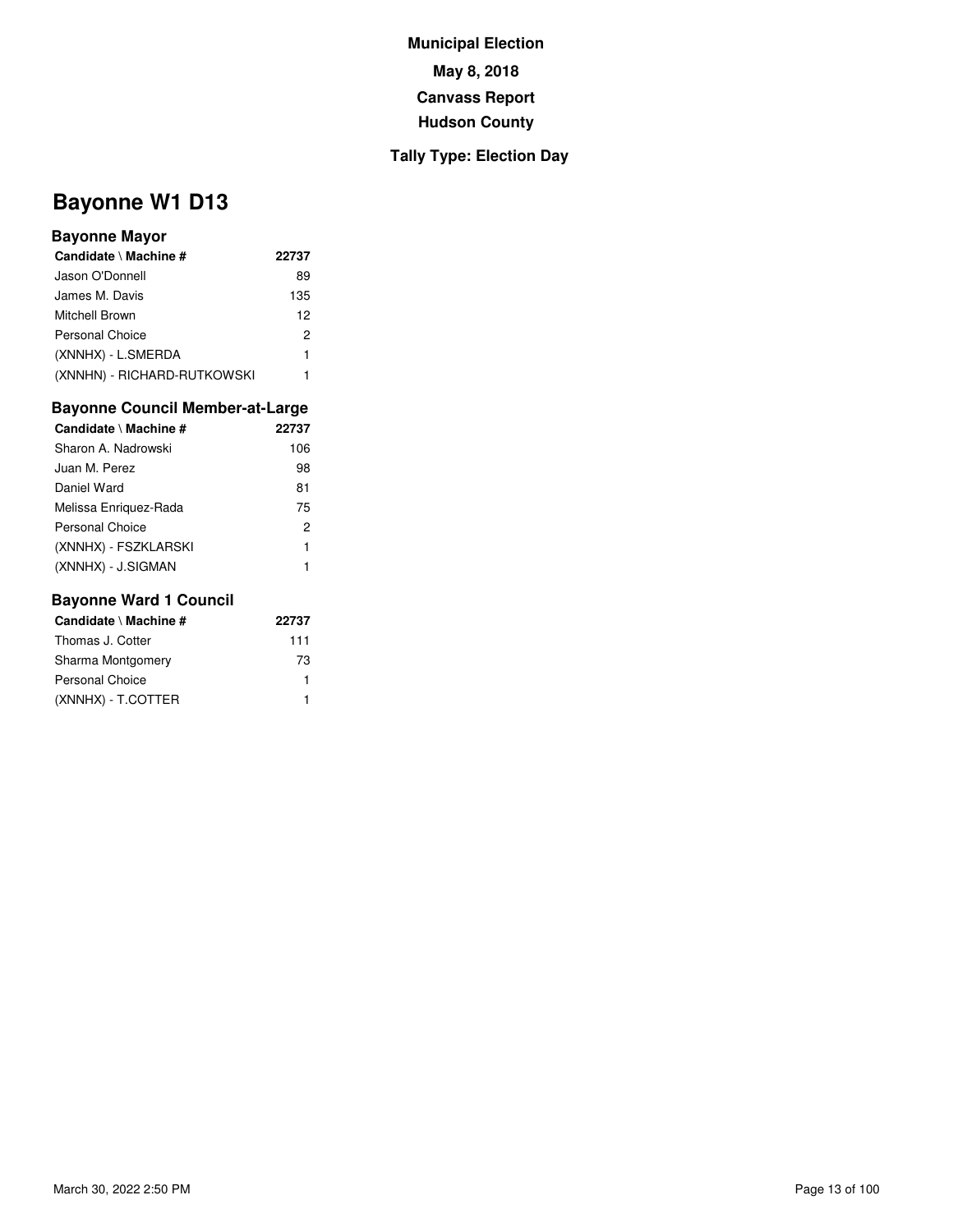## **Tally Type: Election Day**

# **Bayonne W1 D14**

#### **Bayonne Mayor**

| Candidate \ Machine # | 22738 |
|-----------------------|-------|
| Jason O'Donnell       | 89    |
| James M. Davis        | 120   |
| Mitchell Brown        |       |
| Personal Choice       |       |

#### **Bayonne Council Member-at-Large**

| Candidate \ Machine #  | 22738 |
|------------------------|-------|
| Sharon A. Nadrowski    | 123   |
| Juan M. Perez          | 90    |
| Daniel Ward            | 84    |
| Melissa Enriguez-Rada  | 78    |
| <b>Personal Choice</b> | 0     |
|                        |       |

| Candidate \ Machine # | 22738 |
|-----------------------|-------|
| Thomas J. Cotter      | 107   |
| Sharma Montgomery     | 75    |
| Personal Choice       | 0     |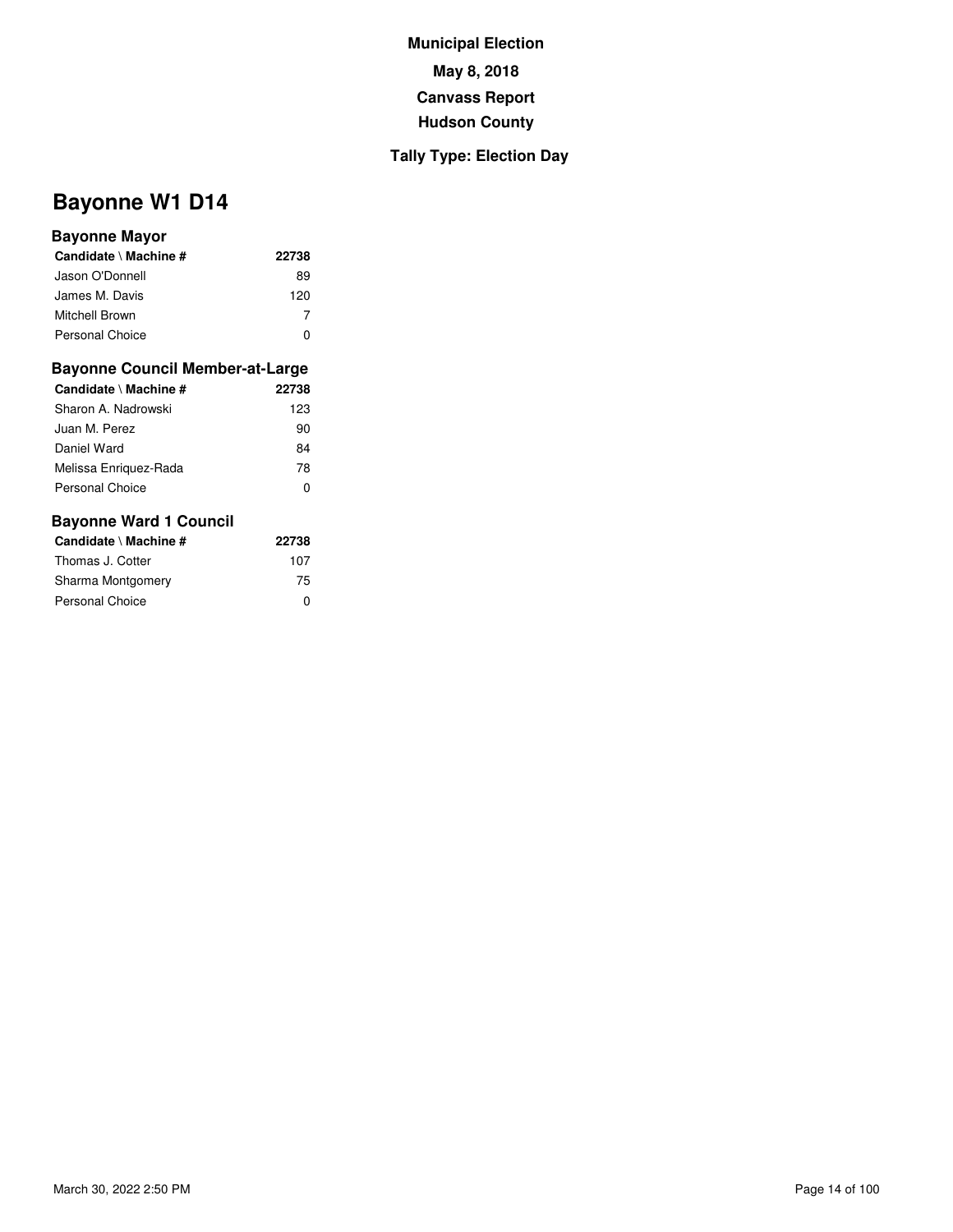## **Tally Type: Election Day**

# **Bayonne W1 D15**

#### **Bayonne Mayor**

| Candidate \ Machine #  | 22739 |
|------------------------|-------|
| Jason O'Donnell        | 64    |
| James M. Davis         | 91    |
| Mitchell Brown         | З     |
| <b>Personal Choice</b> | n     |

#### **Bayonne Council Member-at-Large**

| Candidate \ Machine # | 22739 |
|-----------------------|-------|
| Sharon A. Nadrowski   | 77    |
| Juan M. Perez         | 70    |
| Daniel Ward           | 54    |
| Melissa Enriquez-Rada | 63    |
| Personal Choice       | O     |

| Candidate \ Machine # | 22739 |
|-----------------------|-------|
| Thomas J. Cotter      | 71    |
| Sharma Montgomery     | 58    |
| Personal Choice       | ŋ     |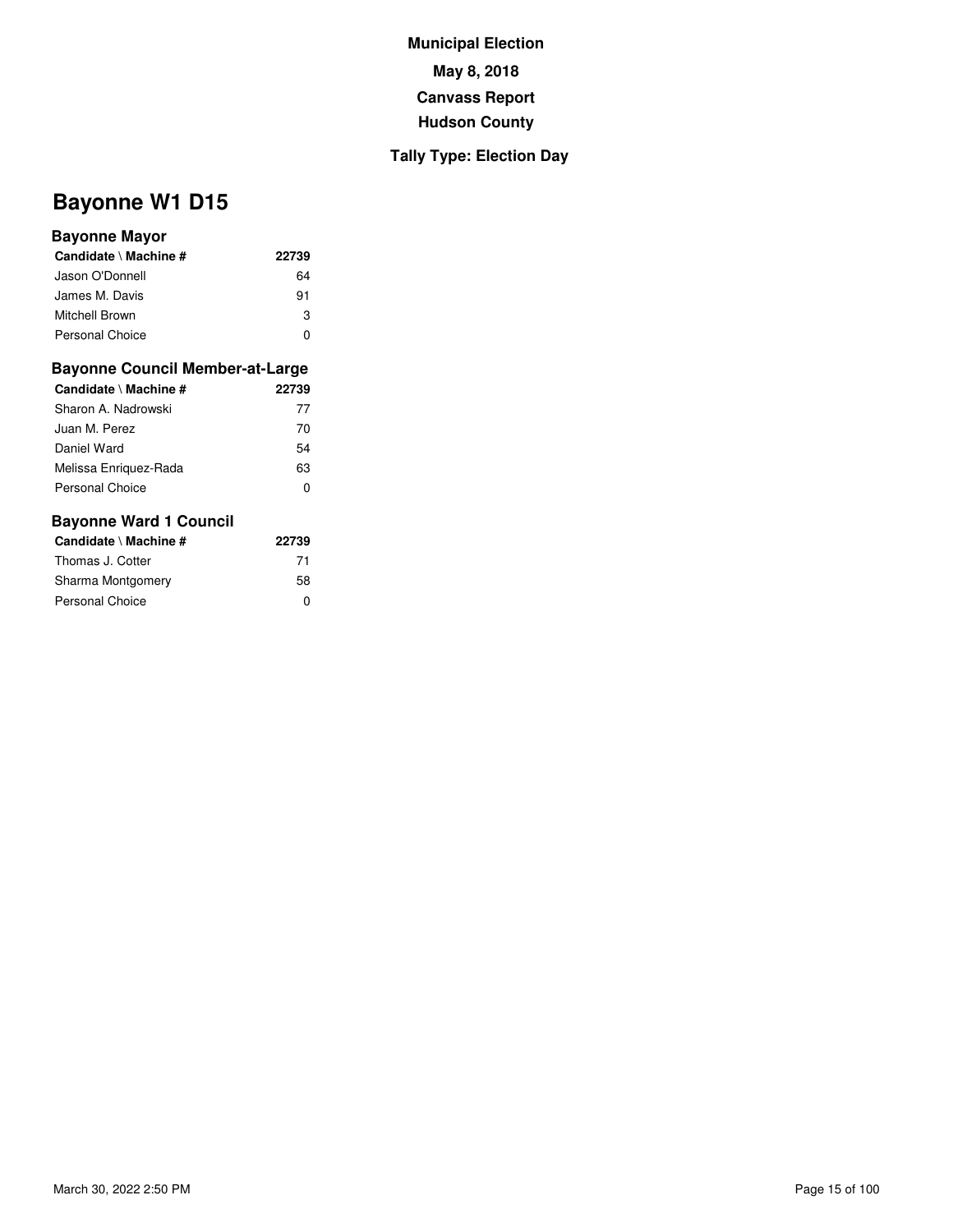## **Tally Type: Election Day**

# **Bayonne W1 D16**

#### **Bayonne Mayor**

| Candidate \ Machine #  | 23227 |
|------------------------|-------|
| Jason O'Donnell        | 79    |
| James M. Davis         | 139   |
| Mitchell Brown         | 6     |
| Personal Choice        | 1     |
| (XNHFF) - MICKEY MOUSE |       |

#### **Bayonne Council Member-at-Large**

| Candidate \ Machine # | 23227 |
|-----------------------|-------|
| Sharon A. Nadrowski   | 122   |
| Juan M. Perez         | 116   |
| Daniel Ward           | 76    |
| Melissa Enriguez-Rada | 67    |
| Personal Choice       |       |

| Candidate \ Machine # | 23227 |
|-----------------------|-------|
| Thomas J. Cotter      | 120   |
| Sharma Montgomery     | 69    |
| Personal Choice       | ŋ     |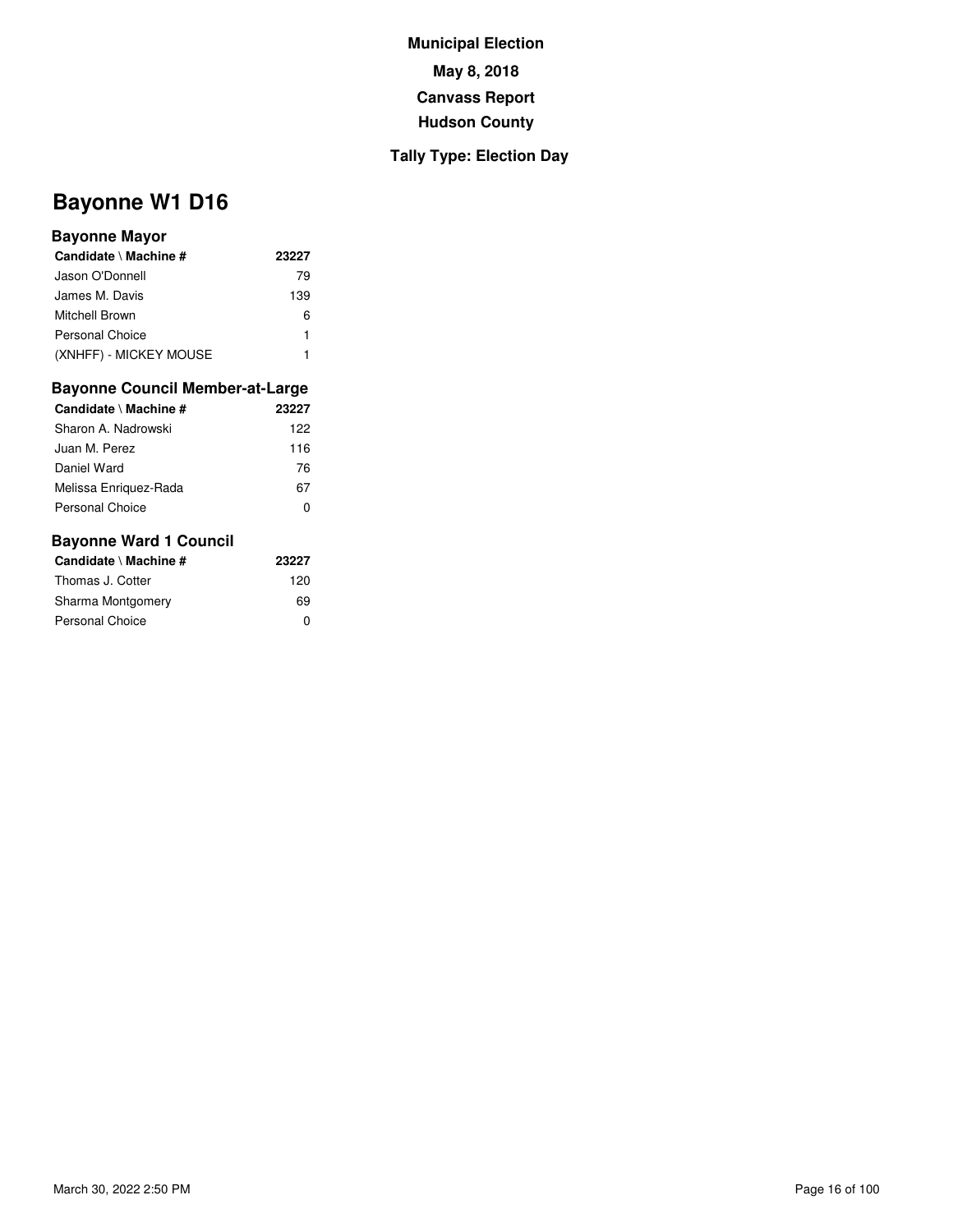## **Tally Type: Election Day**

# **Bayonne W2 D1**

## **Bayonne Mayor**

| Candidate \ Machine #     | 23228 |
|---------------------------|-------|
| Jason O'Donnell           | 111   |
| James M. Davis            | 144   |
| Mitchell Brown            | 10    |
| Personal Choice           | 1     |
| (XNCJZ) - JOHN BRANSFIELD |       |

## **Bayonne Council Member-at-Large**

| Candidate \ Machine #   | 23228 |
|-------------------------|-------|
| Sharon A. Nadrowski     | 130   |
| Juan M. Perez           | 109   |
| Daniel Ward             | 115   |
| Melissa Enriguez-Rada   | 82    |
| Personal Choice         | 5     |
| (XNJHZ) - AARON BOONE   | 1     |
| (XNJXJ) - AARON JUDGE   | 1     |
| (XNJHZ) - BRETT GARDNER | 1     |
| (XNJXJ) - JOHN SMITH    | 1     |
| (XNCZH) - PEREZ         |       |

| Candidate \ Machine #     | 23228 |
|---------------------------|-------|
| Salvatore Gullace         | 111   |
| Kevin Kuhl                | 123   |
| Personal Choice           |       |
| (XNJHZ) - DIDI GREGORIOUS |       |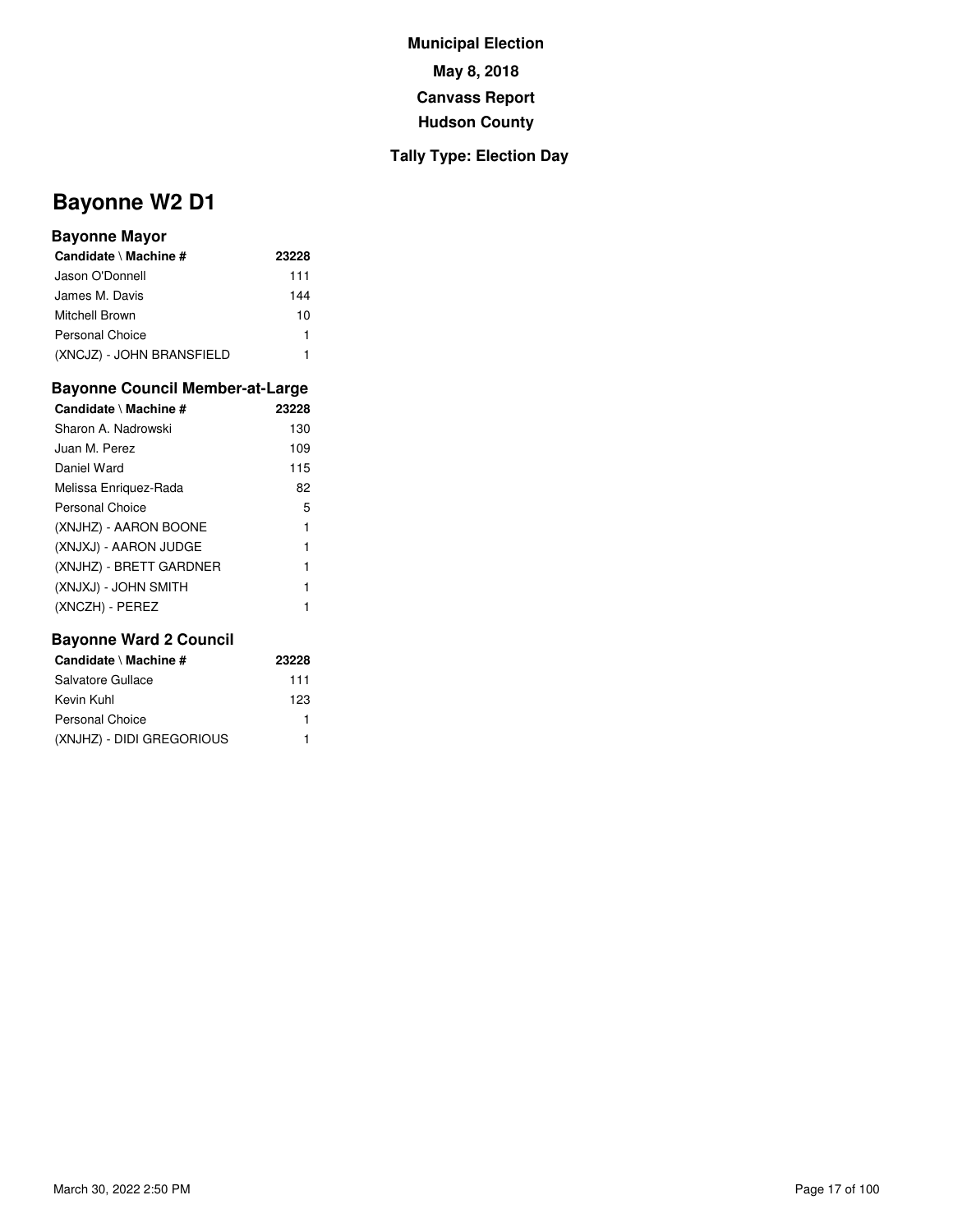## **Tally Type: Election Day**

# **Bayonne W2 D2**

#### **Bayonne Mayor**

| Candidate \ Machine #  | 23229 |
|------------------------|-------|
| Jason O'Donnell        | 65    |
| James M. Davis         | 106   |
| Mitchell Brown         | 2     |
| <b>Personal Choice</b> |       |

#### **Bayonne Council Member-at-Large**

| Candidate \ Machine #  | 23229 |
|------------------------|-------|
| Sharon A. Nadrowski    | 81    |
| Juan M. Perez          | 92    |
| Daniel Ward            | 52    |
| Melissa Enriguez-Rada  | 45    |
| <b>Personal Choice</b> | O     |
|                        |       |

| Candidate \ Machine # | 23229 |
|-----------------------|-------|
| Salvatore Gullace     | 79    |
| Kevin Kuhl            | 57    |
| Personal Choice       | ŋ     |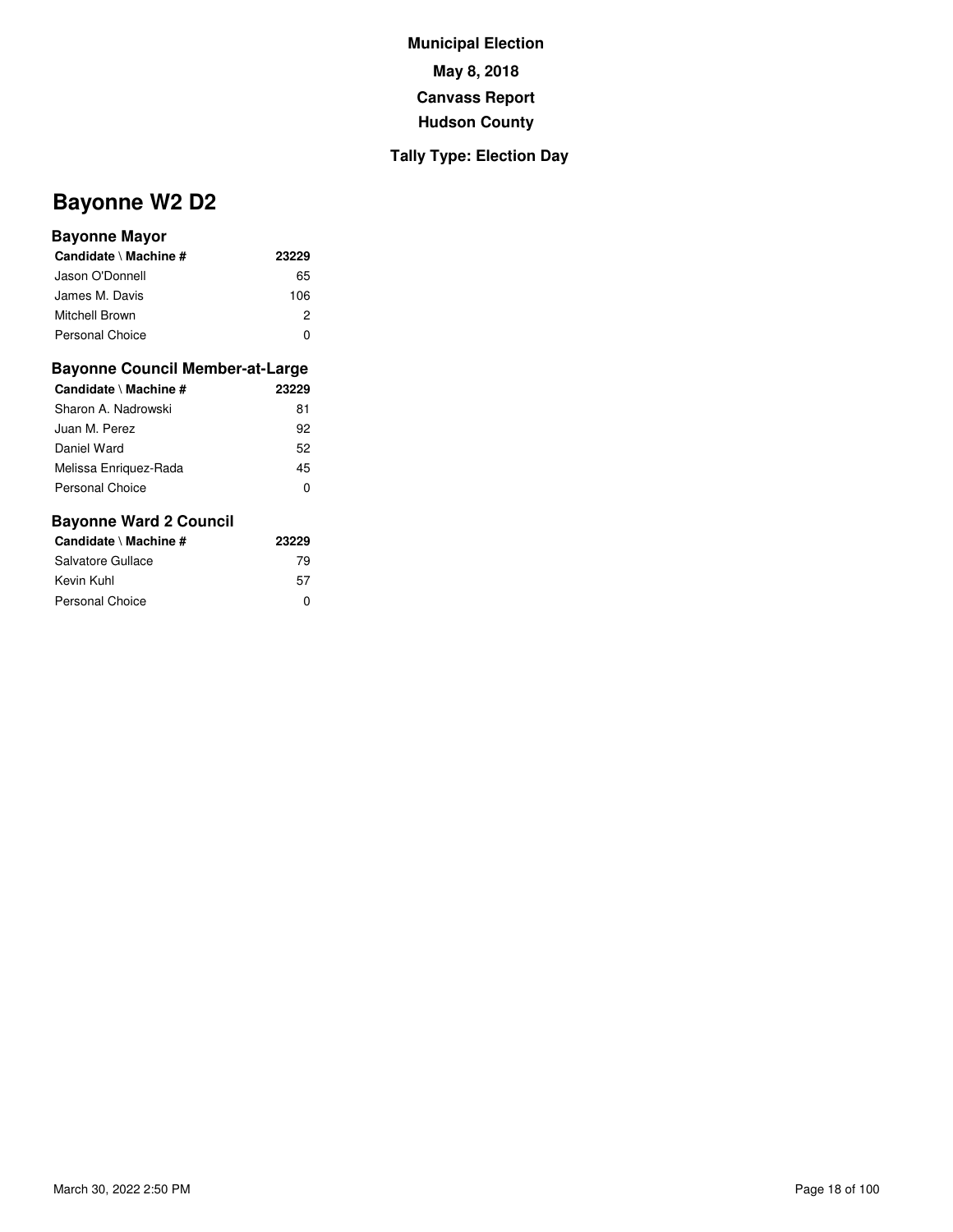## **Tally Type: Election Day**

# **Bayonne W2 D3**

#### **Bayonne Mayor**

| Candidate \ Machine #  | 23230 |
|------------------------|-------|
| Jason O'Donnell        | 71    |
| James M. Davis         | 103   |
| Mitchell Brown         |       |
| <b>Personal Choice</b> |       |

#### **Bayonne Council Member-at-Large**

| Candidate \ Machine #  | 23230 |
|------------------------|-------|
| Sharon A. Nadrowski    | 75    |
| Juan M. Perez          | 87    |
| Daniel Ward            | 62    |
| Melissa Enriguez-Rada  | 55    |
| <b>Personal Choice</b> | 0     |
|                        |       |

| Candidate \ Machine # | 23230 |
|-----------------------|-------|
| Salvatore Gullace     | 68    |
| Kevin Kuhl            | 73    |
| Personal Choice       | ŋ     |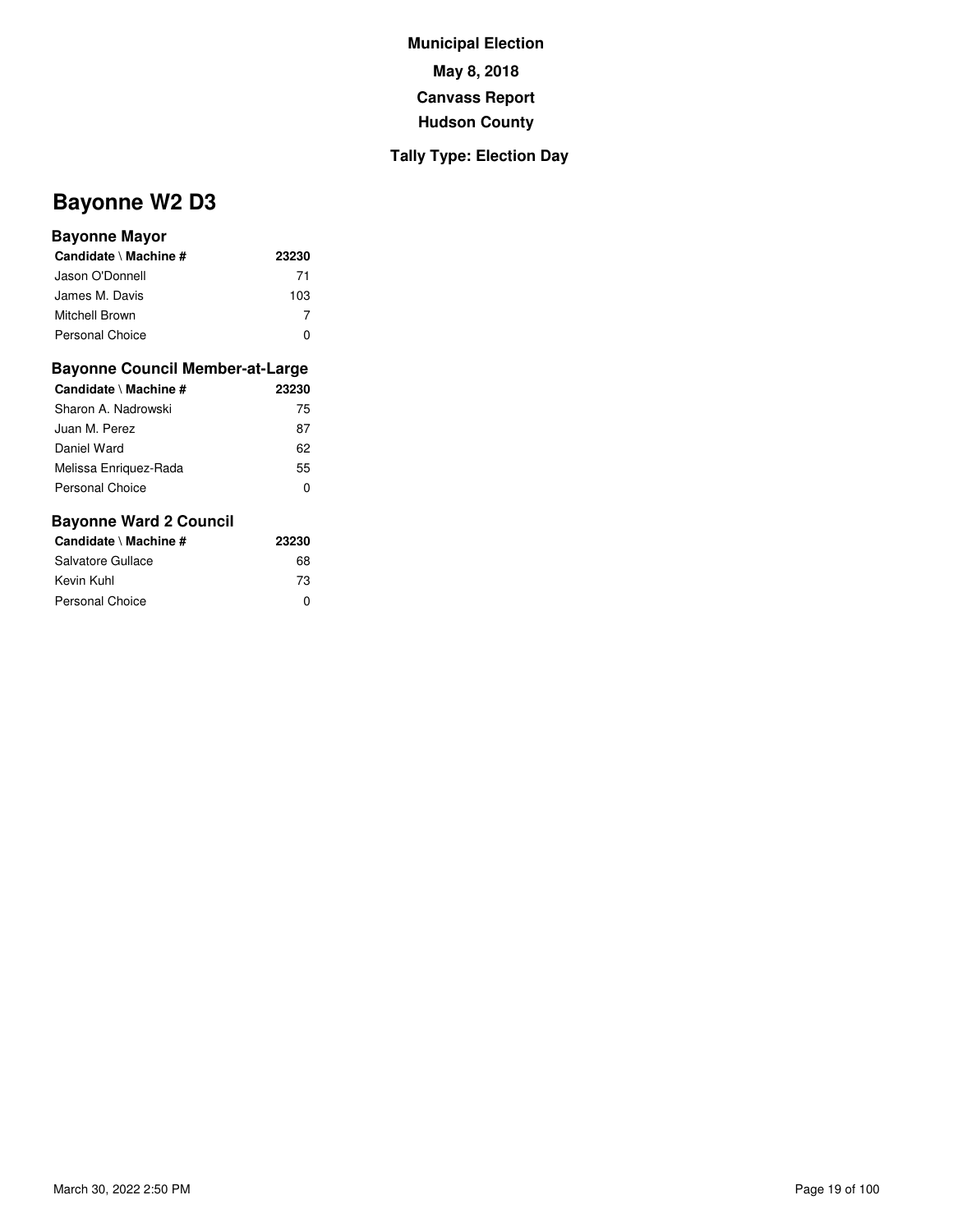## **Tally Type: Election Day**

# **Bayonne W2 D4**

#### **Bayonne Mayor**

| Candidate \ Machine #  | 23231 |
|------------------------|-------|
| Jason O'Donnell        | 58    |
| James M. Davis         | 124   |
| Mitchell Brown         | 8     |
| <b>Personal Choice</b> | n     |

#### **Bayonne Council Member-at-Large**

| Candidate \ Machine # | 23231 |
|-----------------------|-------|
| Sharon A. Nadrowski   | 107   |
| Juan M. Perez         | 93    |
| Daniel Ward           | 58    |
| Melissa Enriguez-Rada | 44    |
| Personal Choice       | 1     |
| (XNNHC) - NADROWRKI   | 1     |

| Candidate \ Machine # | 23231 |
|-----------------------|-------|
| Salvatore Gullace     | 98    |
| Kevin Kuhl            | 54    |
| Personal Choice       | ŋ     |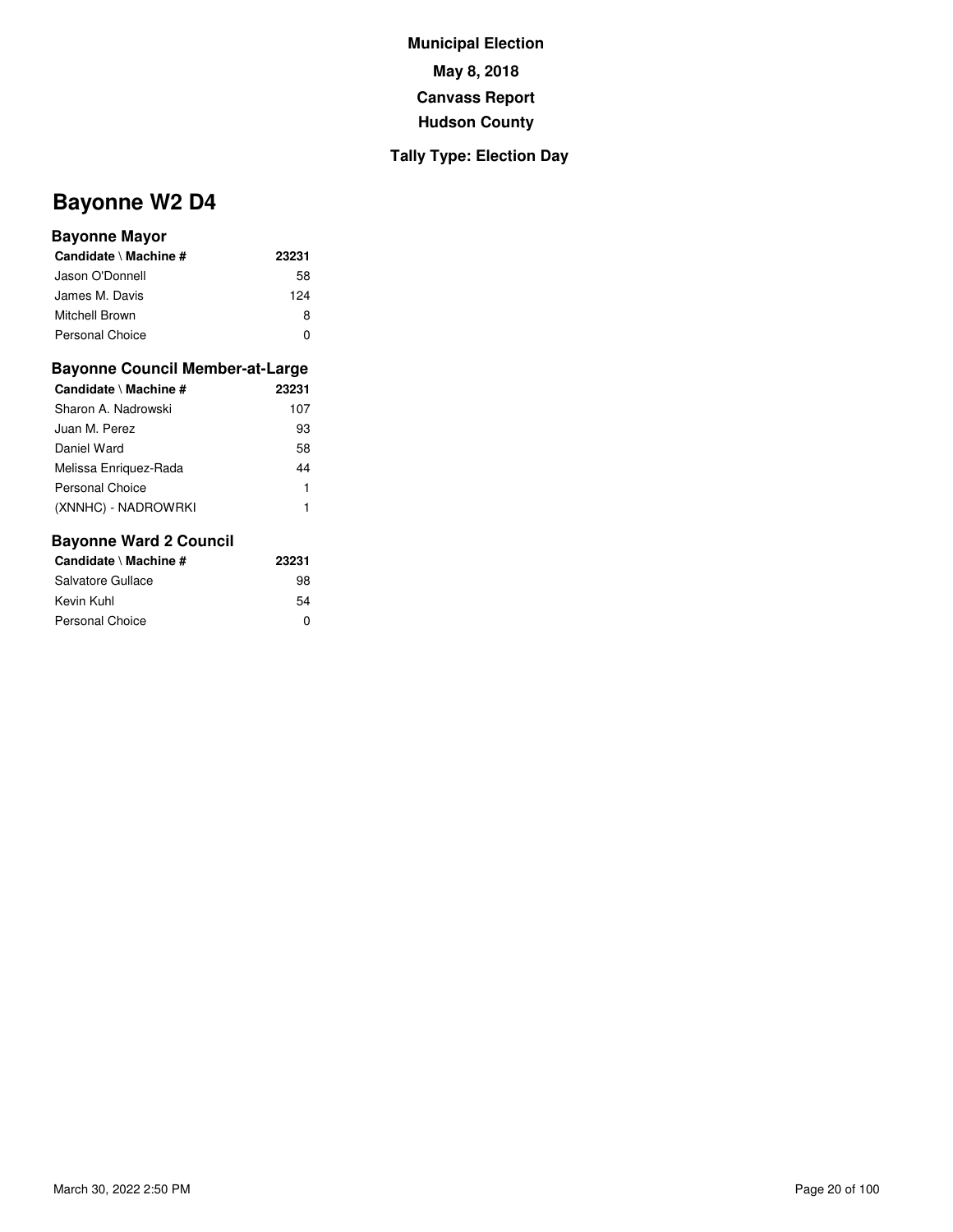## **Tally Type: Election Day**

# **Bayonne W2 D5**

#### **Bayonne Mayor**

| Candidate \ Machine #  | 23232 |
|------------------------|-------|
| Jason O'Donnell        | 130   |
| James M. Davis         | 145   |
| Mitchell Brown         | 14    |
| <b>Personal Choice</b> | O     |

#### **Bayonne Council Member-at-Large**

| Candidate \ Machine # | 23232 |
|-----------------------|-------|
| Sharon A. Nadrowski   | 137   |
| Juan M. Perez         | 130   |
| Daniel Ward           | 99    |
| Melissa Enriquez-Rada | 90    |
| Personal Choice       | O     |

| Candidate \ Machine # | 23232 |
|-----------------------|-------|
| Salvatore Gullace     | 116   |
| Kevin Kuhl            | 116   |
| Personal Choice       | ŋ     |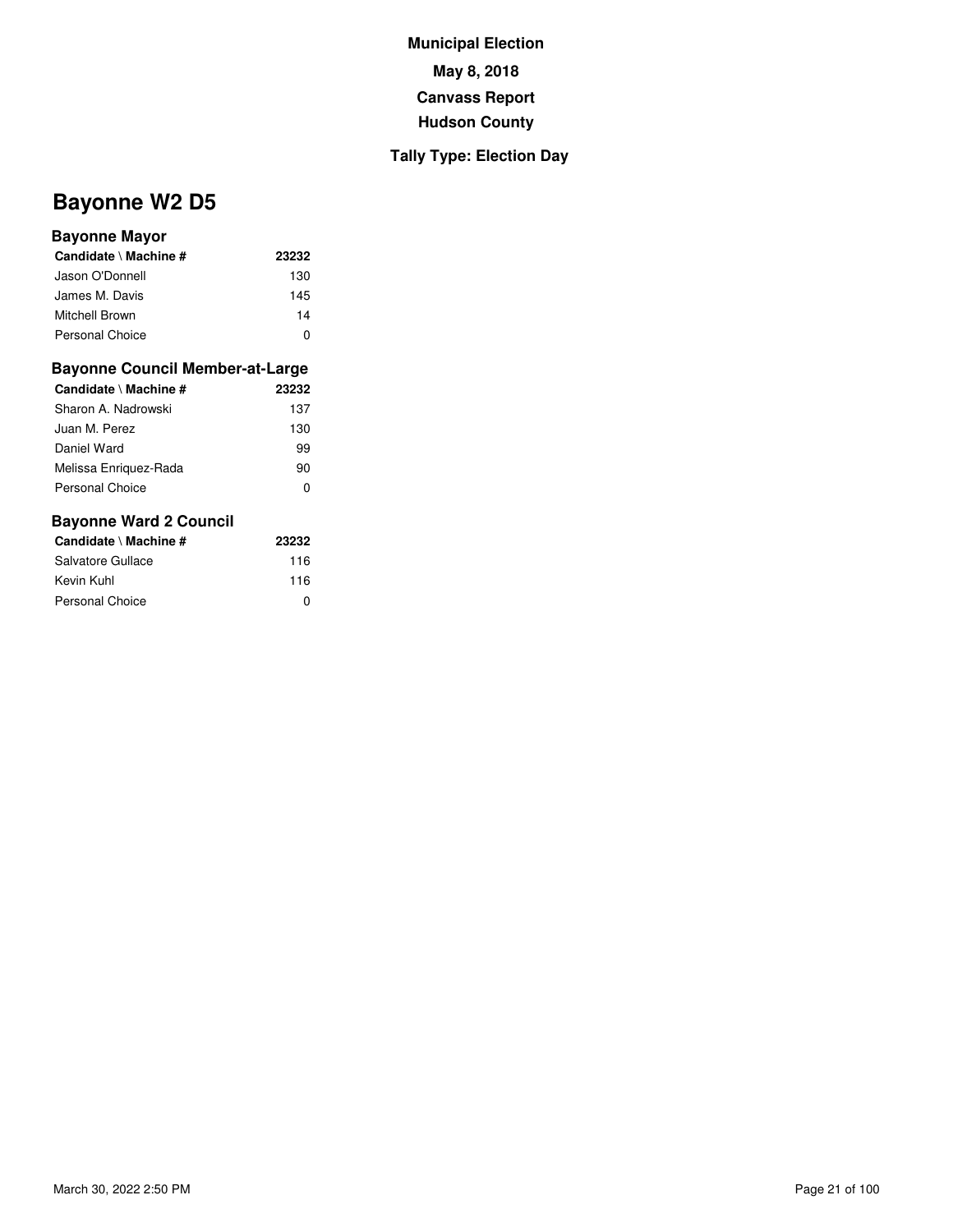### **Tally Type: Election Day**

# **Bayonne W2 D6**

#### **Bayonne Mayor**

| Candidate \ Machine # | 23233 |
|-----------------------|-------|
| Jason O'Donnell       | 107   |
| James M. Davis        | 103   |
| Mitchell Brown        | 15    |
| Personal Choice       | 1     |
| (XNJNF) - GM          |       |

#### **Bayonne Council Member-at-Large**

| Candidate \ Machine # | 23233 |
|-----------------------|-------|
| Sharon A. Nadrowski   | 100   |
| Juan M. Perez         | 84    |
| Daniel Ward           | 106   |
| Melissa Enriguez-Rada | 90    |
| Personal Choice       |       |

| Candidate \ Machine # | 23233 |
|-----------------------|-------|
| Salvatore Gullace     | 85    |
| Kevin Kuhl            | 107   |
| Personal Choice       | ŋ     |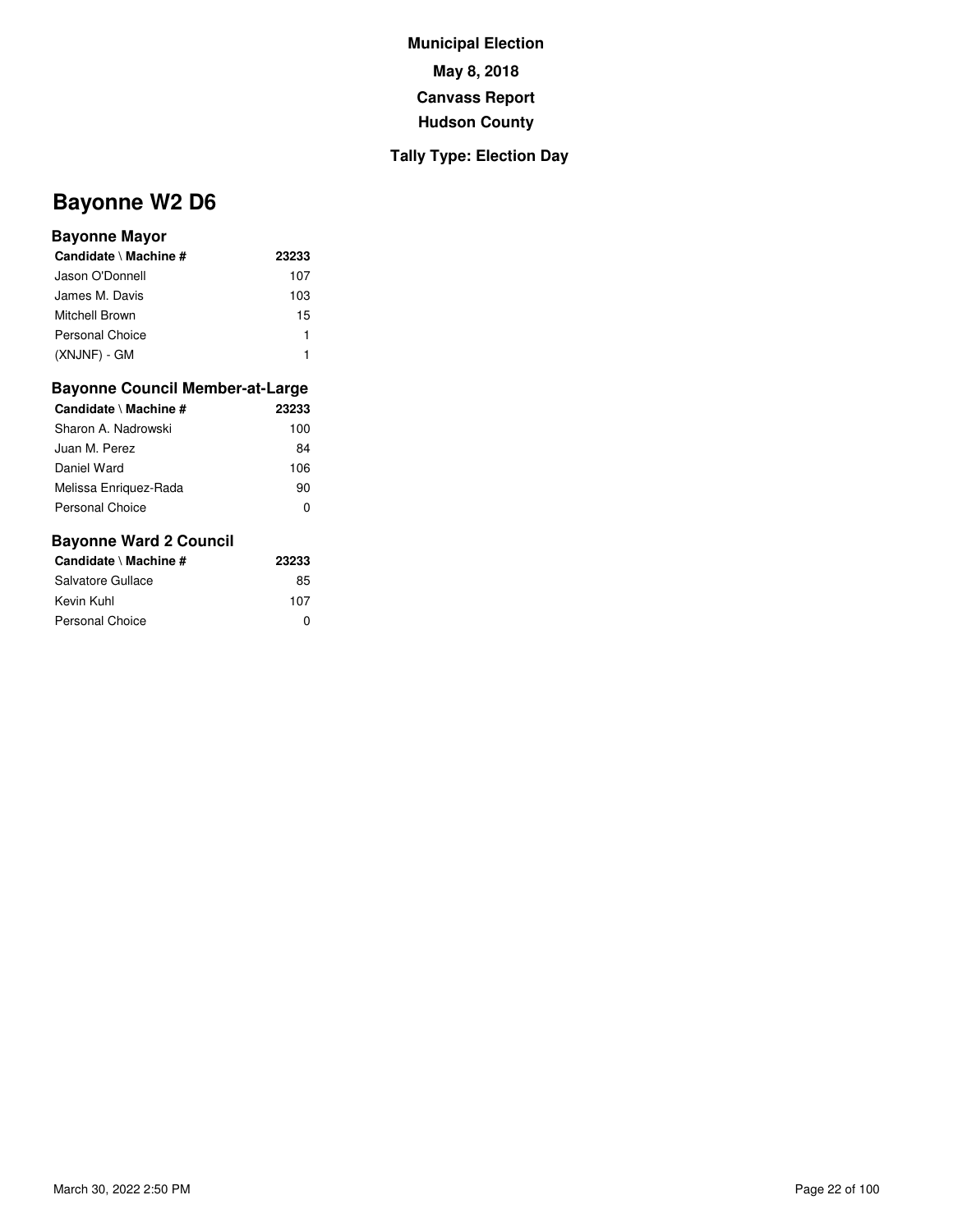## **Tally Type: Election Day**

# **Bayonne W2 D7**

#### **Bayonne Mayor**

| Candidate \ Machine #  | 23234 |
|------------------------|-------|
| Jason O'Donnell        | 97    |
| James M. Davis         | 118   |
| Mitchell Brown         | 2     |
| <b>Personal Choice</b> |       |

#### **Bayonne Council Member-at-Large**

| Candidate \ Machine # | 23234 |
|-----------------------|-------|
| Sharon A. Nadrowski   | 105   |
| Juan M. Perez         | 104   |
| Daniel Ward           | 87    |
| Melissa Enriguez-Rada | 69    |
| Personal Choice       | 2     |
| (XNJMC) - DAVIS       | 1     |
| (XNJMC) - JUAN        | 1     |
|                       |       |

| Candidate \ Machine #  | 23234 |
|------------------------|-------|
| Salvatore Gullace      | 108   |
| Kevin Kuhl             | 76    |
| <b>Personal Choice</b> | n     |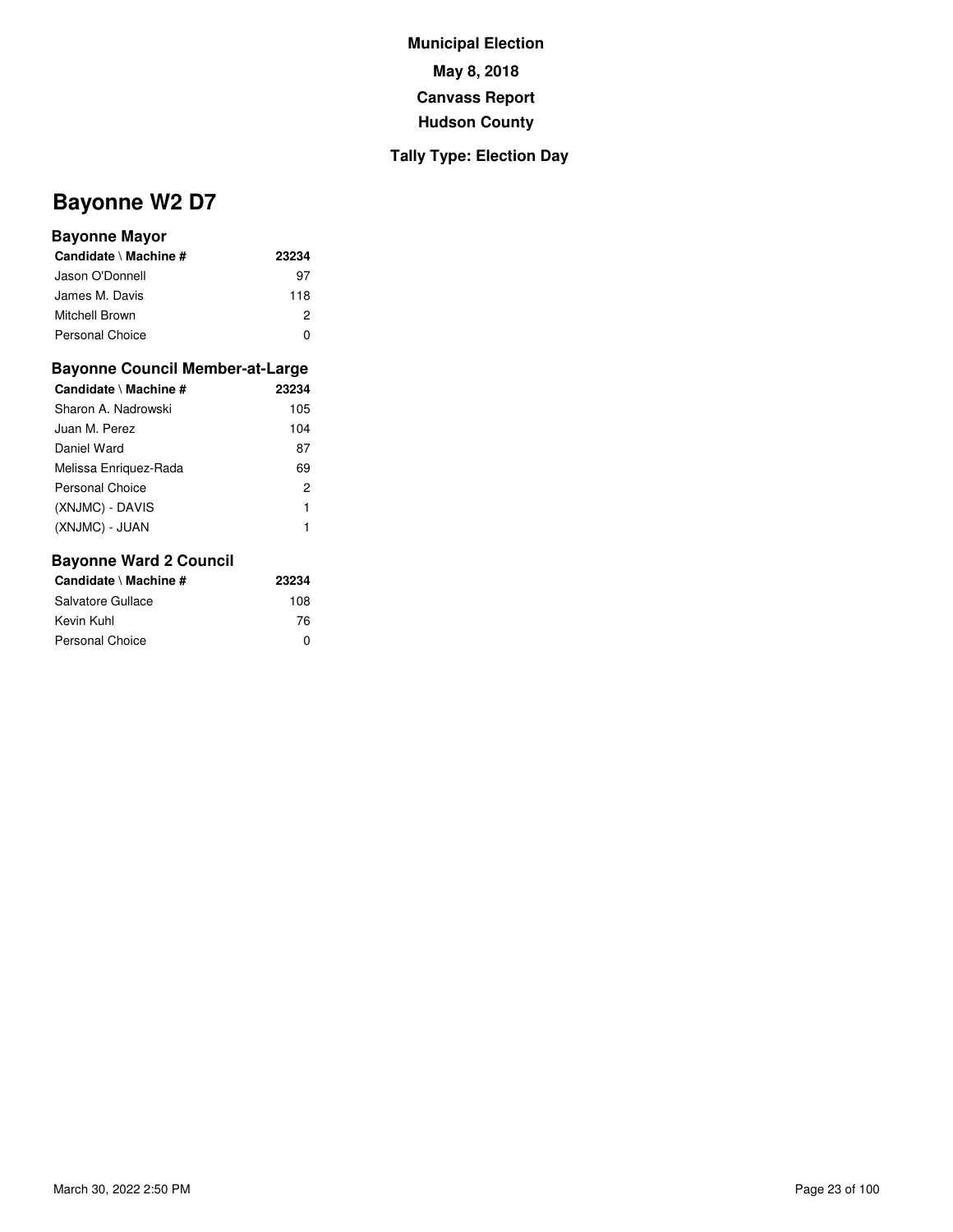## **Tally Type: Election Day**

# **Bayonne W2 D8**

#### **Bayonne Mayor**

| Candidate \ Machine #  | 23235 |
|------------------------|-------|
| Jason O'Donnell        | 84    |
| James M. Davis         | 126   |
| Mitchell Brown         | 12    |
| <b>Personal Choice</b> | O     |

#### **Bayonne Council Member-at-Large**

| Candidate \ Machine # | 23235 |
|-----------------------|-------|
| Sharon A. Nadrowski   | 120   |
| Juan M. Perez         | 105   |
| Daniel Ward           | 80    |
| Melissa Enriguez-Rada | 58    |
| Personal Choice       | 2     |
| (XNNRJ) - NADROWSKI   | 1     |
| (XNNRJ) - PEREZ       | 1     |
|                       |       |

| Candidate \ Machine # | 23235 |
|-----------------------|-------|
| Salvatore Gullace     | 92    |
| Kevin Kuhl            | 90    |
| Personal Choice       | n     |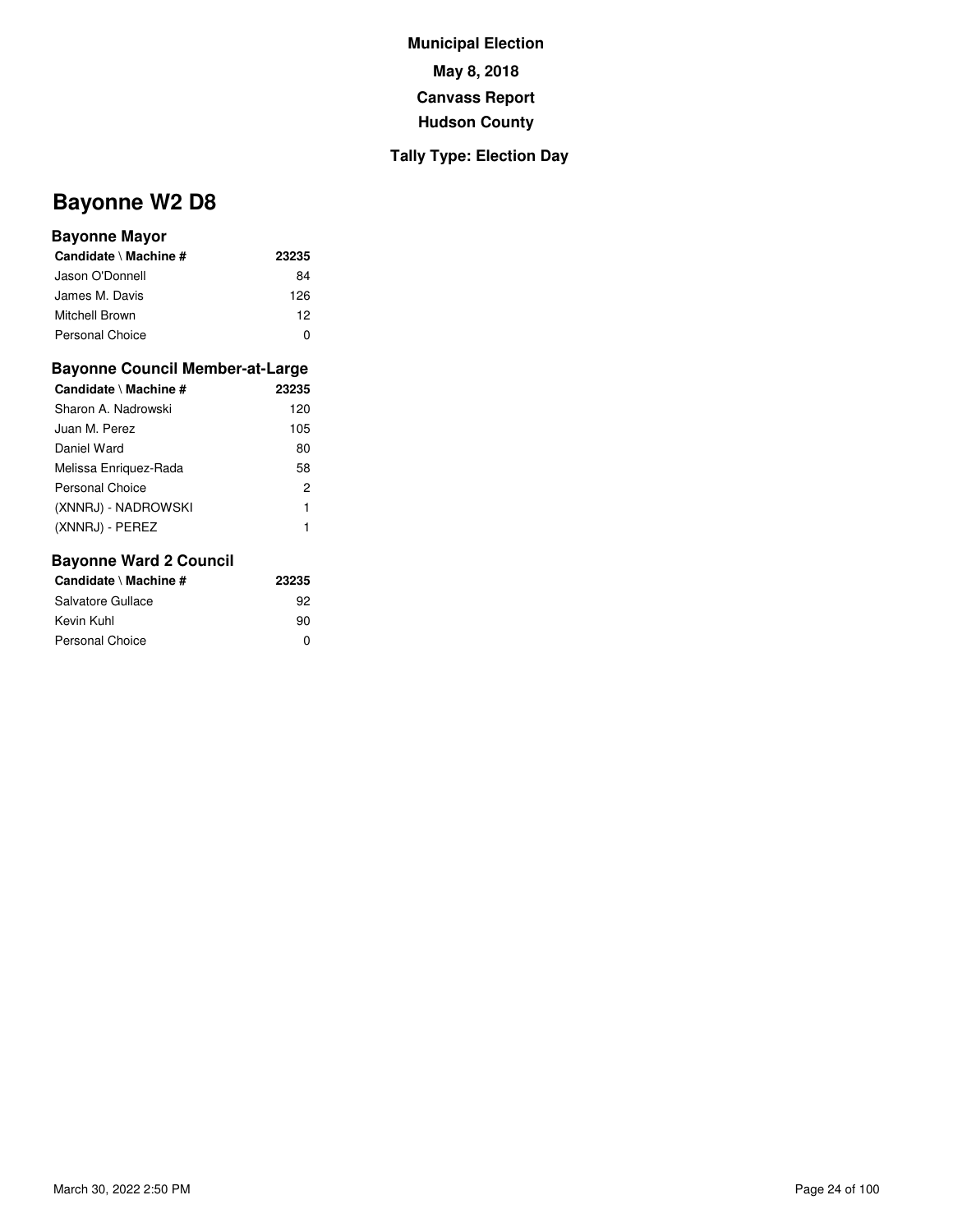## **Tally Type: Election Day**

# **Bayonne W2 D9**

#### **Bayonne Mayor**

| Candidate \ Machine #  | 23236 |
|------------------------|-------|
| Jason O'Donnell        | 111   |
| James M. Davis         | 136   |
| Mitchell Brown         | ห     |
| <b>Personal Choice</b> |       |

#### **Bayonne Council Member-at-Large**

| Candidate \ Machine #  | 23236 |
|------------------------|-------|
| Sharon A. Nadrowski    | 123   |
| Juan M. Perez          | 110   |
| Daniel Ward            | 97    |
| Melissa Enriguez-Rada  | 81    |
| <b>Personal Choice</b> | 0     |

| Candidate \ Machine # | 23236 |  |
|-----------------------|-------|--|
| Salvatore Gullace     | 126   |  |
| Kevin Kuhl            | 99    |  |
| Personal Choice       | ŋ     |  |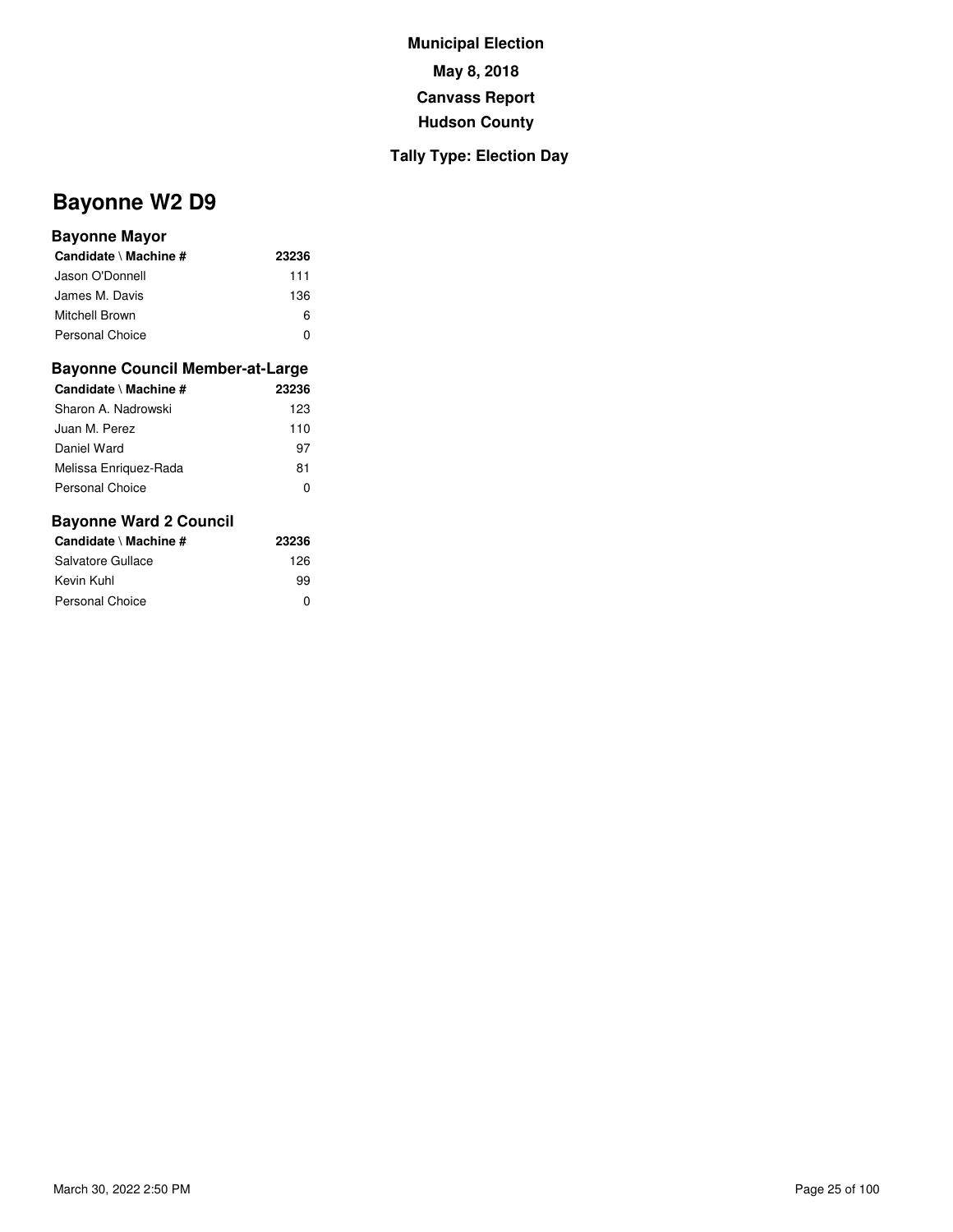## **Tally Type: Election Day**

# **Bayonne W2 D10**

### **Bayonne Mayor**

| Candidate \ Machine # | 23237 |
|-----------------------|-------|
| Jason O'Donnell       | 52    |
| James M. Davis        | 76    |
| Mitchell Brown        | 7     |
| Personal Choice       | 1     |
| (XNJMN) - DAVIS       |       |

#### **Bayonne Council Member-at-Large**

| Candidate \ Machine # | 23237 |
|-----------------------|-------|
| Sharon A. Nadrowski   | 59    |
| Juan M. Perez         | 62    |
| Daniel Ward           | 37    |
| Melissa Enriquez-Rada | 38    |
| Personal Choice       | 1     |
| (XNJMN) - NADROWSKI   |       |

| Candidate \ Machine # | 23237 |
|-----------------------|-------|
| Salvatore Gullace     | 60    |
| Kevin Kuhl            | 40    |
| Personal Choice       |       |
| (XNJMN) - GULLACE     |       |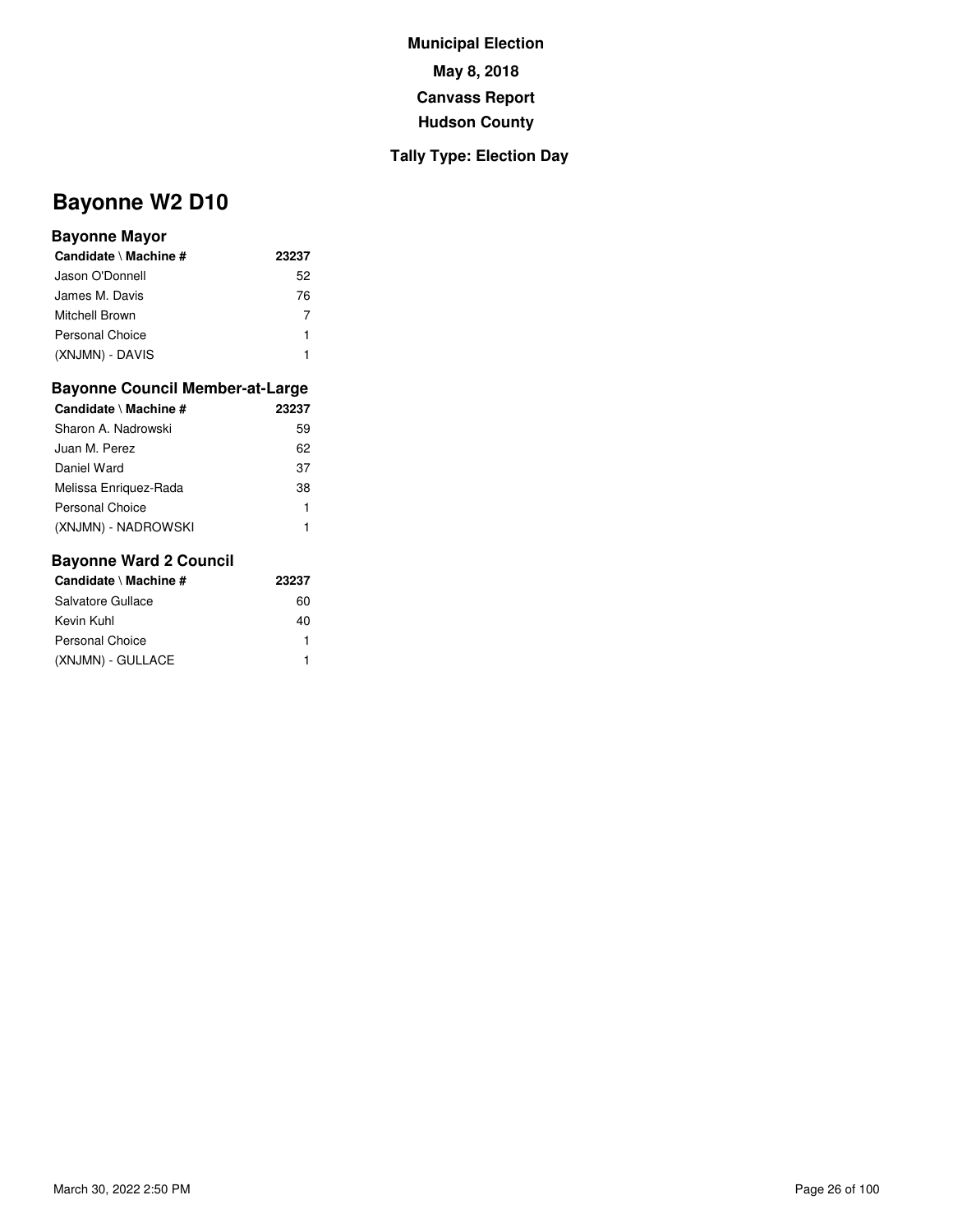## **Tally Type: Election Day**

# **Bayonne W2 D11**

#### **Bayonne Mayor**

| Candidate \ Machine # | 23238 |
|-----------------------|-------|
| Jason O'Donnell       | 85    |
| James M. Davis        | 116   |
| Mitchell Brown        | 15    |
| Personal Choice       | n     |

#### **Bayonne Council Member-at-Large**

| Candidate \ Machine # | 23238 |
|-----------------------|-------|
| Sharon A. Nadrowski   | 99    |
| Juan M. Perez         | 93    |
| Daniel Ward           | 83    |
| Melissa Enriguez-Rada | 61    |
| Personal Choice       | 0     |
|                       |       |

| Candidate \ Machine # | 23238 |  |
|-----------------------|-------|--|
| Salvatore Gullace     | 115   |  |
| Kevin Kuhl            | 74    |  |
| Personal Choice       | ŋ     |  |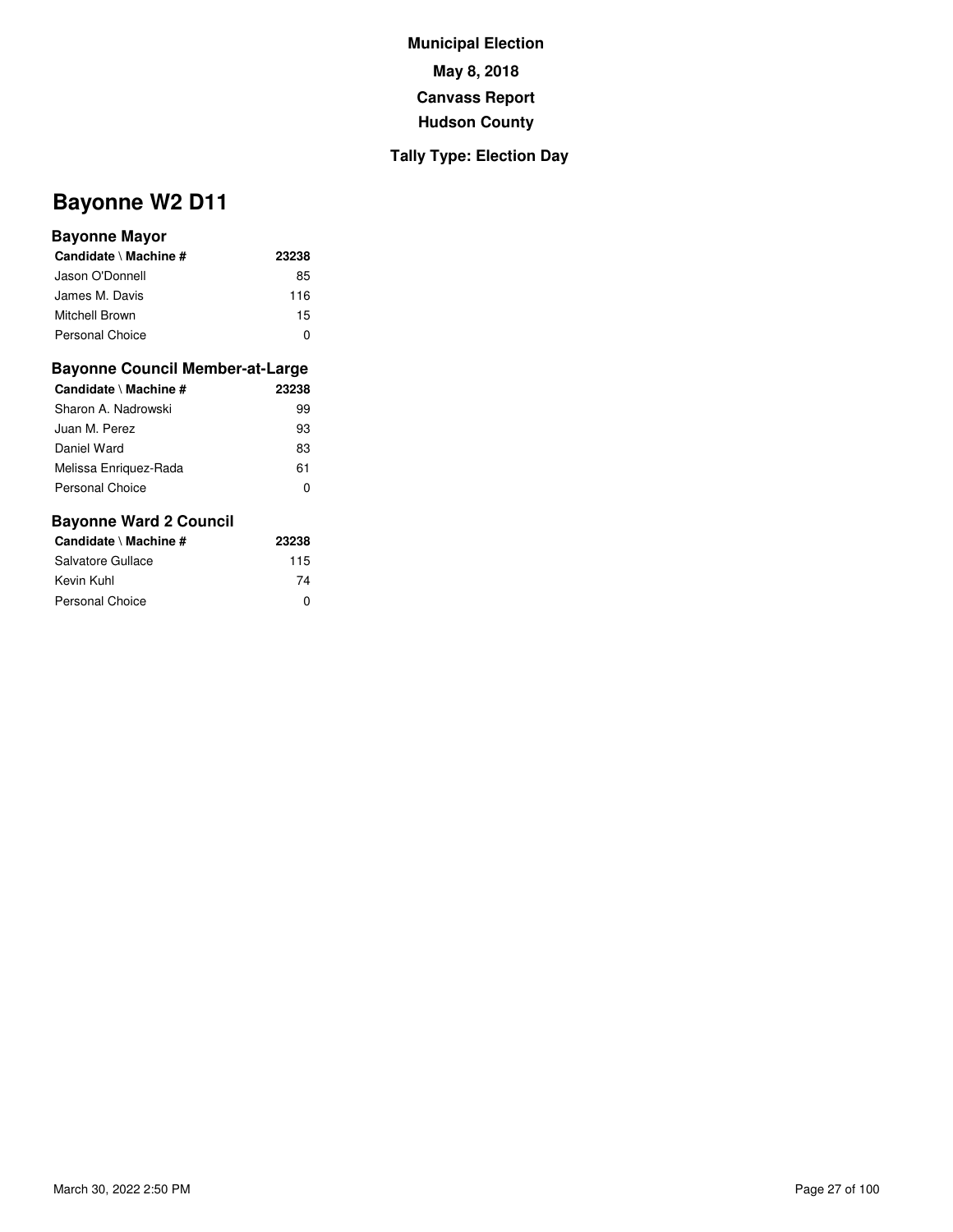## **Tally Type: Election Day**

# **Bayonne W2 D12**

#### **Bayonne Mayor**

| Candidate \ Machine # | 23239 |
|-----------------------|-------|
| Jason O'Donnell       | 64    |
| James M. Davis        | 104   |
| Mitchell Brown        | 11    |
| Personal Choice       |       |

#### **Bayonne Council Member-at-Large**

| Candidate \ Machine # | 23239 |
|-----------------------|-------|
| Sharon A. Nadrowski   | 83    |
| Juan M. Perez         | 83    |
| Daniel Ward           | 64    |
| Melissa Enriguez-Rada | 53    |
| Personal Choice       | O     |

| Candidate \ Machine # | 23239 |
|-----------------------|-------|
| Salvatore Gullace     | 89    |
| Kevin Kuhl            | 67    |
| Personal Choice       | ŋ     |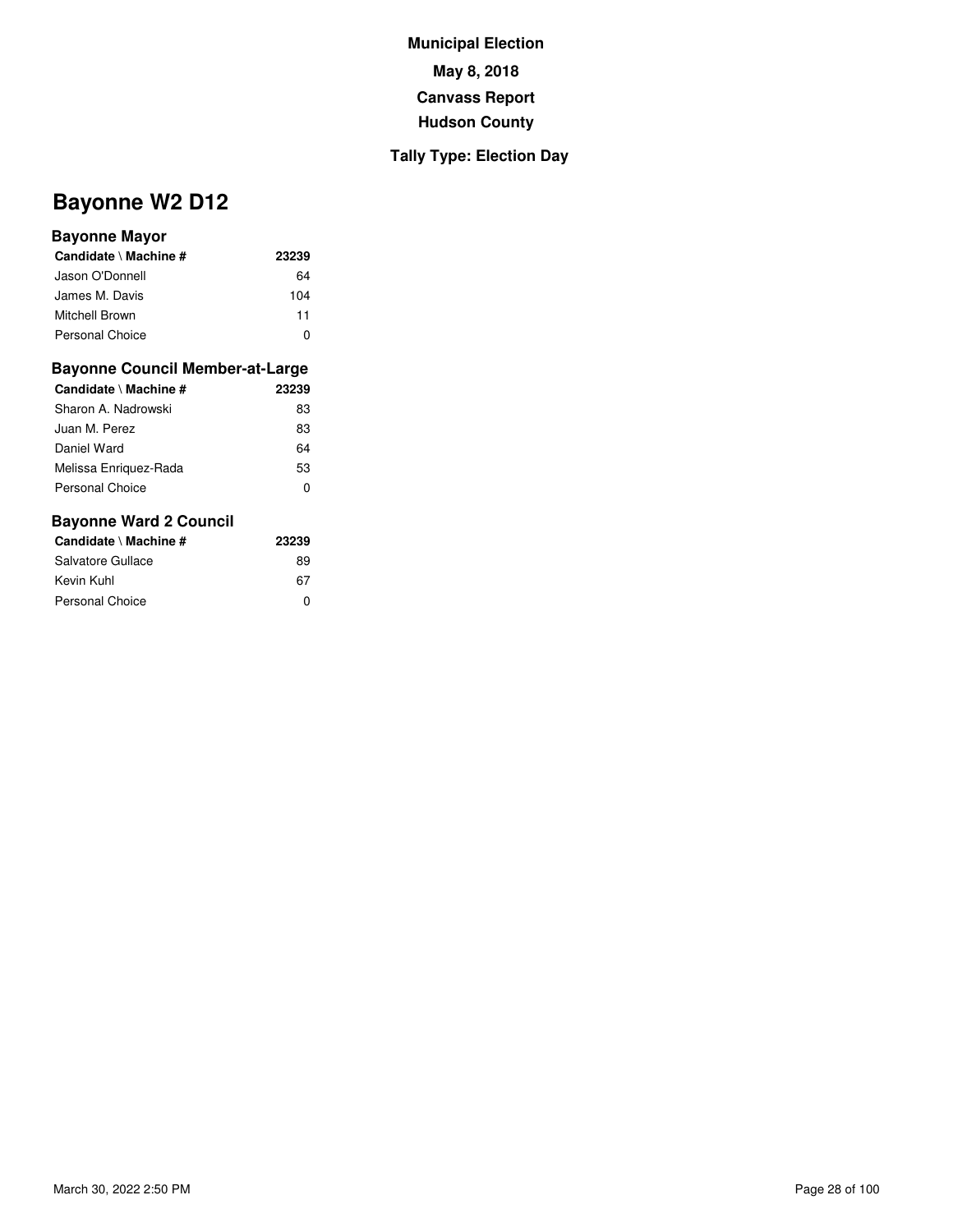## **Tally Type: Election Day**

# **Bayonne W2 D13**

#### **Bayonne Mayor**

| Candidate \ Machine #  | 23240 |
|------------------------|-------|
| Jason O'Donnell        | 140   |
| James M. Davis         | 122   |
| Mitchell Brown         | 8     |
| <b>Personal Choice</b> | n     |

#### **Bayonne Council Member-at-Large**

| Candidate \ Machine #    | 23240 |
|--------------------------|-------|
| Sharon A. Nadrowski      | 108   |
| Juan M. Perez            | 97    |
| Daniel Ward              | 142   |
| Melissa Enriguez-Rada    | 120   |
| Personal Choice          | 1     |
| (XNJJM) - MICHAEL-MCCORD |       |

| Candidate \ Machine #  | 23240 |
|------------------------|-------|
| Salvatore Gullace      | 84    |
| Kevin Kuhl             | 161   |
| Personal Choice        |       |
| (XNJJM) - KEITH MCCORD |       |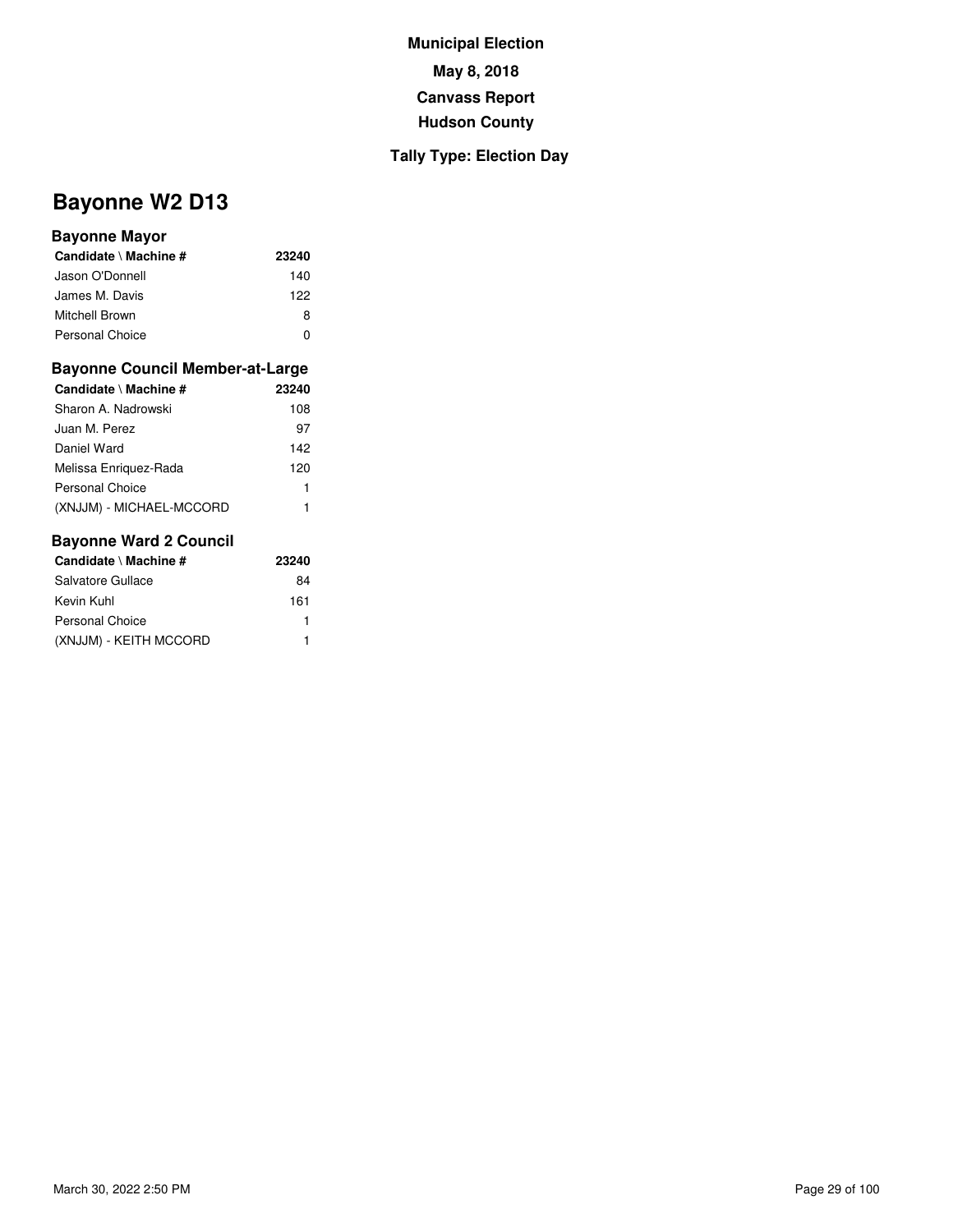## **Tally Type: Election Day**

# **Bayonne W2 D14**

#### **Bayonne Mayor**

| Candidate \ Machine # | 23241 |
|-----------------------|-------|
| Jason O'Donnell       | 37    |
| James M. Davis        | 56    |
| <b>Mitchell Brown</b> | 4     |
| Personal Choice       | ŋ     |

#### **Bayonne Council Member-at-Large**

| Candidate \ Machine #  | 23241 |
|------------------------|-------|
| Sharon A. Nadrowski    | 47    |
| Juan M. Perez          | 45    |
| Daniel Ward            | 34    |
| Melissa Enriguez-Rada  | 32    |
| <b>Personal Choice</b> | 0     |
|                        |       |

| Candidate \ Machine # | 23241 |
|-----------------------|-------|
| Salvatore Gullace     | 45    |
| Kevin Kuhl            | 34    |
| Personal Choice       | ŋ     |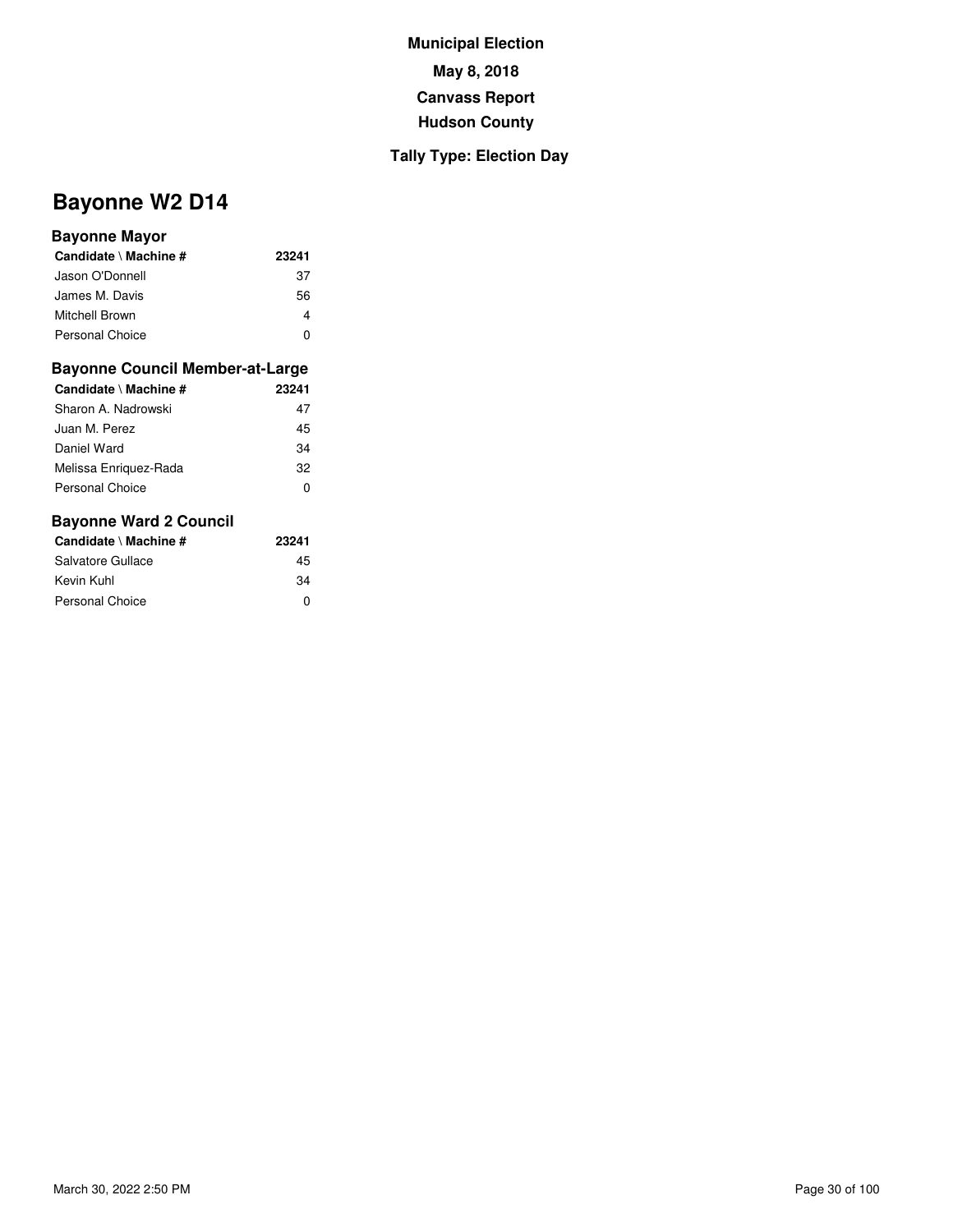### **Tally Type: Election Day**

# **Bayonne W2 D15**

#### **Bayonne Mayor**

| Candidate \ Machine #  |    | 23242 23243 |
|------------------------|----|-------------|
| Jason O'Donnell        | O. | 176         |
| James M. Davis         | O  | 135         |
| Mitchell Brown         | O  | 11          |
| <b>Personal Choice</b> | O  |             |

#### **Bayonne Council Member-at-Large**

| Candidate \ Machine # | 23242 23243 |     |
|-----------------------|-------------|-----|
| Sharon A. Nadrowski   | 0           | 107 |
| Juan M. Perez         | 0           | 113 |
| Daniel Ward           | 0           | 154 |
| Melissa Enriguez-Rada | 0           | 149 |
| Personal Choice       | 0           |     |

| Candidate \ Machine # | 23242 23243  |     |
|-----------------------|--------------|-----|
| Salvatore Gullace     | 0            | 104 |
| Kevin Kuhl            | <sup>0</sup> | 181 |
| Personal Choice       | <sup>0</sup> | O   |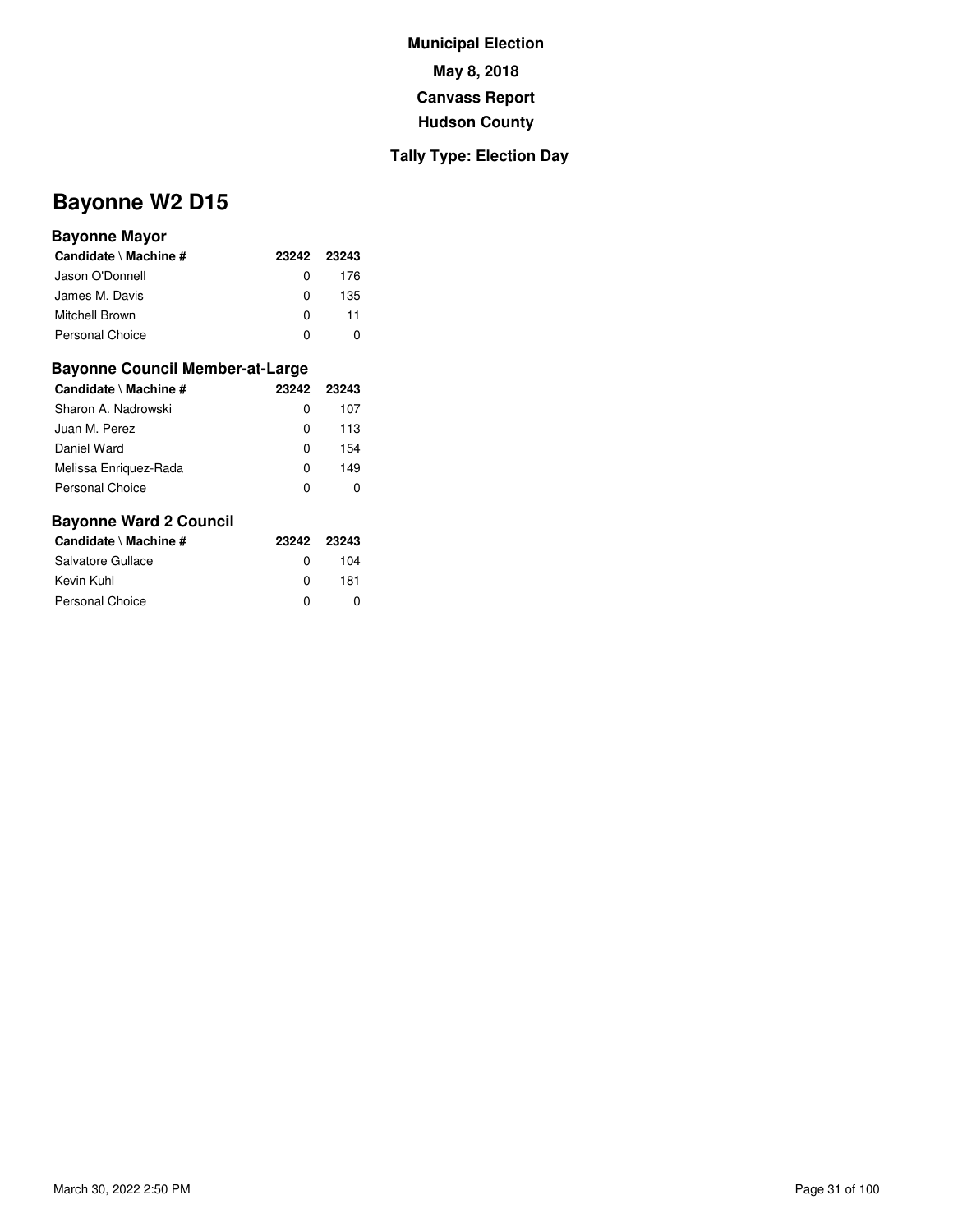## **Tally Type: Election Day**

# **Bayonne W2 D16**

#### **Bayonne Mayor**

| Candidate \ Machine # | 23244 |
|-----------------------|-------|
| Jason O'Donnell       | 90    |
| James M. Davis        | 130   |
| Mitchell Brown        | 9     |
| Personal Choice       | 0     |

#### **Bayonne Council Member-at-Large**

| Candidate \ Machine # | 23244 |
|-----------------------|-------|
| Sharon A. Nadrowski   | 107   |
| Juan M. Perez         | 122   |
| Daniel Ward           | 56    |
| Melissa Enriquez-Rada | 50    |
| Personal Choice       | O     |

| Candidate \ Machine #      | 23244 |
|----------------------------|-------|
| Salvatore Gullace          | 85    |
| Kevin Kuhl                 | 76    |
| Personal Choice            | 1     |
| (XNJXX) - CHRISTOPHER SHAW |       |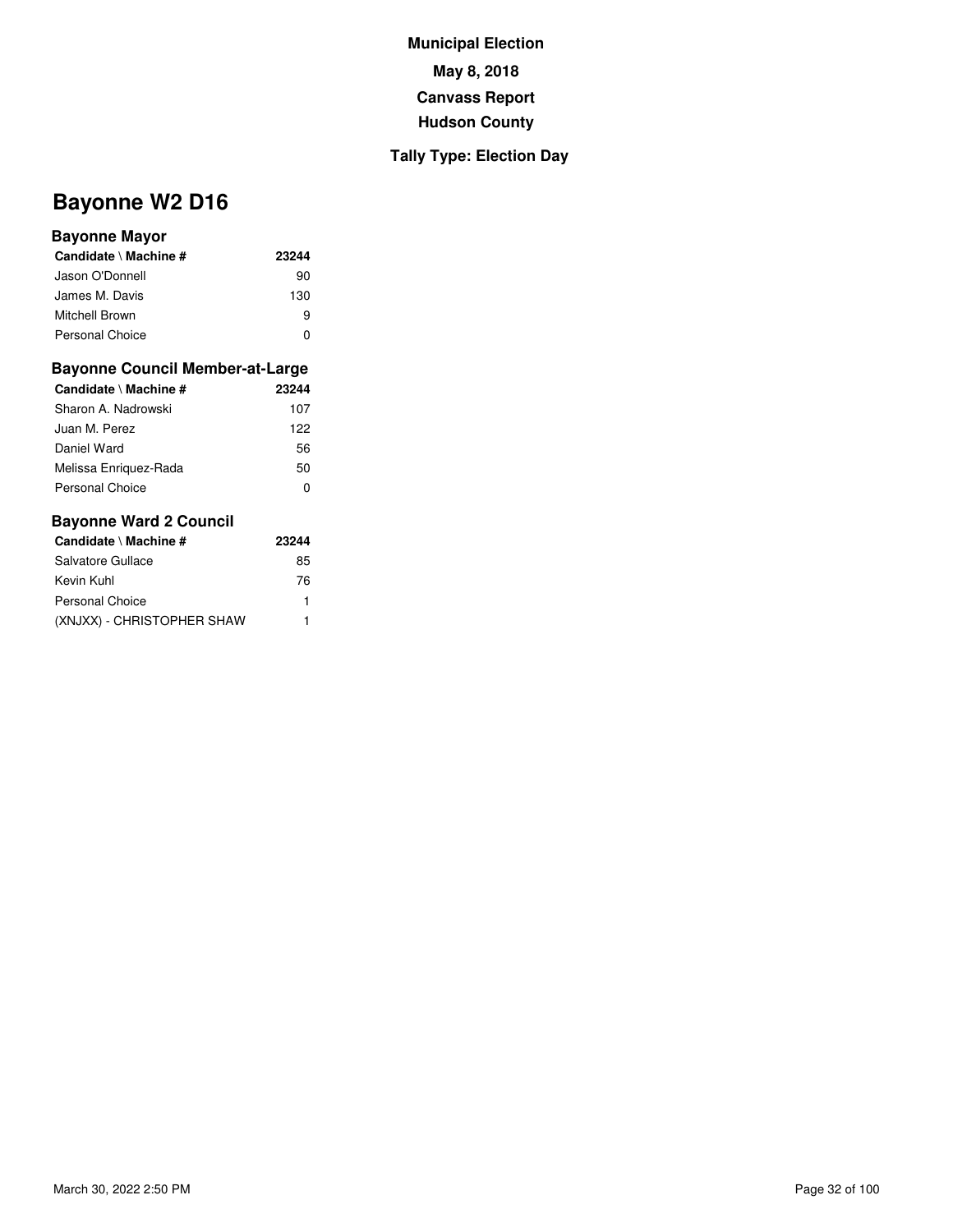## **Tally Type: Election Day**

# **Bayonne W3 D1**

#### **Bayonne Mayor**

| Candidate \ Machine #  | 23245        |
|------------------------|--------------|
| Jason O'Donnell        | 60           |
| James M. Davis         | 129          |
| Mitchell Brown         | 13           |
| <b>Personal Choice</b> | $\mathbf{I}$ |

#### **Bayonne Council Member-at-Large**

| Candidate \ Machine #        | 23245 |
|------------------------------|-------|
| Sharon A. Nadrowski          | 107   |
| Juan M. Perez                | 107   |
| Daniel Ward                  | 68    |
| Melissa Enriguez-Rada        | 49    |
| Personal Choice              |       |
| (XNNRF) - HENRY JAMES MUNDEL |       |

| Candidate \ Machine #  | 23245 |
|------------------------|-------|
| Matthew Klimansky      | 45    |
| Mark Urban             | 20    |
| Gary LaPelusa          | 120   |
| <b>Personal Choice</b> | 0     |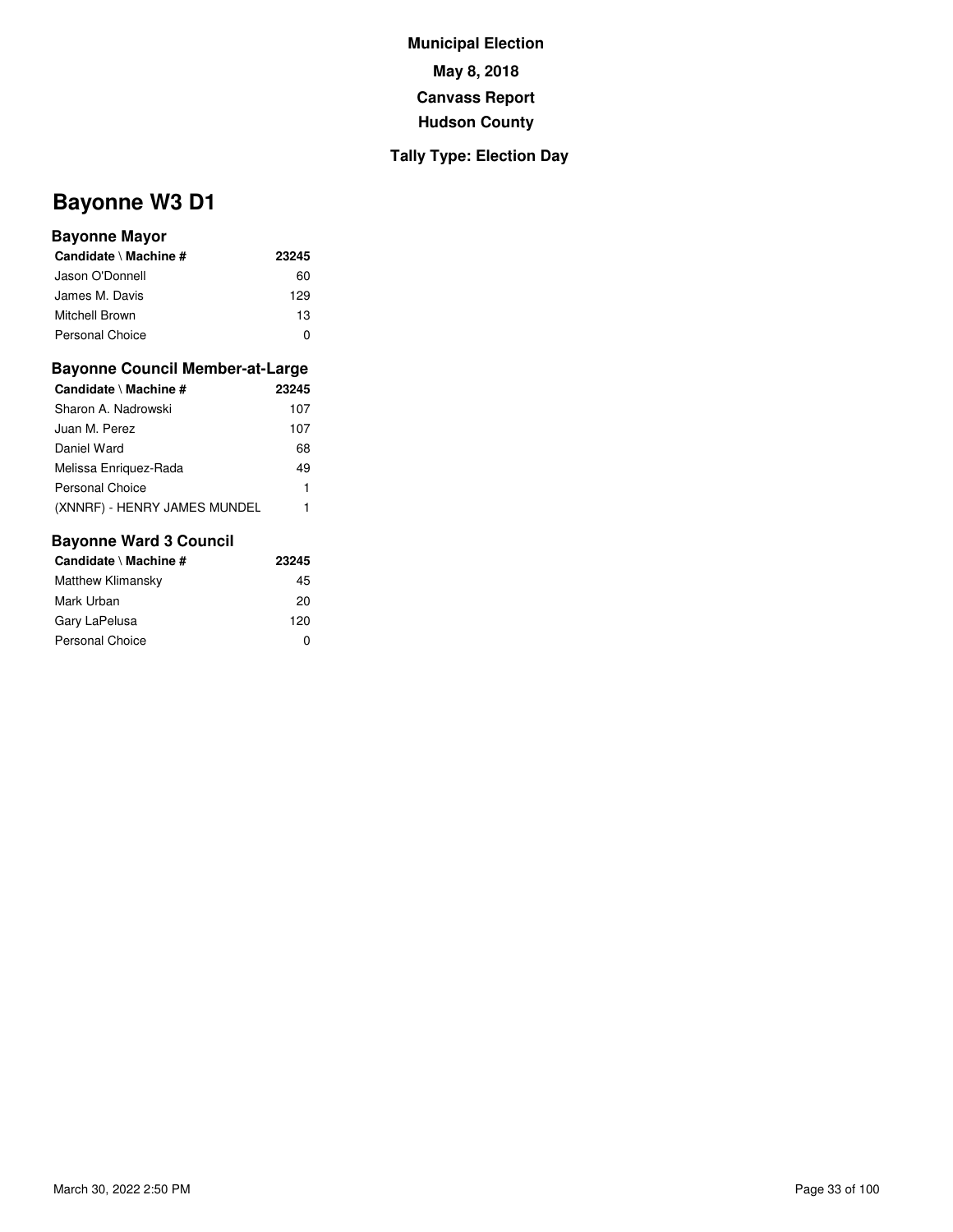## **Tally Type: Election Day**

# **Bayonne W3 D2**

#### **Bayonne Mayor**

| Candidate \ Machine #  | 23246 |
|------------------------|-------|
| Jason O'Donnell        | 65    |
| James M. Davis         | 81    |
| Mitchell Brown         | 5     |
| <b>Personal Choice</b> | ŋ     |

#### **Bayonne Council Member-at-Large**

| Candidate \ Machine # | 23246 |
|-----------------------|-------|
| Sharon A. Nadrowski   | 74    |
| Juan M. Perez         | 63    |
| Daniel Ward           | 53    |
| Melissa Enriguez-Rada | 45    |
| Personal Choice       | O     |

| Candidate \ Machine # | 23246 |  |
|-----------------------|-------|--|
| Matthew Klimansky     | 42    |  |
| Mark Urban            | 27    |  |
| Gary LaPelusa         | 60    |  |
| Personal Choice       | o     |  |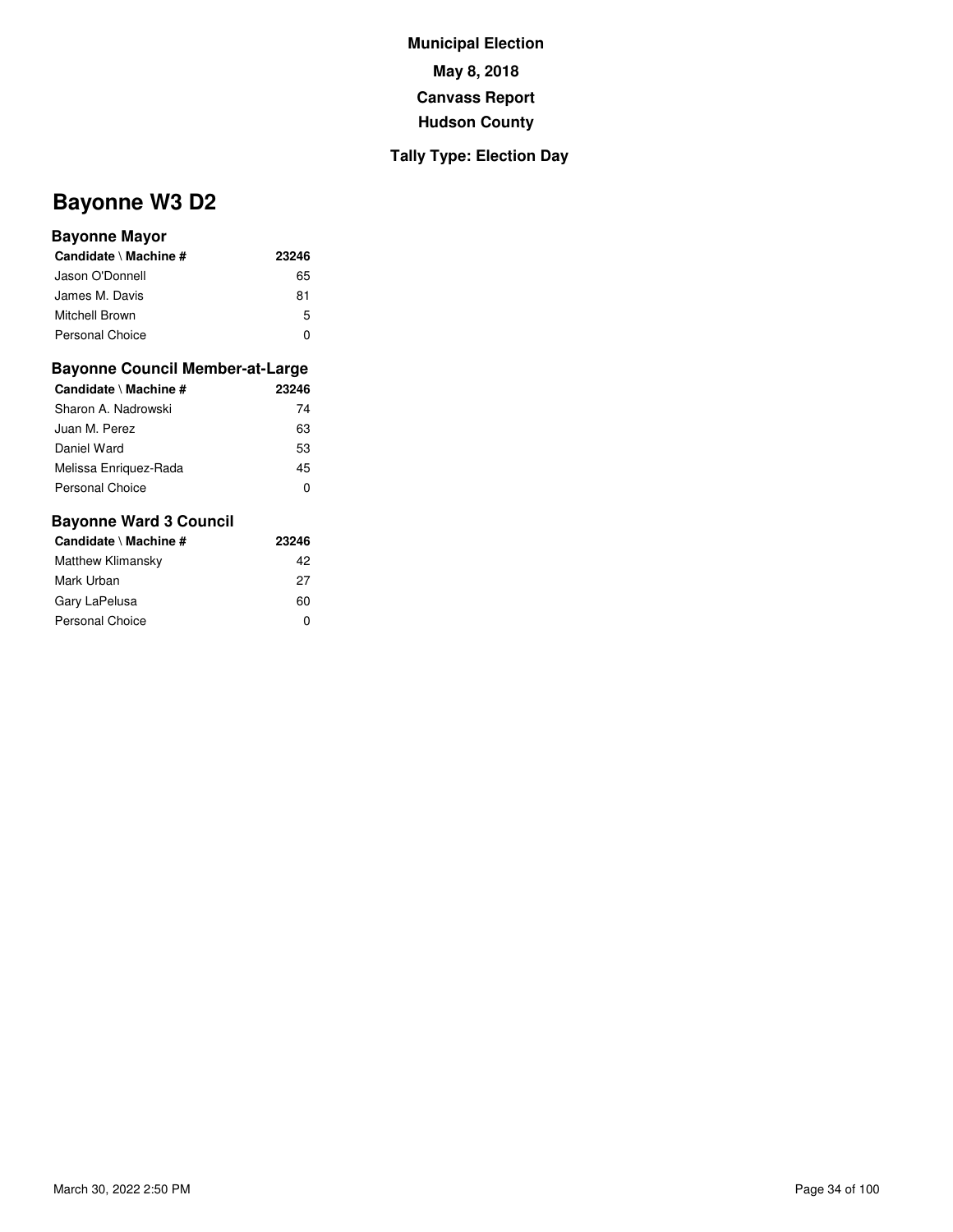## **Tally Type: Election Day**

# **Bayonne W3 D3**

#### **Bayonne Mayor**

| Candidate \ Machine #  | 23247 |
|------------------------|-------|
| Jason O'Donnell        | 96    |
| James M. Davis         | 143   |
| Mitchell Brown         | 21    |
| <b>Personal Choice</b> | O     |

#### **Bayonne Council Member-at-Large**

| Candidate \ Machine #  | 23247 |
|------------------------|-------|
| Sharon A. Nadrowski    | 126   |
| Juan M. Perez          | 111   |
| Daniel Ward            | 95    |
| Melissa Enriguez-Rada  | 86    |
| <b>Personal Choice</b> | 0     |

| Candidate \ Machine # | 23247 |
|-----------------------|-------|
| Matthew Klimansky     | 72    |
| Mark Urban            | 23    |
| Gary LaPelusa         | 132   |
| Personal Choice       | 1     |
| (XNCJH) - BIPIDYBOP   | 1     |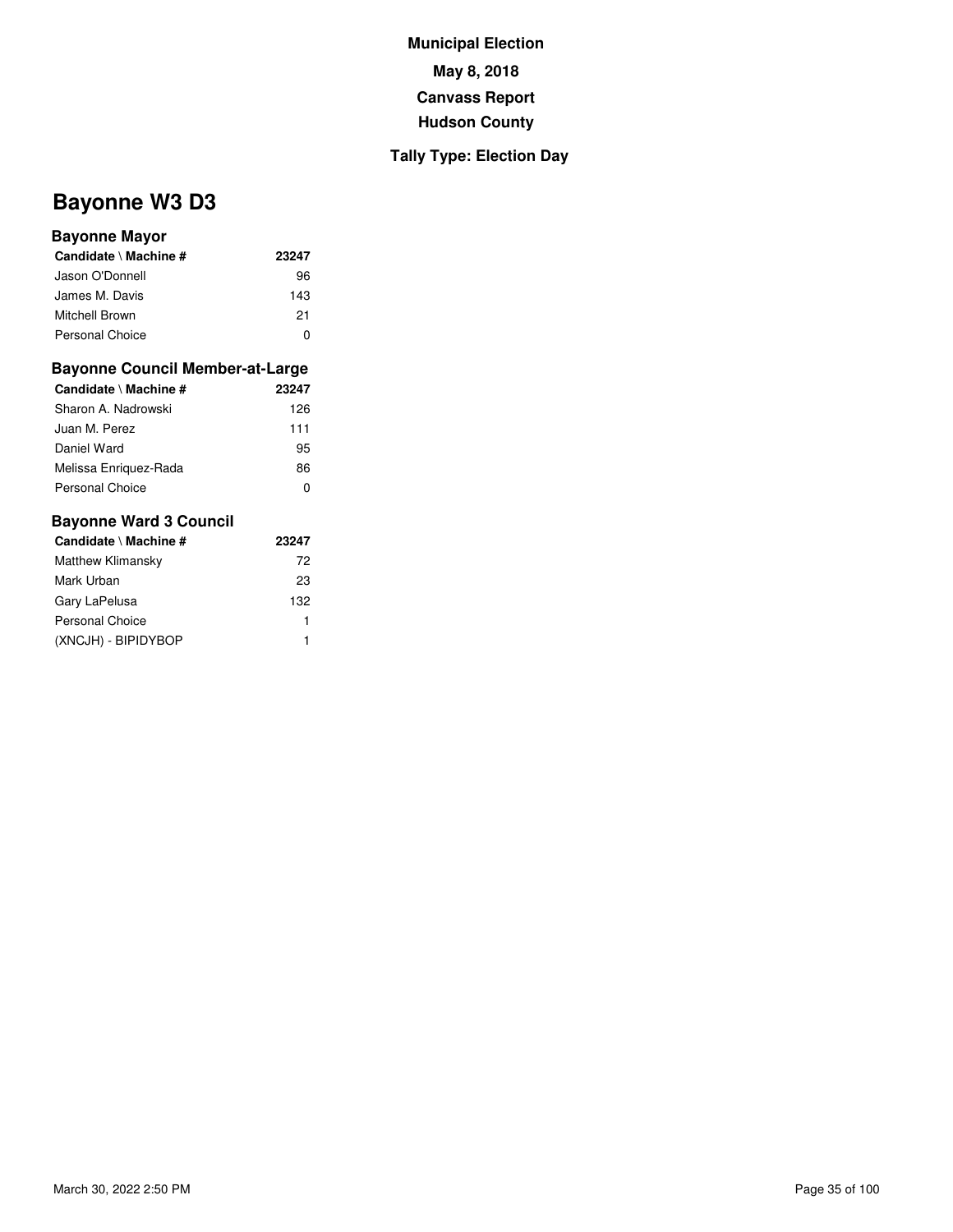## **Tally Type: Election Day**

# **Bayonne W3 D4**

#### **Bayonne Mayor**

| Candidate \ Machine #  | 23248 |
|------------------------|-------|
| Jason O'Donnell        | 81    |
| James M. Davis         | 111   |
| Mitchell Brown         | 13    |
| <b>Personal Choice</b> | 3     |
| (XNJZN) - DAVIS        | 1     |
| (XNJFR) - WYATT-BEST   | 1     |
| (XNJHR) - WYATT BEST   | 1     |

#### **Bayonne Council Member-at-Large**

| Candidate \ Machine #    | 23248 |
|--------------------------|-------|
| Sharon A. Nadrowski      | 90    |
| Juan M. Perez            | 82    |
| Daniel Ward              | 77    |
| Melissa Enriguez-Rada    | 59    |
| Personal Choice          | 3     |
| (XNJHR) - ADRIAN SMITH   | 1     |
| (XNCFN) - BAJOR, MATTHEW | 1     |
| (XNJCC) - MATT BAJOR     |       |

| Candidate \ Machine #  | 23248 |
|------------------------|-------|
| Matthew Klimansky      | 50    |
| Mark Urban             | 25    |
| Gary LaPelusa          | 100   |
| <b>Personal Choice</b> | O     |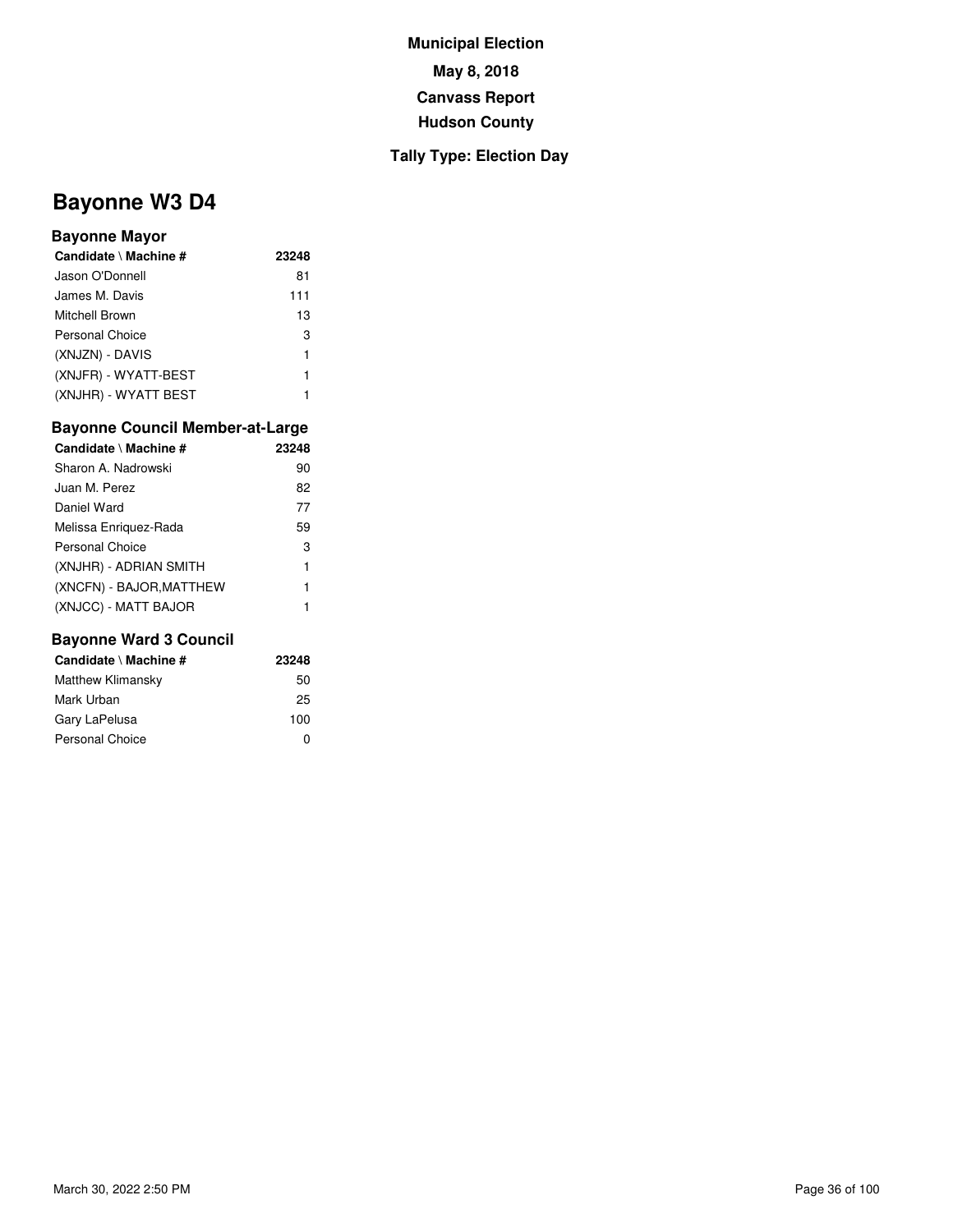### **Tally Type: Election Day**

# **Bayonne W3 D5**

#### **Bayonne Mayor**

| Candidate \ Machine # | 23249 |
|-----------------------|-------|
| Jason O'Donnell       | 80    |
| James M. Davis        | 137   |
| Mitchell Brown        | 16    |
| Personal Choice       | 0     |

#### **Bayonne Council Member-at-Large**

| Candidate \ Machine # | 23249 |
|-----------------------|-------|
| Sharon A. Nadrowski   | 128   |
| Juan M. Perez         | 107   |
| Daniel Ward           | 91    |
| Melissa Enriguez-Rada | 64    |
| Personal Choice       | O     |

| Candidate \ Machine # | 23249 |
|-----------------------|-------|
| Matthew Klimansky     | 57    |
| Mark Urban            | 19    |
| Gary LaPelusa         | 141   |
| Personal Choice       | 0     |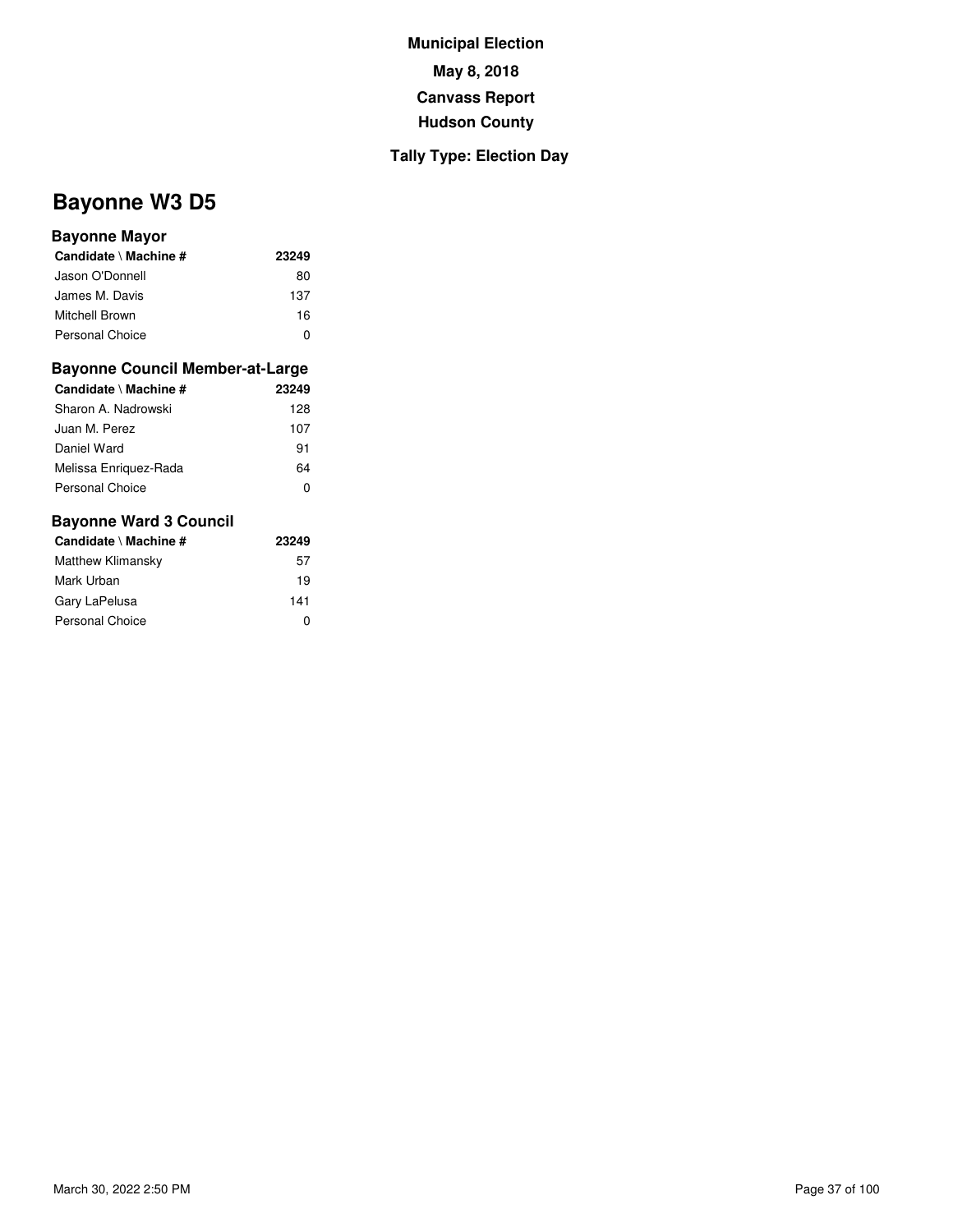### **Tally Type: Election Day**

# **Bayonne W3 D6**

### **Bayonne Mayor**

| Candidate \ Machine #  | 23250 |
|------------------------|-------|
| Jason O'Donnell        | 79    |
| James M. Davis         | 109   |
| Mitchell Brown         | 11    |
| <b>Personal Choice</b> |       |

#### **Bayonne Council Member-at-Large**

| Candidate \ Machine # | 23250 |
|-----------------------|-------|
| Sharon A. Nadrowski   | 88    |
| Juan M. Perez         | 95    |
| Daniel Ward           | 95    |
| Melissa Enriguez-Rada | 71    |
| Personal Choice       | 0     |

| Candidate \ Machine #  | 23250 |
|------------------------|-------|
| Matthew Klimansky      | 56    |
| Mark Urban             | 31    |
| Gary LaPelusa          | 90    |
| <b>Personal Choice</b> | O     |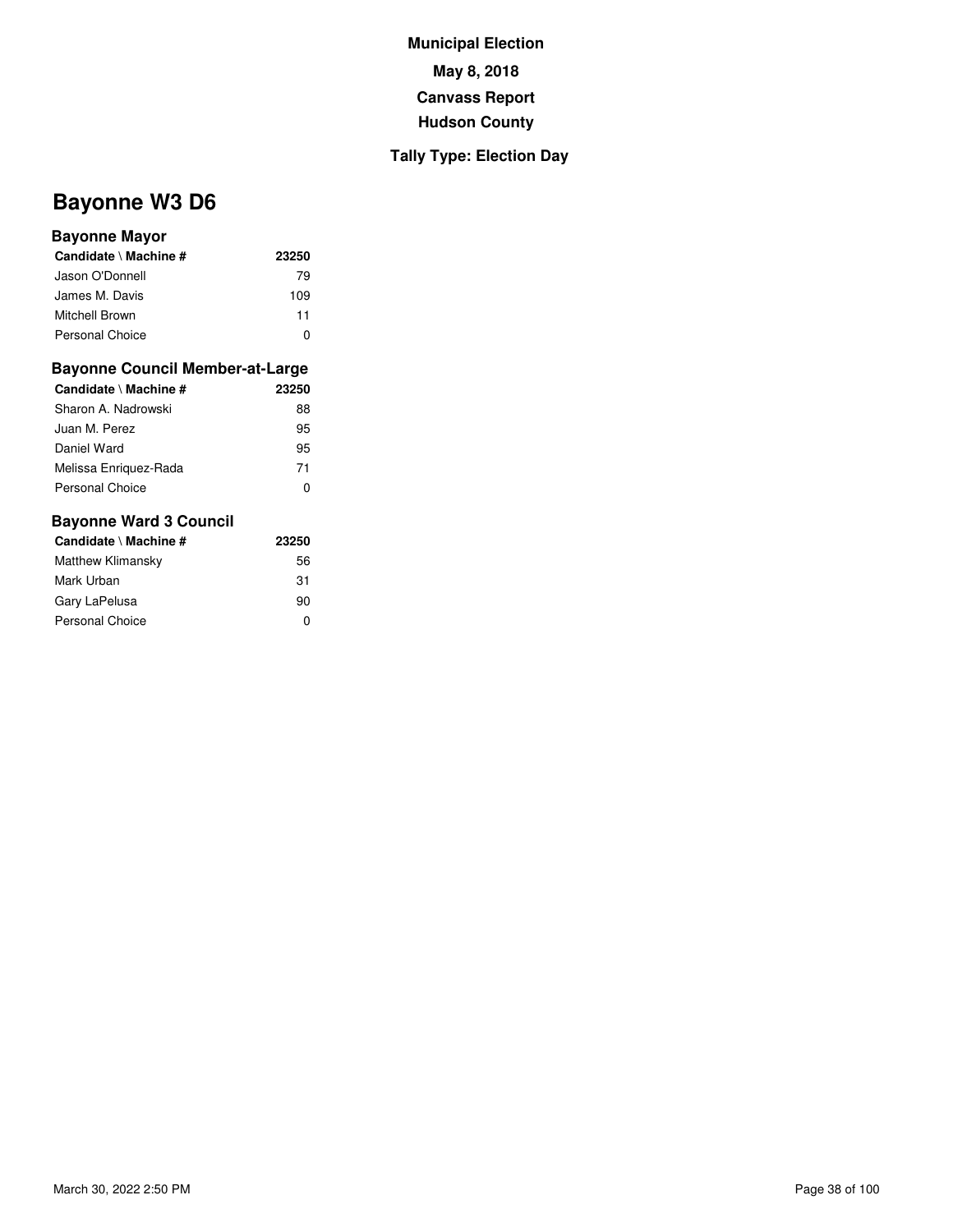### **Tally Type: Election Day**

# **Bayonne W3 D7**

### **Bayonne Mayor**

| Candidate \ Machine # | 23251 |
|-----------------------|-------|
| Jason O'Donnell       | 93    |
| James M. Davis        | 92    |
| Mitchell Brown        | 13    |
| Personal Choice       |       |
| (XNJCT) - ANY-FEMALE  |       |

#### **Bayonne Council Member-at-Large**

| Candidate \ Machine # | 23251 |
|-----------------------|-------|
| Sharon A. Nadrowski   | 82    |
| Juan M. Perez         | 61    |
| Daniel Ward           | 107   |
| Melissa Enriguez-Rada | 75    |
| Personal Choice       | 0     |

| Candidate \ Machine #  | 23251 |
|------------------------|-------|
| Matthew Klimansky      | 86    |
| Mark Urban             | 16    |
| Gary LaPelusa          | 79    |
| <b>Personal Choice</b> | ŋ     |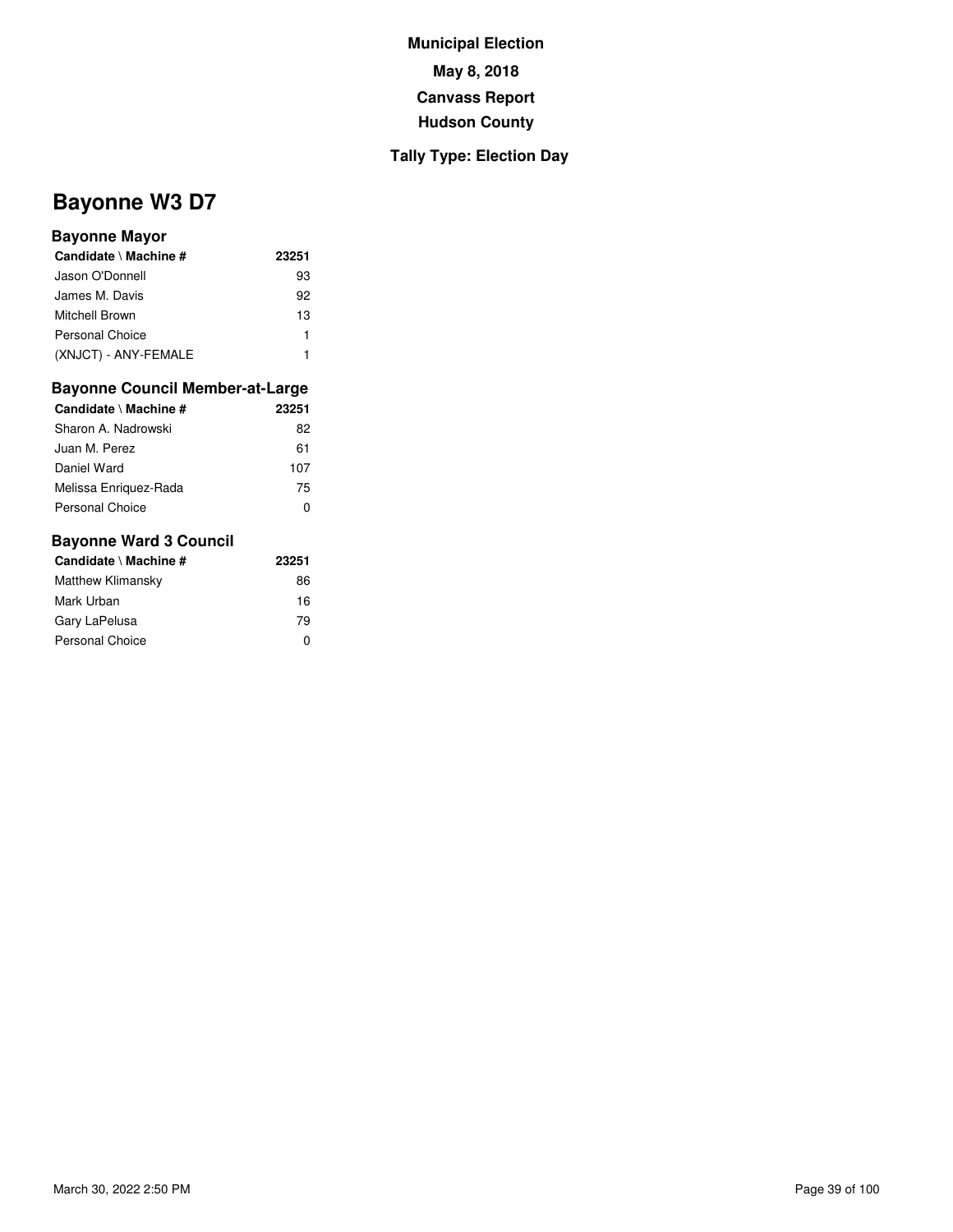### **Tally Type: Election Day**

# **Bayonne W3 D8**

#### **Bayonne Mayor**

| Candidate \ Machine #  | 23252 |
|------------------------|-------|
| Jason O'Donnell        | 96    |
| James M. Davis         | 143   |
| Mitchell Brown         |       |
| <b>Personal Choice</b> |       |

#### **Bayonne Council Member-at-Large**

| Candidate \ Machine # | 23252 |
|-----------------------|-------|
| Sharon A. Nadrowski   | 111   |
| Juan M. Perez         | 98    |
| Daniel Ward           | 111   |
| Melissa Enriguez-Rada | 84    |
| Personal Choice       | O     |

| Candidate \ Machine #  | 23252 |
|------------------------|-------|
| Matthew Klimansky      | 68    |
| Mark Urban             | 24    |
| Gary LaPelusa          | 137   |
| <b>Personal Choice</b> | 0     |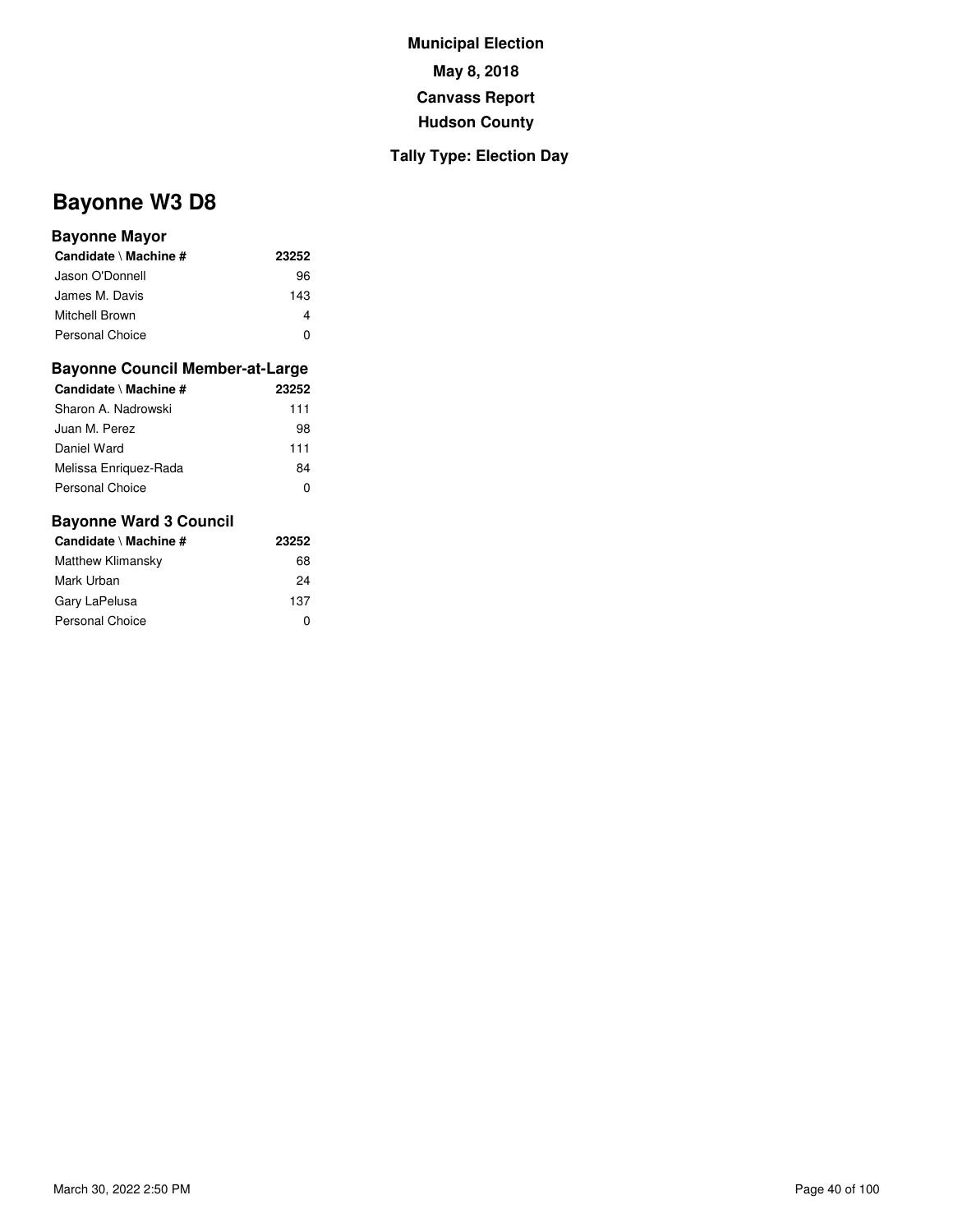### **Tally Type: Election Day**

# **Bayonne W3 D9**

### **Bayonne Mayor**

| Candidate \ Machine #  | 23253 |
|------------------------|-------|
| Jason O'Donnell        | 69    |
| James M. Davis         | 120   |
| Mitchell Brown         | я     |
| <b>Personal Choice</b> |       |

#### **Bayonne Council Member-at-Large**

| Candidate \ Machine # | 23253 |
|-----------------------|-------|
| Sharon A. Nadrowski   | 102   |
| Juan M. Perez         | 88    |
| Daniel Ward           | 74    |
| Melissa Enriguez-Rada | 56    |
| Personal Choice       | O     |

| Candidate \ Machine #  | 23253 |
|------------------------|-------|
| Matthew Klimansky      | 56    |
| Mark Urban             | 14    |
| Gary LaPelusa          | 115   |
| <b>Personal Choice</b> | 0     |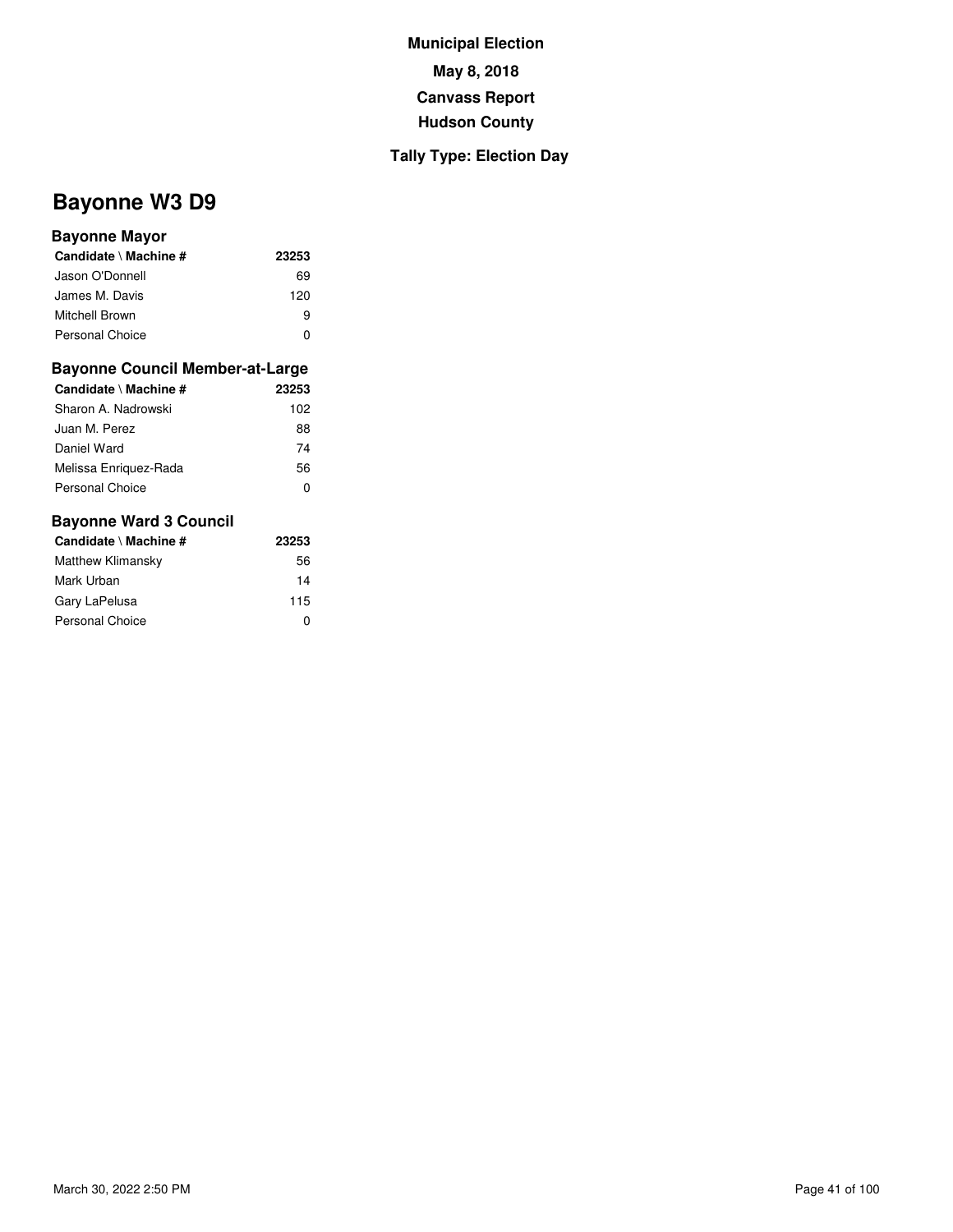### **Tally Type: Election Day**

# **Bayonne W3 D10**

### **Bayonne Mayor**

| Candidate \ Machine #  | 23254 |
|------------------------|-------|
| Jason O'Donnell        | 77    |
| James M. Davis         | 120   |
| Mitchell Brown         | 11    |
| <b>Personal Choice</b> |       |

#### **Bayonne Council Member-at-Large**

| Candidate \ Machine # | 23254 |
|-----------------------|-------|
| Sharon A. Nadrowski   | 102   |
| Juan M. Perez         | 95    |
| Daniel Ward           | 86    |
| Melissa Enriguez-Rada | 58    |
| Personal Choice       | O     |

| Candidate \ Machine #  | 23254 |
|------------------------|-------|
| Matthew Klimansky      | 46    |
| Mark Urban             | 32    |
| Gary LaPelusa          | 110   |
| <b>Personal Choice</b> | 0     |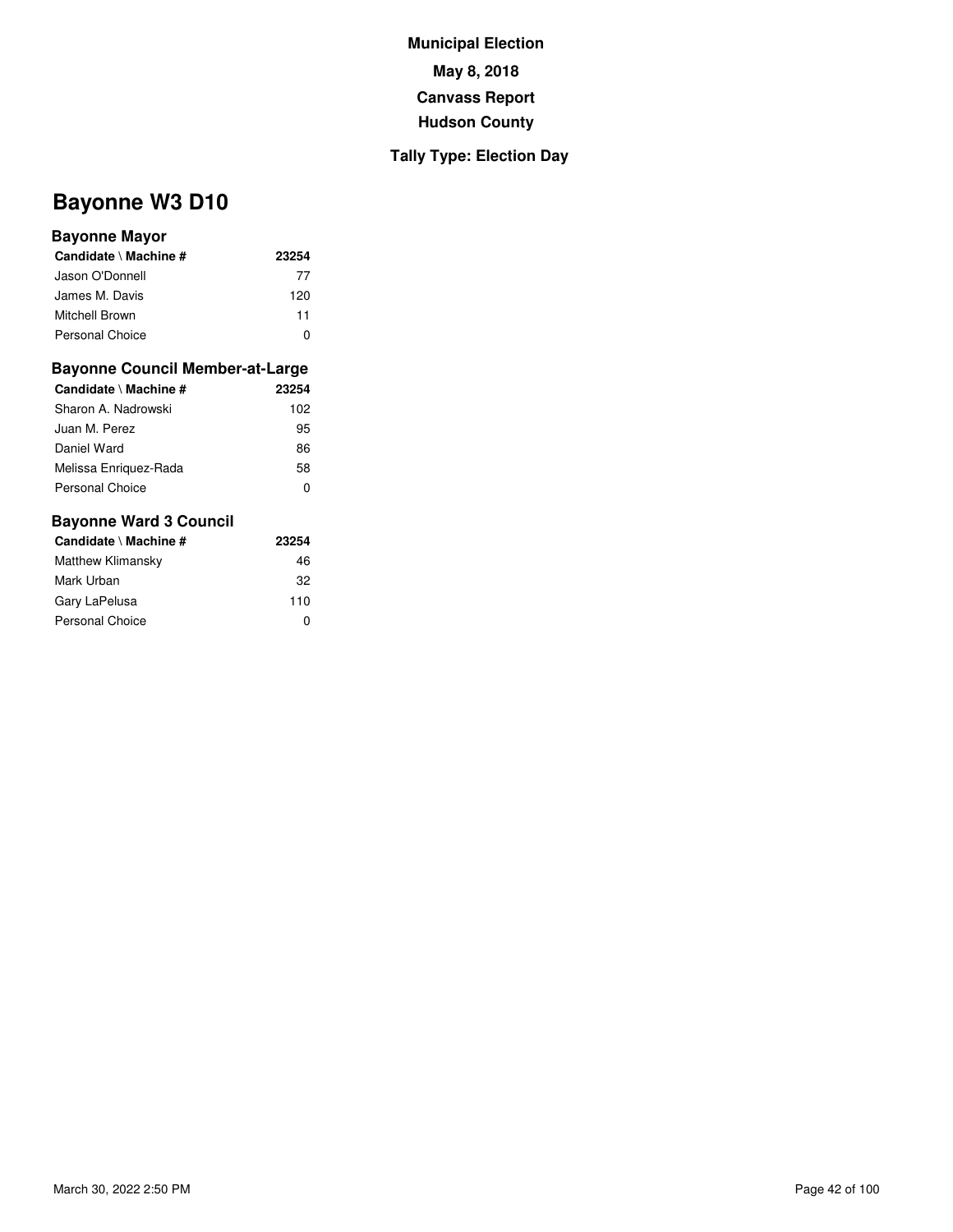### **Tally Type: Election Day**

# **Bayonne W3 D11**

### **Bayonne Mayor**

| Candidate \ Machine #  | 23255 |
|------------------------|-------|
| Jason O'Donnell        | 99    |
| James M. Davis         | 154   |
| Mitchell Brown         | 11    |
| <b>Personal Choice</b> |       |

#### **Bayonne Council Member-at-Large**

| Candidate \ Machine #  | 23255 |
|------------------------|-------|
| Sharon A. Nadrowski    | 129   |
| Juan M. Perez          | 116   |
| Daniel Ward            | 88    |
| Melissa Enriguez-Rada  | 71    |
| Personal Choice        | 2     |
| (XNCHN) - CHUCK WEPNER | 1     |
| (XNHFN) - CHUCK WEPNER |       |

| Candidate \ Machine #    | 23255 |
|--------------------------|-------|
| <b>Matthew Klimansky</b> | 34    |
| Mark Urban               | 33    |
| Gary LaPelusa            | 177   |
| Personal Choice          | 1     |
| (XNJRR) - LOUIS DURANDO  |       |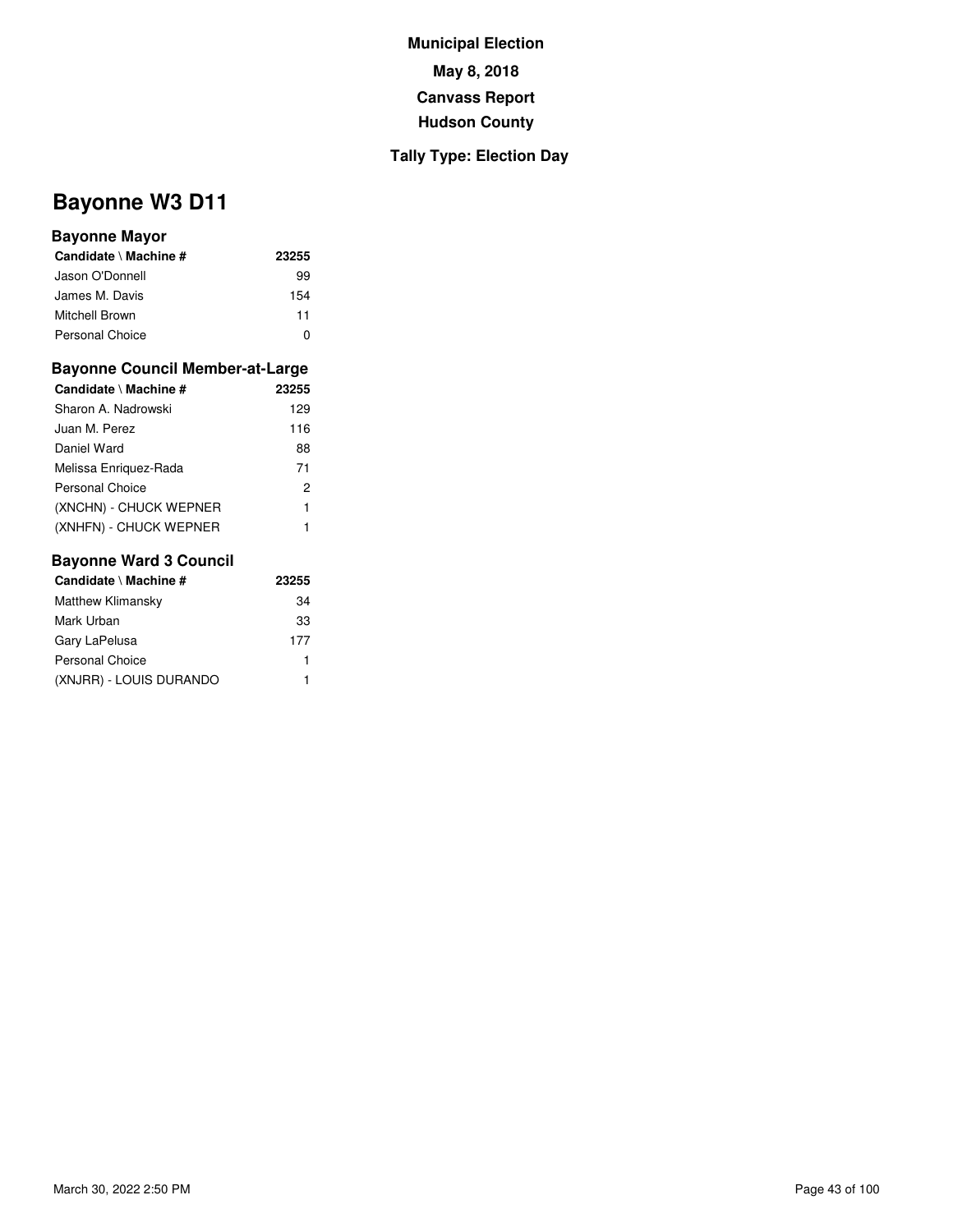### **Tally Type: Election Day**

# **Bayonne W3 D12**

#### **Bayonne Mayor**

| Candidate \ Machine #  | 23256 |
|------------------------|-------|
| Jason O'Donnell        | 102   |
| James M. Davis         | 105   |
| Mitchell Brown         | 16    |
| <b>Personal Choice</b> | O     |

#### **Bayonne Council Member-at-Large**

| Candidate \ Machine #  | 23256 |
|------------------------|-------|
| Sharon A. Nadrowski    | 103   |
| Juan M. Perez          | 89    |
| Daniel Ward            | 100   |
| Melissa Enriguez-Rada  | 72    |
| <b>Personal Choice</b> | o     |

| Candidate \ Machine #  | 23256 |
|------------------------|-------|
| Matthew Klimansky      | 57    |
| Mark Urban             | 24    |
| Gary LaPelusa          | 121   |
| Personal Choice        | 1     |
| (XNJNF) - JAMES SUCATO | 1     |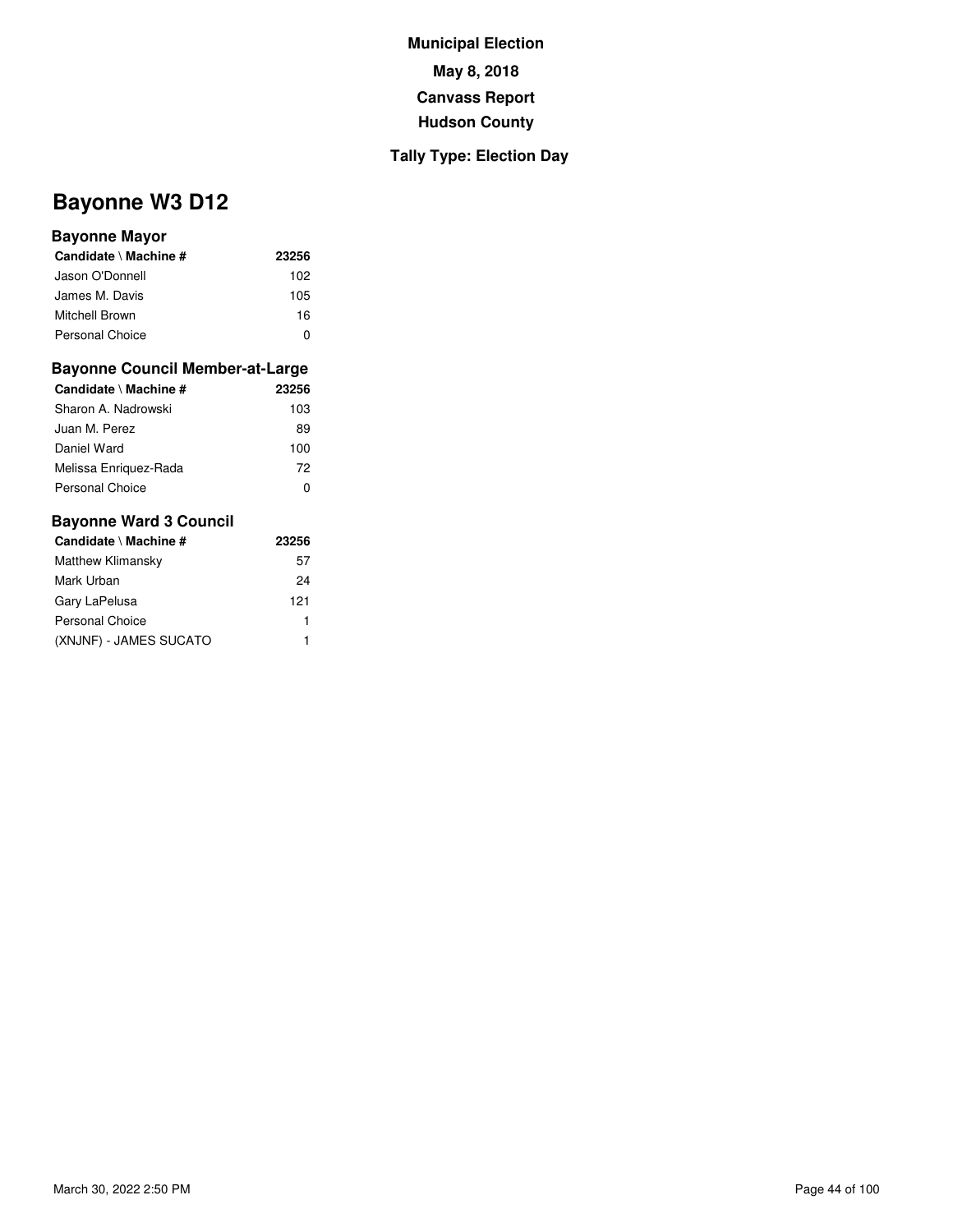### **Tally Type: Election Day**

# **Bayonne W3 D13**

### **Bayonne Mayor**

| Candidate \ Machine # | 23257 |
|-----------------------|-------|
| Jason O'Donnell       | 50    |
| James M. Davis        | 65    |
| Mitchell Brown        | 5     |
| Personal Choice       | n     |

#### **Bayonne Council Member-at-Large**

| Candidate \ Machine # | 23257 |
|-----------------------|-------|
| Sharon A. Nadrowski   | 63    |
| Juan M. Perez         | 56    |
| Daniel Ward           | 32    |
| Melissa Enriquez-Rada | 32    |
| Personal Choice       | 3     |
| (XNRFC) - DQPEY       | 1     |
| (XNRFC) - HAPPY       | 1     |
| (XNCCM) - MIKE ALONSO |       |

| Candidate \ Machine #  | 23257 |
|------------------------|-------|
| Matthew Klimansky      | 27    |
| Mark Urban             | 22    |
| Gary LaPelusa          | 58    |
| <b>Personal Choice</b> | ŋ     |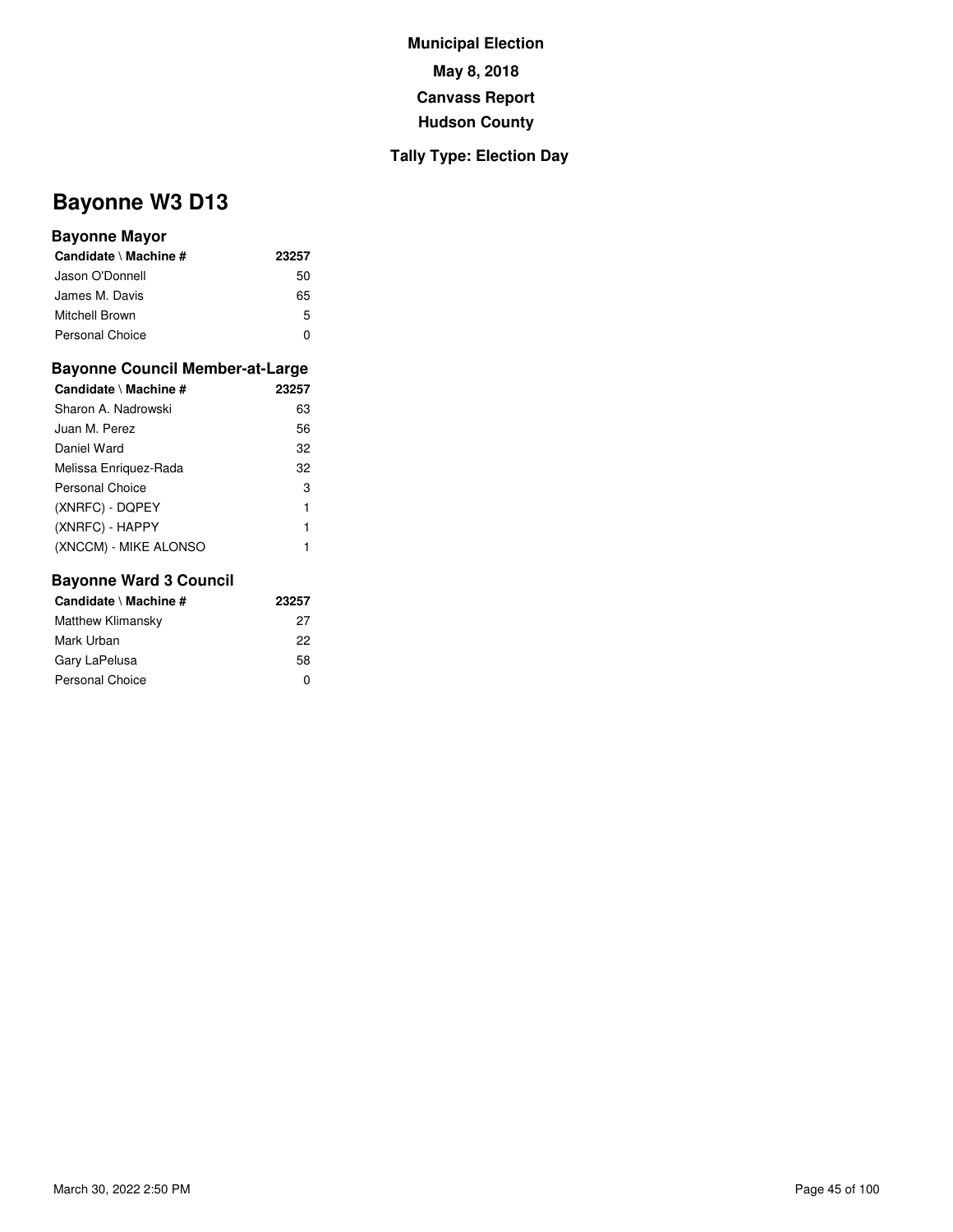### **Tally Type: Election Day**

# **Bayonne W3 D14**

#### **Bayonne Mayor**

| Candidate \ Machine # | 23258 |
|-----------------------|-------|
| Jason O'Donnell       | 55    |
| James M. Davis        | 88    |
| Mitchell Brown        | я     |
| Personal Choice       | O     |

#### **Bayonne Council Member-at-Large**

| Candidate \ Machine # | 23258 |
|-----------------------|-------|
| Sharon A. Nadrowski   | 80    |
| Juan M. Perez         | 61    |
| Daniel Ward           | 64    |
| Melissa Enriguez-Rada | 47    |
| Personal Choice       | O     |

| Candidate \ Machine # | 23258 |  |
|-----------------------|-------|--|
| Matthew Klimansky     | 47    |  |
| Mark Urban            | 20    |  |
| Gary LaPelusa         | 74    |  |
| Personal Choice       | O     |  |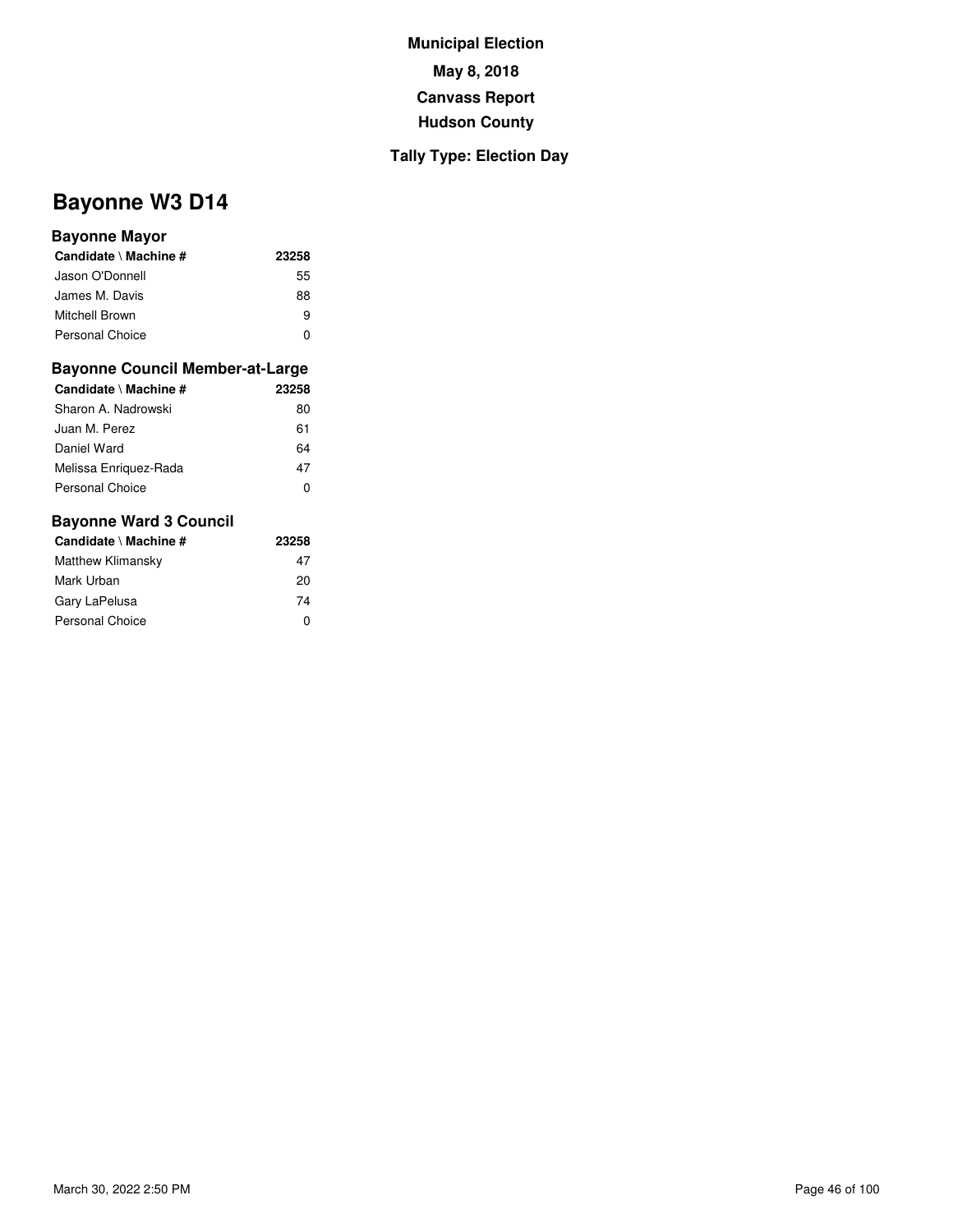### **Tally Type: Election Day**

# **Bayonne W3 D15**

### **Bayonne Mayor**

| Candidate \ Machine #  | 23259 |
|------------------------|-------|
| Jason O'Donnell        | 62    |
| James M. Davis         | 78    |
| Mitchell Brown         | 6     |
| <b>Personal Choice</b> | n     |

### **Bayonne Council Member-at-Large**

| Candidate \ Machine # | 23259 |
|-----------------------|-------|
| Sharon A. Nadrowski   | 73    |
| Juan M. Perez         | 57    |
| Daniel Ward           | 49    |
| Melissa Enriguez-Rada | 41    |
| Personal Choice       | 0     |

| Candidate \ Machine # | 23259 |
|-----------------------|-------|
| Matthew Klimansky     | 39    |
| Mark Urban            | 20    |
| Gary LaPelusa         | 68    |
| Personal Choice       | o     |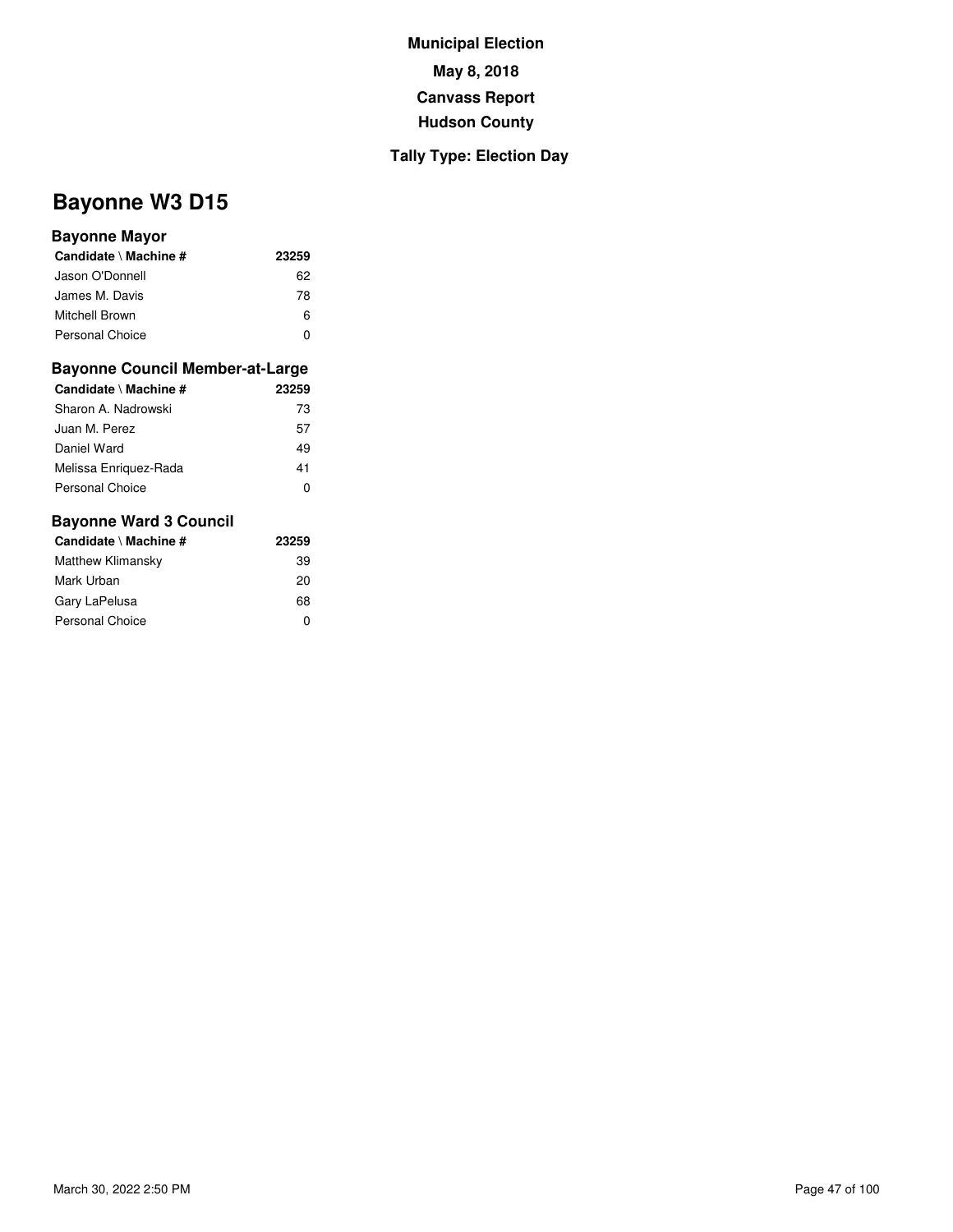### **Tally Type: Election Day**

# **Bayonne W3 D16**

### **Bayonne Mayor**

| Candidate \ Machine #  | 23260 |
|------------------------|-------|
| Jason O'Donnell        | 88    |
| James M. Davis         | 139   |
| Mitchell Brown         | 8     |
| <b>Personal Choice</b> | O     |

#### **Bayonne Council Member-at-Large**

| Candidate \ Machine # | 23260 |
|-----------------------|-------|
| Sharon A. Nadrowski   | 102   |
| Juan M. Perez         | 110   |
| Daniel Ward           | 71    |
| Melissa Enriguez-Rada | 63    |
| Personal Choice       | 0     |

| Candidate \ Machine #  | 23260 |
|------------------------|-------|
| Matthew Klimansky      | 50    |
| Mark Urban             | 34    |
| Gary LaPelusa          | 113   |
| <b>Personal Choice</b> | 0     |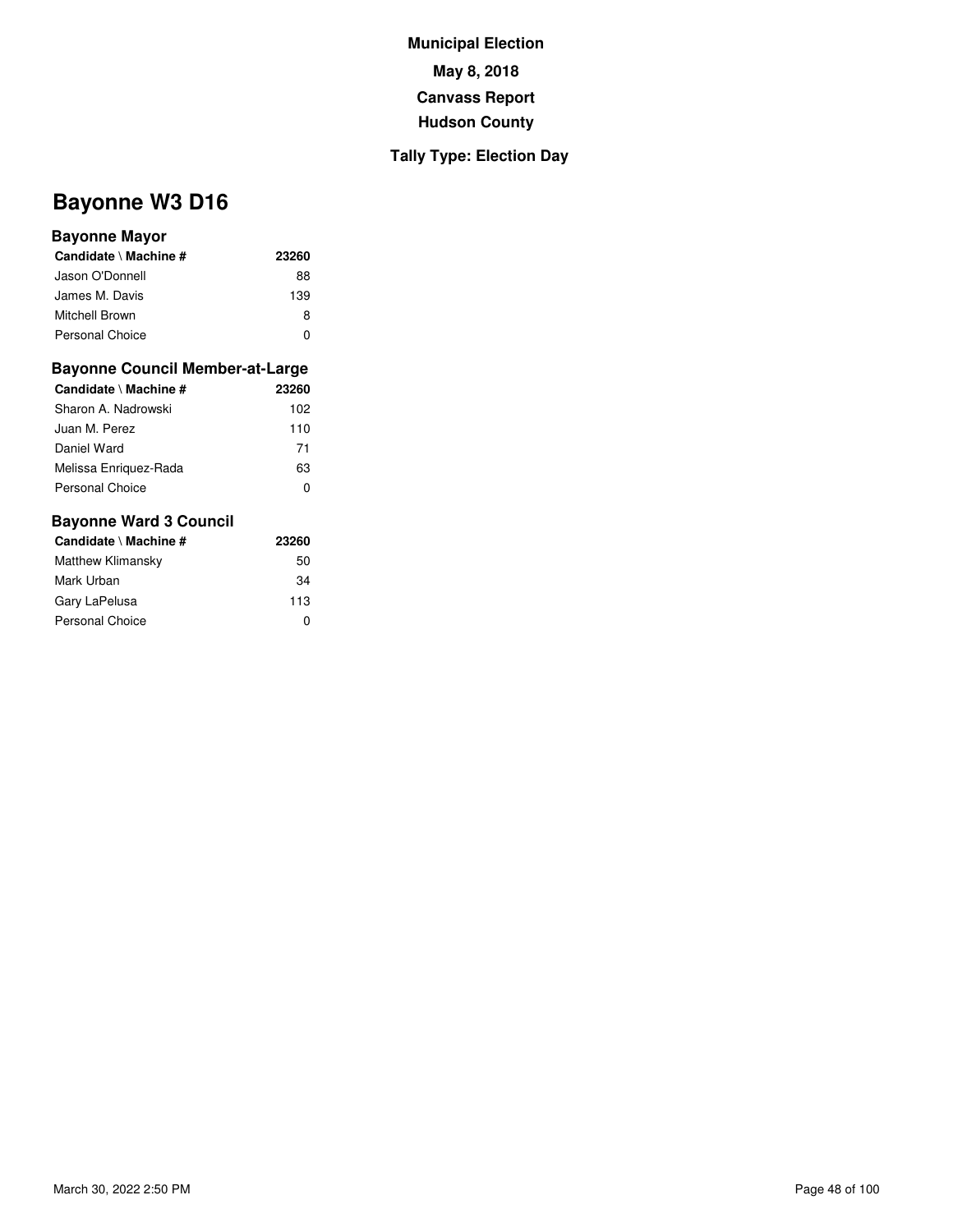### **Tally Type: Election Day**

# **Bayonne W3 D17**

#### **Bayonne Mayor**

| Candidate \ Machine #  | 23261 |
|------------------------|-------|
| Jason O'Donnell        | 56    |
| James M. Davis         | 129   |
| Mitchell Brown         | 13    |
| <b>Personal Choice</b> |       |

#### **Bayonne Council Member-at-Large**

| Candidate \ Machine #  | 23261 |
|------------------------|-------|
| Sharon A. Nadrowski    | 115   |
| Juan M. Perez          | 102   |
| Daniel Ward            | 60    |
| Melissa Enriguez-Rada  | 45    |
| <b>Personal Choice</b> | 0     |

| Candidate \ Machine #  | 23261 |
|------------------------|-------|
| Matthew Klimansky      | 36    |
| Mark Urban             | 17    |
| Gary LaPelusa          | 116   |
| <b>Personal Choice</b> | 0     |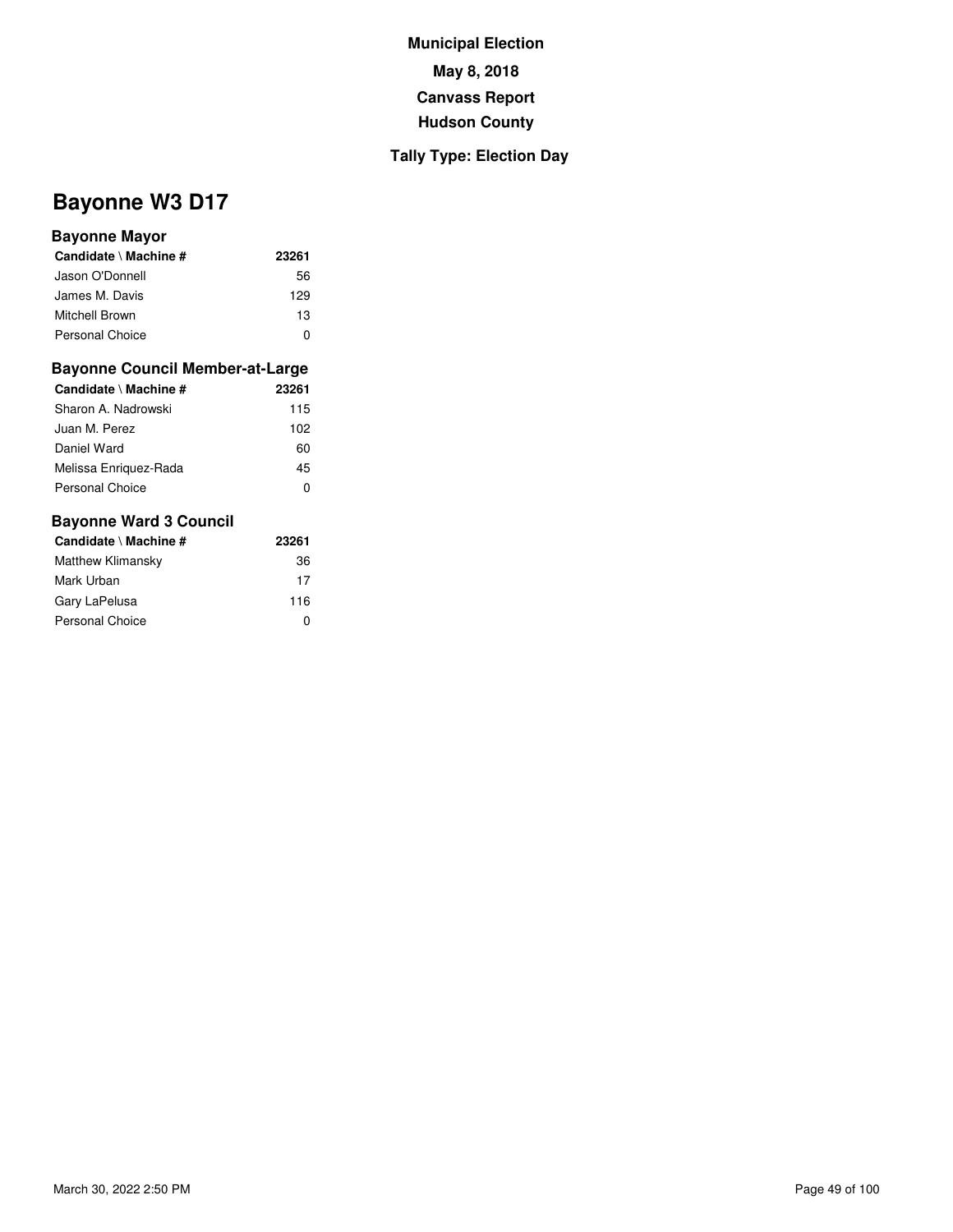### **Tally Type: Election Day**

# **Bayonne W3 D18**

#### **Bayonne Mayor**

| Candidate \ Machine # | 23262 |
|-----------------------|-------|
| Jason O'Donnell       | 71    |
| James M. Davis        | 101   |
| <b>Mitchell Brown</b> | 8     |
| Personal Choice       |       |

#### **Bayonne Council Member-at-Large**

| Candidate \ Machine #  | 23262 |
|------------------------|-------|
| Sharon A. Nadrowski    | 77    |
| Juan M. Perez          | 77    |
| Daniel Ward            | 62    |
| Melissa Enriguez-Rada  | 60    |
| <b>Personal Choice</b> | 0     |

| Candidate \ Machine # | 23262 |
|-----------------------|-------|
| Matthew Klimansky     | 44    |
| Mark Urban            | 24    |
| Gary LaPelusa         | 91    |
| Personal Choice       | O     |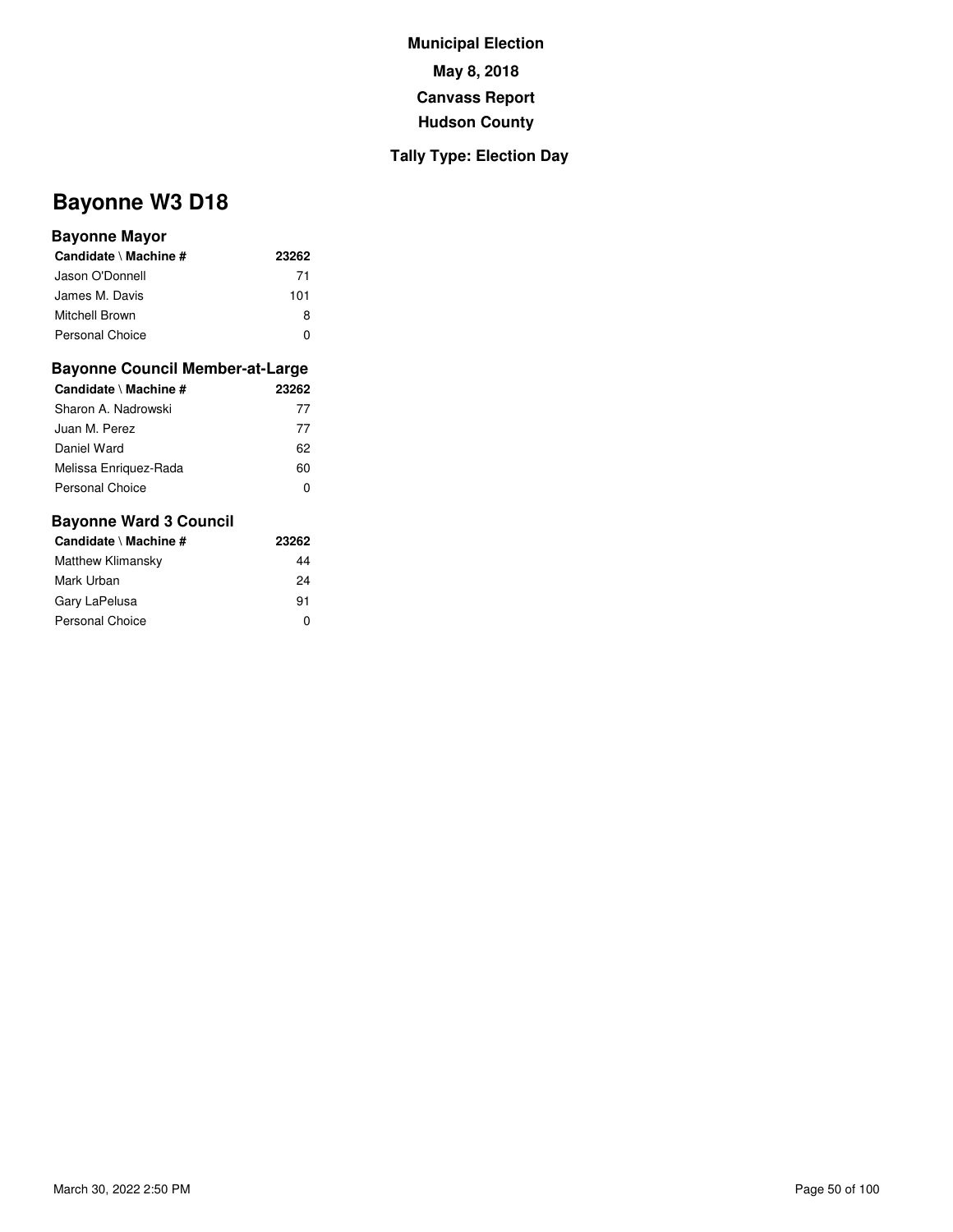### **Tally Type: Election Day**

# **Bayonne W3 D19**

#### **Bayonne Mayor**

| Candidate \ Machine #    | 23263 |
|--------------------------|-------|
| Jason O'Donnell          | 97    |
| James M. Davis           | 129   |
| Mitchell Brown           | 20    |
| Personal Choice          | 1     |
| (XNJJF) - TIMOTHY HOLLIS |       |

## **Bayonne Council Member-at-Large**

| Candidate \ Machine # | 23263 |
|-----------------------|-------|
| Sharon A. Nadrowski   | 107   |
| Juan M. Perez         | 116   |
| Daniel Ward           | 84    |
| Melissa Enriguez-Rada | 79    |
| Personal Choice       | 1     |
| (XNCTF) - JASON       |       |

| Candidate \ Machine # | 23263 |
|-----------------------|-------|
| Matthew Klimansky     | 53    |
| Mark Urban            | 31    |
| Gary LaPelusa         | 121   |
| Personal Choice       | ŋ     |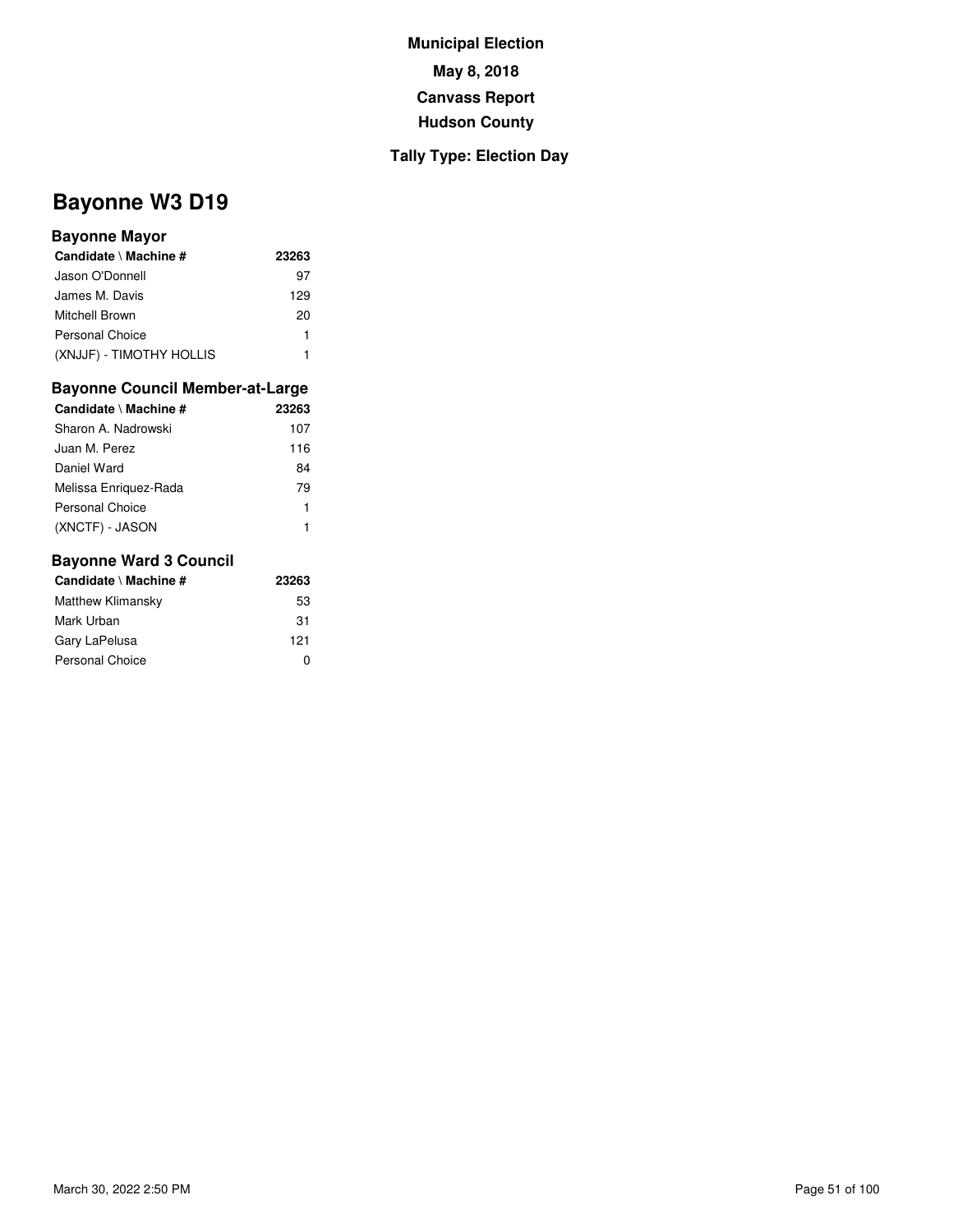## **Tally Type: Election Day**

# **Union City W1 D1**

| 23264        |
|--------------|
| 321          |
| 298          |
| 295          |
| 294          |
| 298          |
| $\mathbf{0}$ |
|              |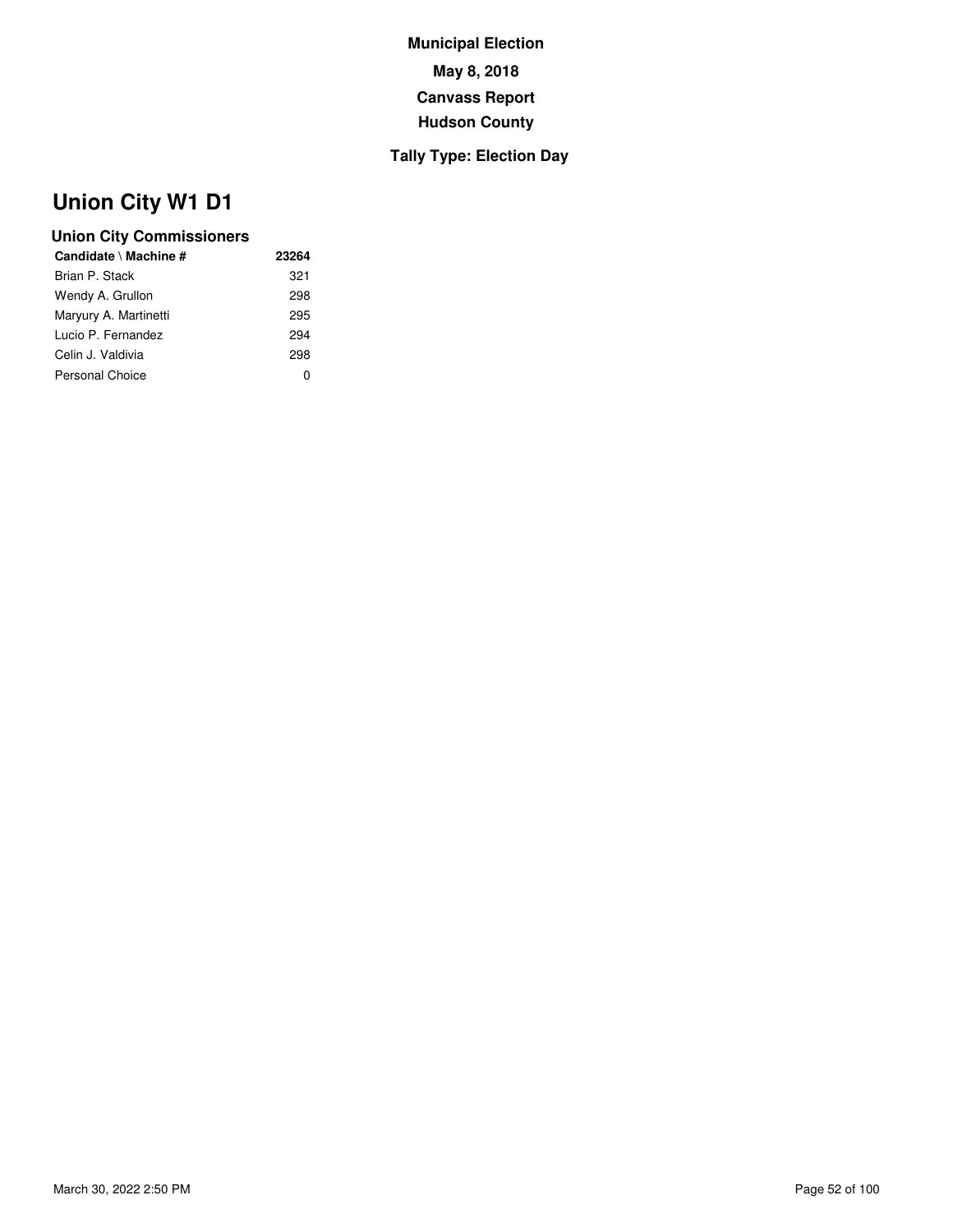## **Tally Type: Election Day**

# **Union City W1 D2**

| Candidate \ Machine # | 23265 |
|-----------------------|-------|
| Brian P. Stack        | 188   |
| Wendy A. Grullon      | 173   |
| Maryury A. Martinetti | 173   |
| Lucio P. Fernandez    | 173   |
| Celin J. Valdivia     | 173   |
| Personal Choice       | 1     |
| (XNJFR) - CASTRO      |       |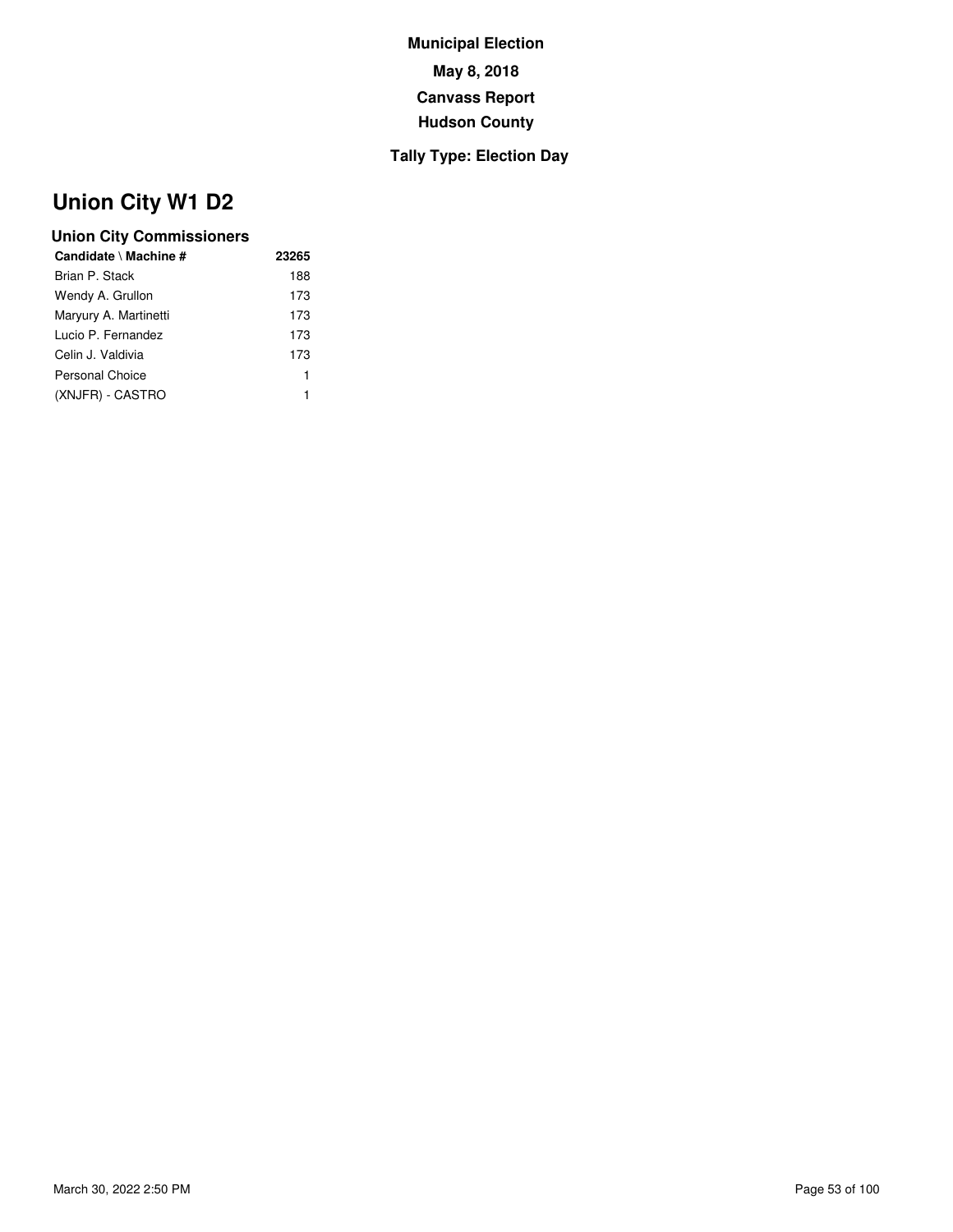## **Tally Type: Election Day**

# **Union City W1 D3**

| 23266        |
|--------------|
| 193          |
| 177          |
| 180          |
| 178          |
| 179          |
| $\mathbf{0}$ |
|              |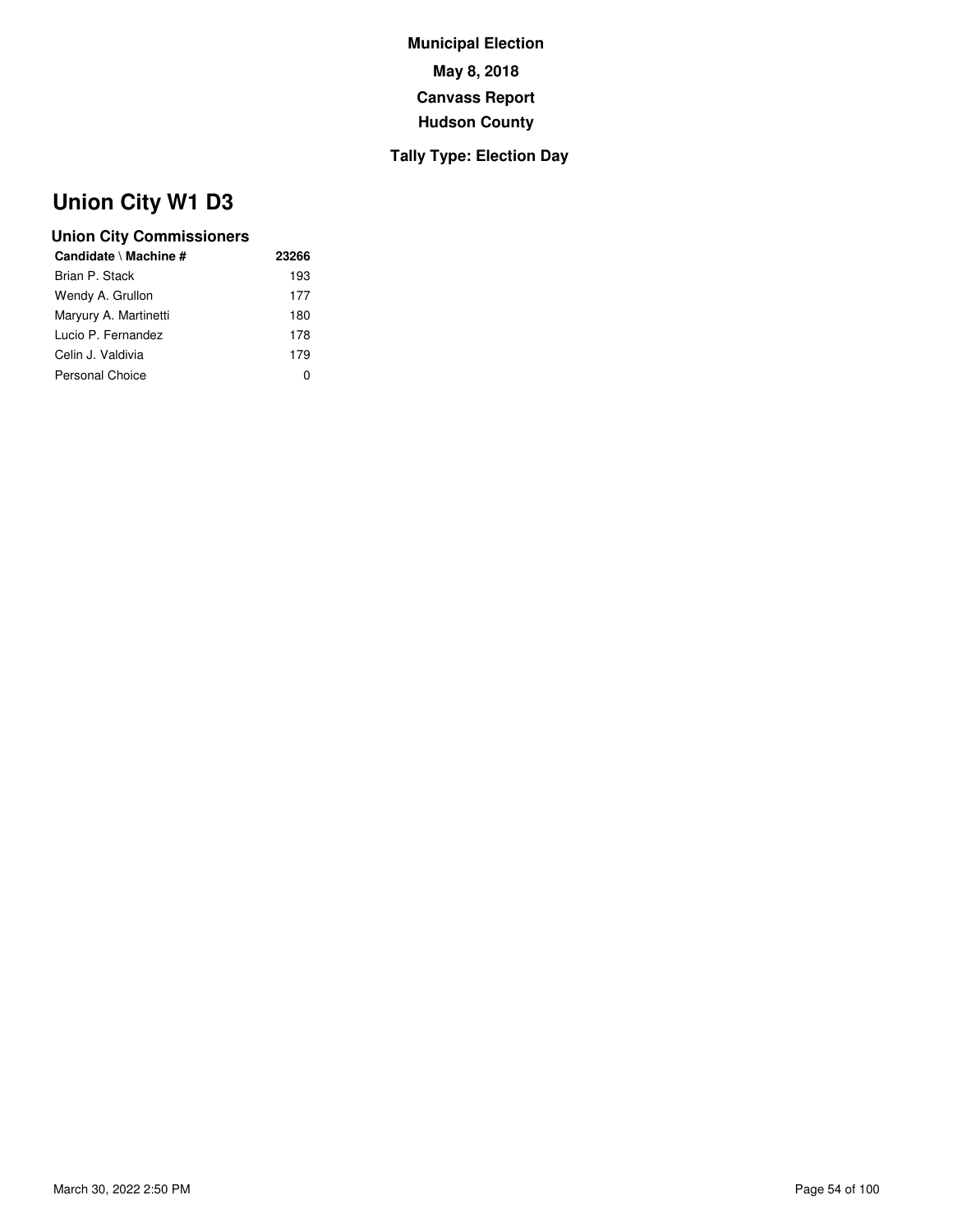## **Tally Type: Election Day**

# **Union City W1 D4**

| Candidate \ Machine # | 23267 |
|-----------------------|-------|
| Brian P. Stack        | 368   |
| Wendy A. Grullon      | 344   |
| Maryury A. Martinetti | 338   |
| Lucio P. Fernandez    | 337   |
| Celin J. Valdivia     | 333   |
| Personal Choice       | O     |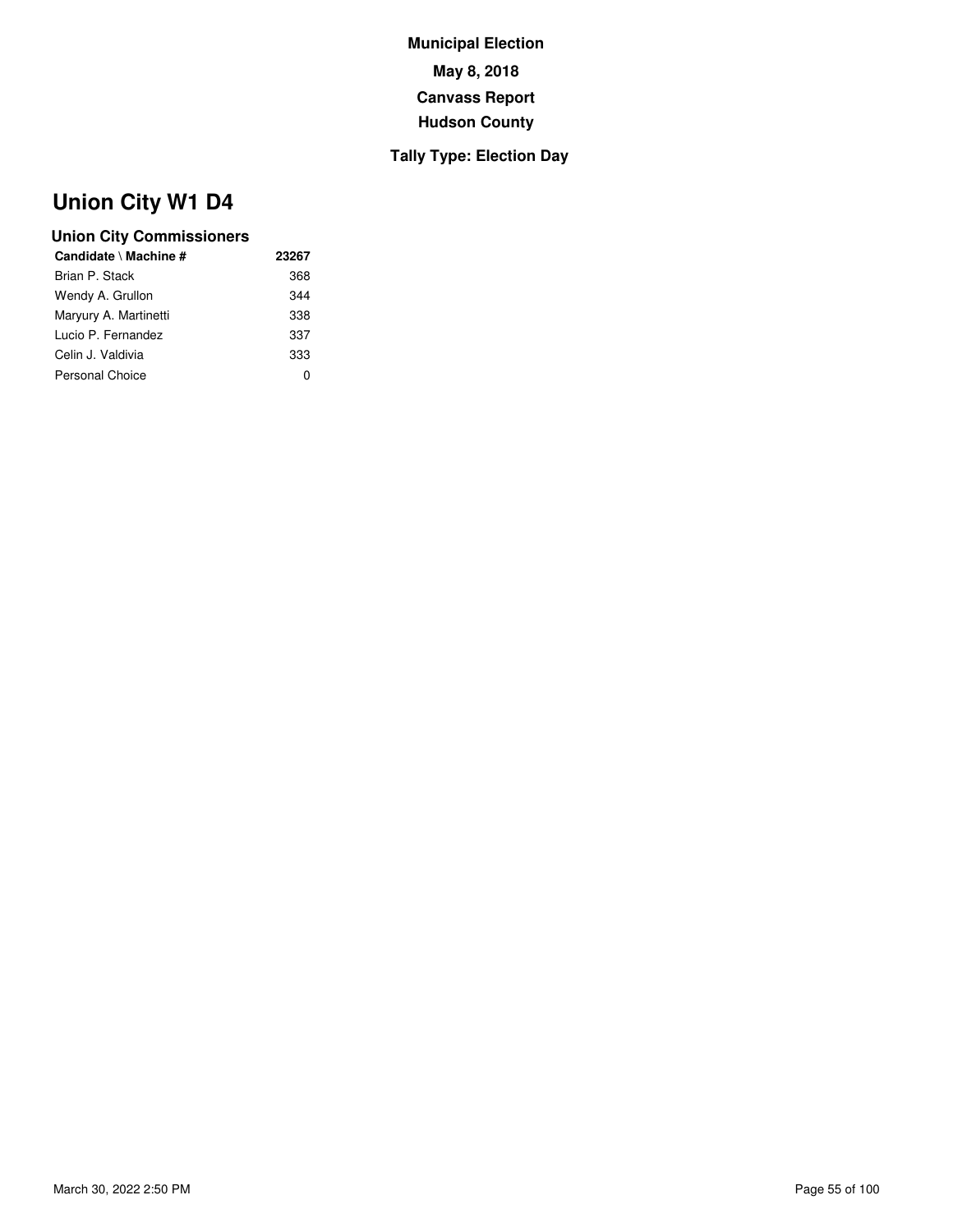## **Tally Type: Election Day**

# **Union City W1 D5**

| Candidate \ Machine # | 23268 |
|-----------------------|-------|
| Brian P. Stack        | 262   |
| Wendy A. Grullon      | 217   |
| Maryury A. Martinetti | 219   |
| Lucio P. Fernandez    | 218   |
| Celin J. Valdivia     | 223   |
| Personal Choice       | 1     |
| (XNJHZ) - DAN DELANY  | 1     |
|                       |       |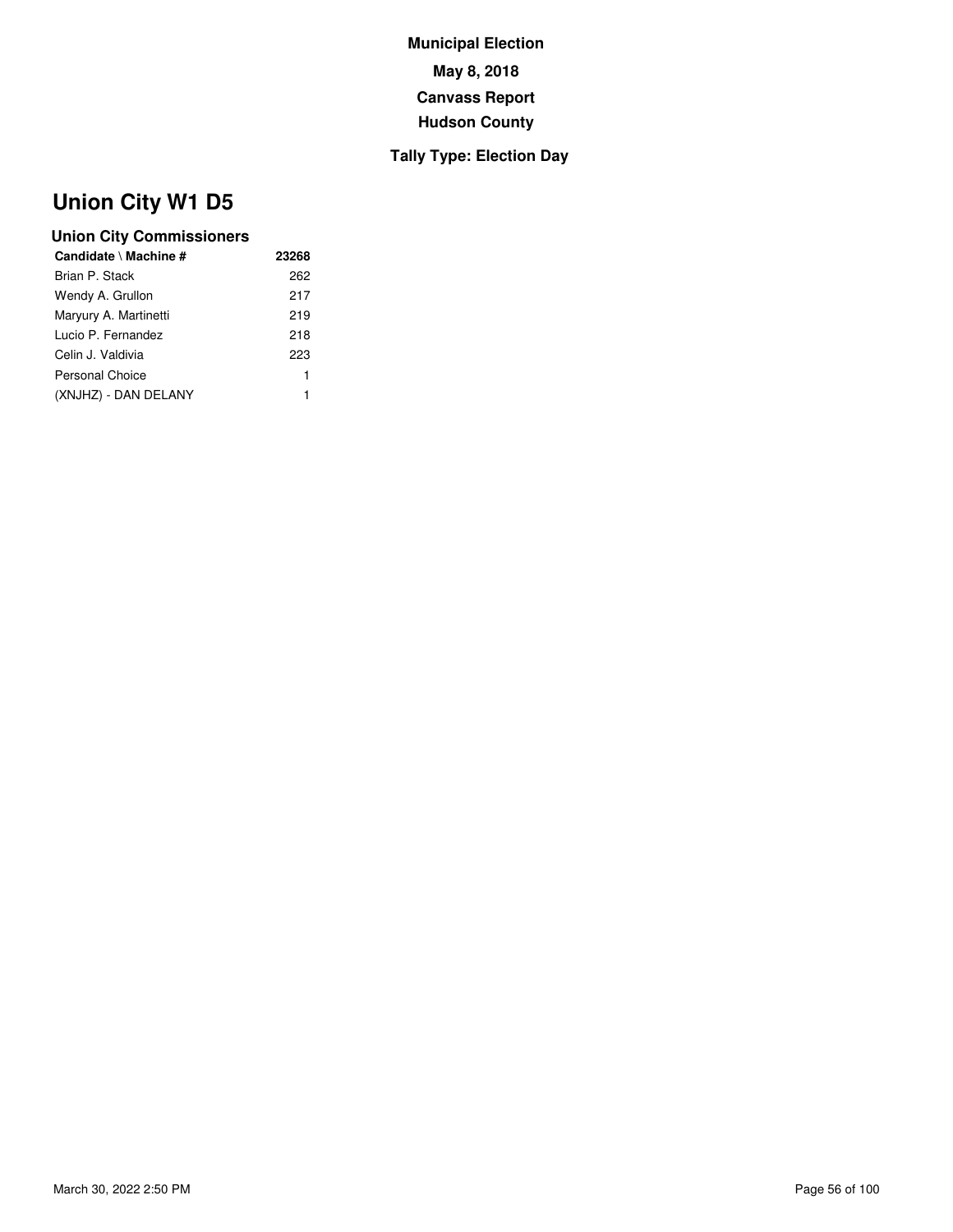## **Tally Type: Election Day**

# **Union City W1 D6**

| Candidate \ Machine # | 23269 |
|-----------------------|-------|
| Brian P. Stack        | 347   |
| Wendy A. Grullon      | 313   |
| Maryury A. Martinetti | 303   |
| Lucio P. Fernandez    | 309   |
| Celin J. Valdivia     | 310   |
| Personal Choice       | 1     |
| (XNNRR) - BRIAN-STACK | 1     |
|                       |       |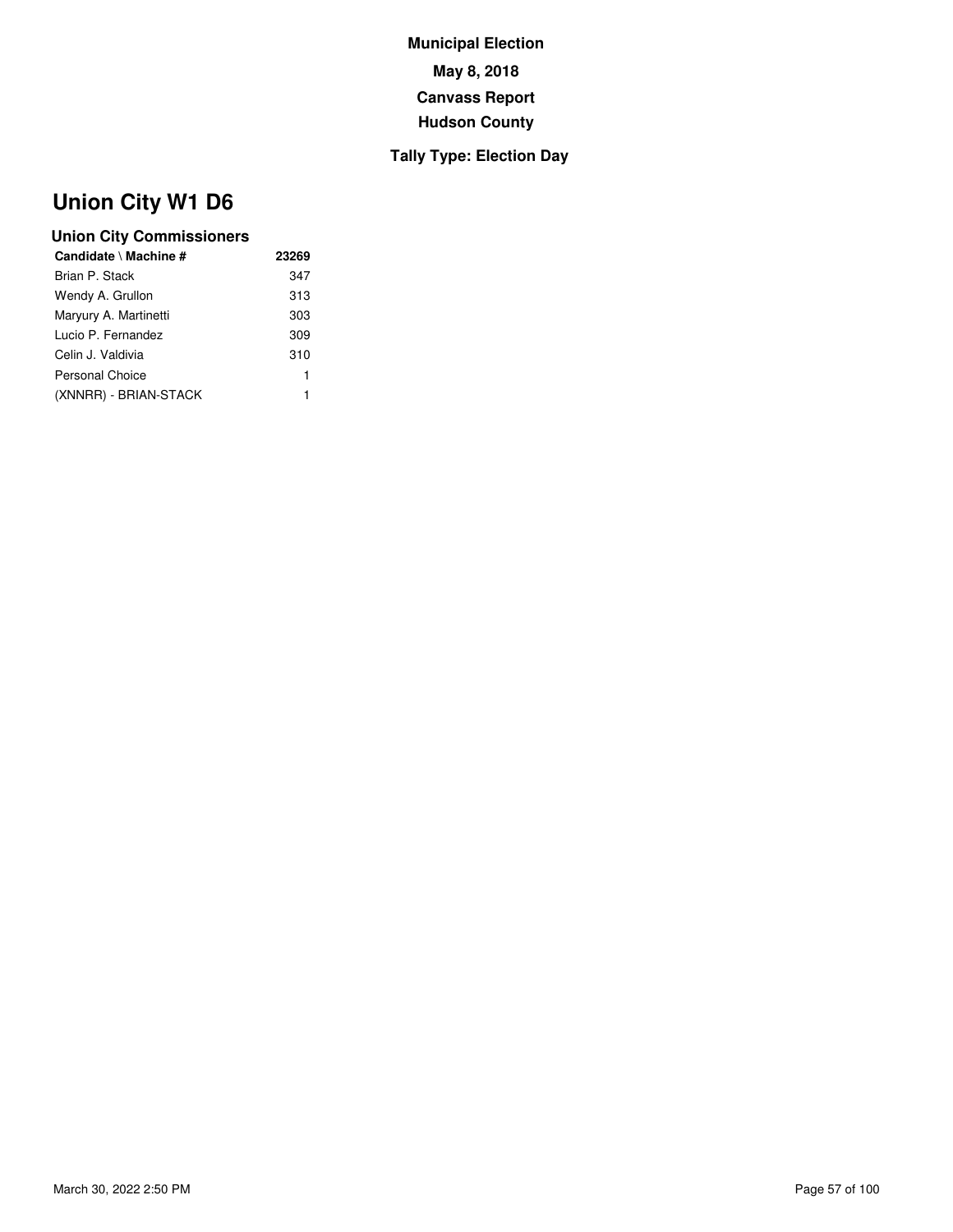## **Tally Type: Election Day**

# **Union City W1 D7**

| <b>Union City Commissioners</b> |       |  |
|---------------------------------|-------|--|
| Candidate \ Machine #           | 23270 |  |
| Brian P. Stack                  | 214   |  |
| Wendy A. Grullon                | 175   |  |
| Maryury A. Martinetti           | 172   |  |
| Lucio P. Fernandez              | 172   |  |
| Celin J. Valdivia               | 171   |  |
| Personal Choice                 | 13    |  |
| (XNNRM) - BRIAN-STACK           | 1     |  |
| (XNJMT) - CHELI                 | 1     |  |
| (XNNRM) - CELINJVALDIVIA        | 1     |  |
| (XNCHN) - DOUGLAS SMITH         | 1     |  |
| (XNCHN) - DOUGLAS SMITH         | 1     |  |
| (XNCHN) - DOUGLAS SMITH         | 1     |  |
| (XNCHN) - DOUGLAS SMITH         | 1     |  |
| (XNCHN) - DOUGLAS SMITH         | 1     |  |
| (XNNRM) - LUCIAPFERNANDEZ       | 1     |  |
| (XNNRM) - MARYURYAMARTINETT     | 1     |  |
| (XNCMN) - SACK                  | 1     |  |
| (XNCNF) - STACK                 | 1     |  |
| (XNNRM) - WENDYAGRULLON         | 1     |  |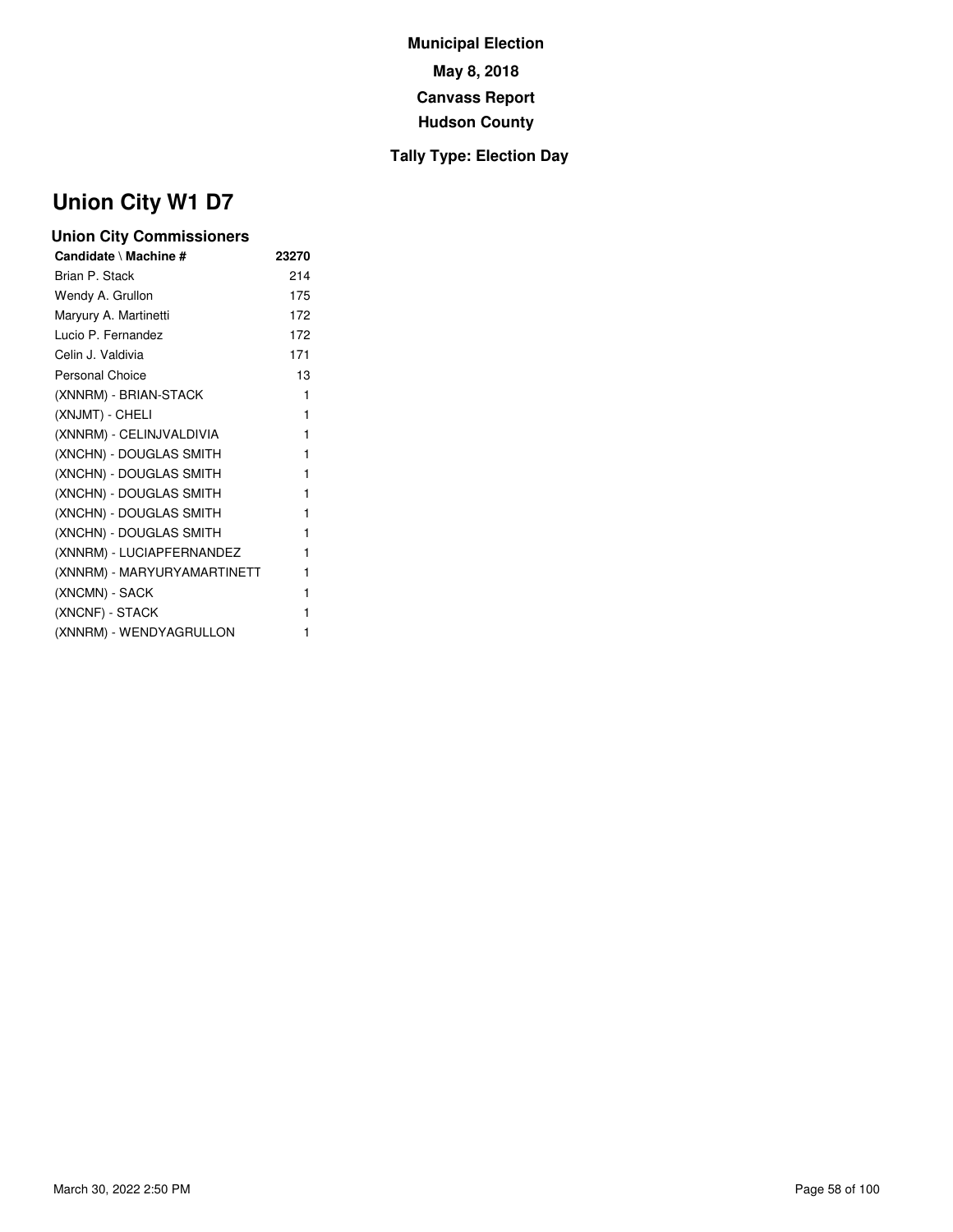## **Tally Type: Election Day**

# **Union City W2 D1**

| Candidate \ Machine # | 23271 |
|-----------------------|-------|
| Brian P. Stack        | 340   |
| Wendy A. Grullon      | 295   |
| Maryury A. Martinetti | 292   |
| Lucio P. Fernandez    | 293   |
| Celin J. Valdivia     | 293   |
| Personal Choice       | 1     |
| (XNHFH) - ANYONE ELSE | 1     |
|                       |       |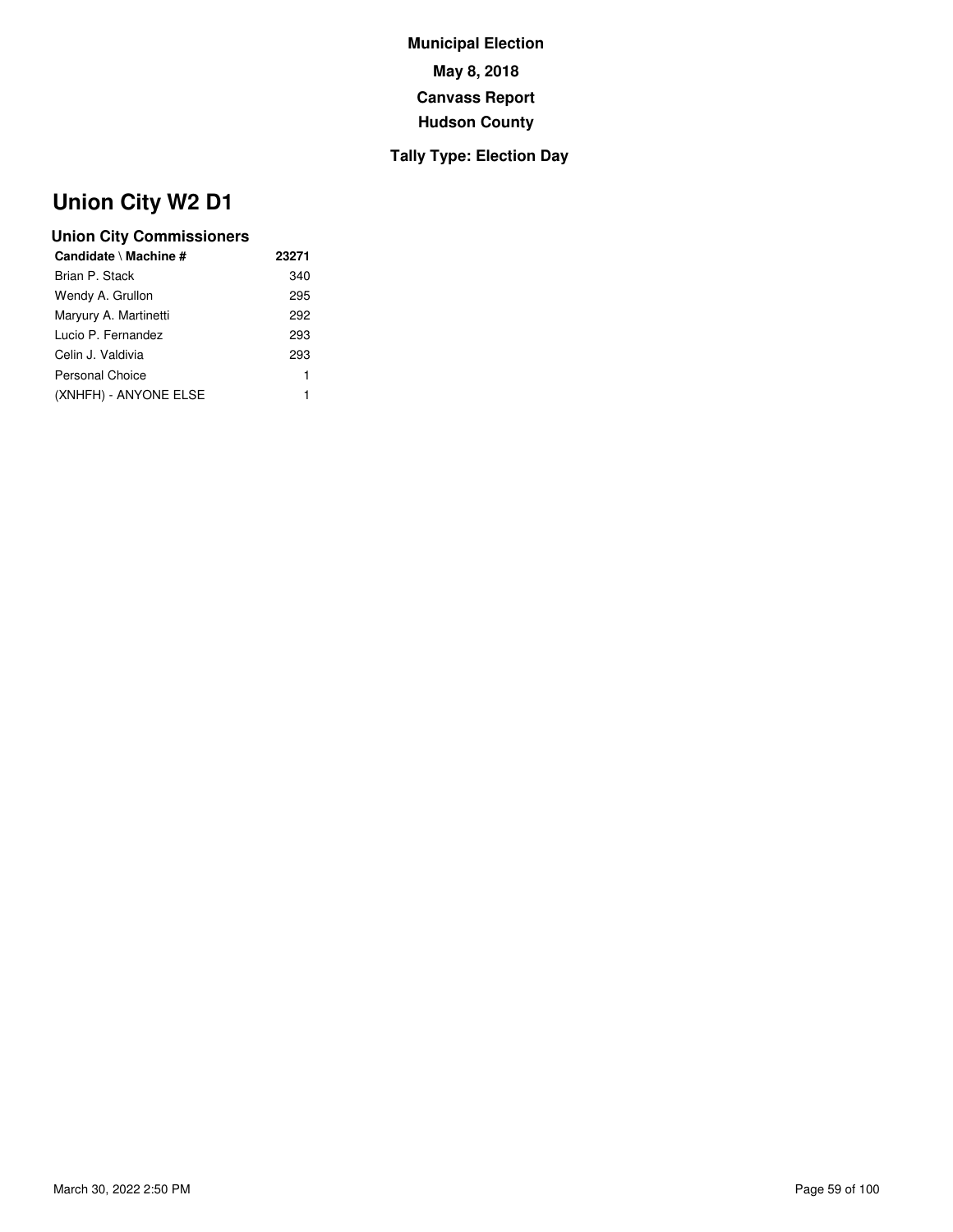## **Tally Type: Election Day**

# **Union City W2 D2**

| Candidate \ Machine # | 23272        |
|-----------------------|--------------|
| Brian P. Stack        | 267          |
| Wendy A. Grullon      | 247          |
| Maryury A. Martinetti | 251          |
| Lucio P. Fernandez    | 246          |
| Celin J. Valdivia     | 248          |
| Personal Choice       | $\mathbf{0}$ |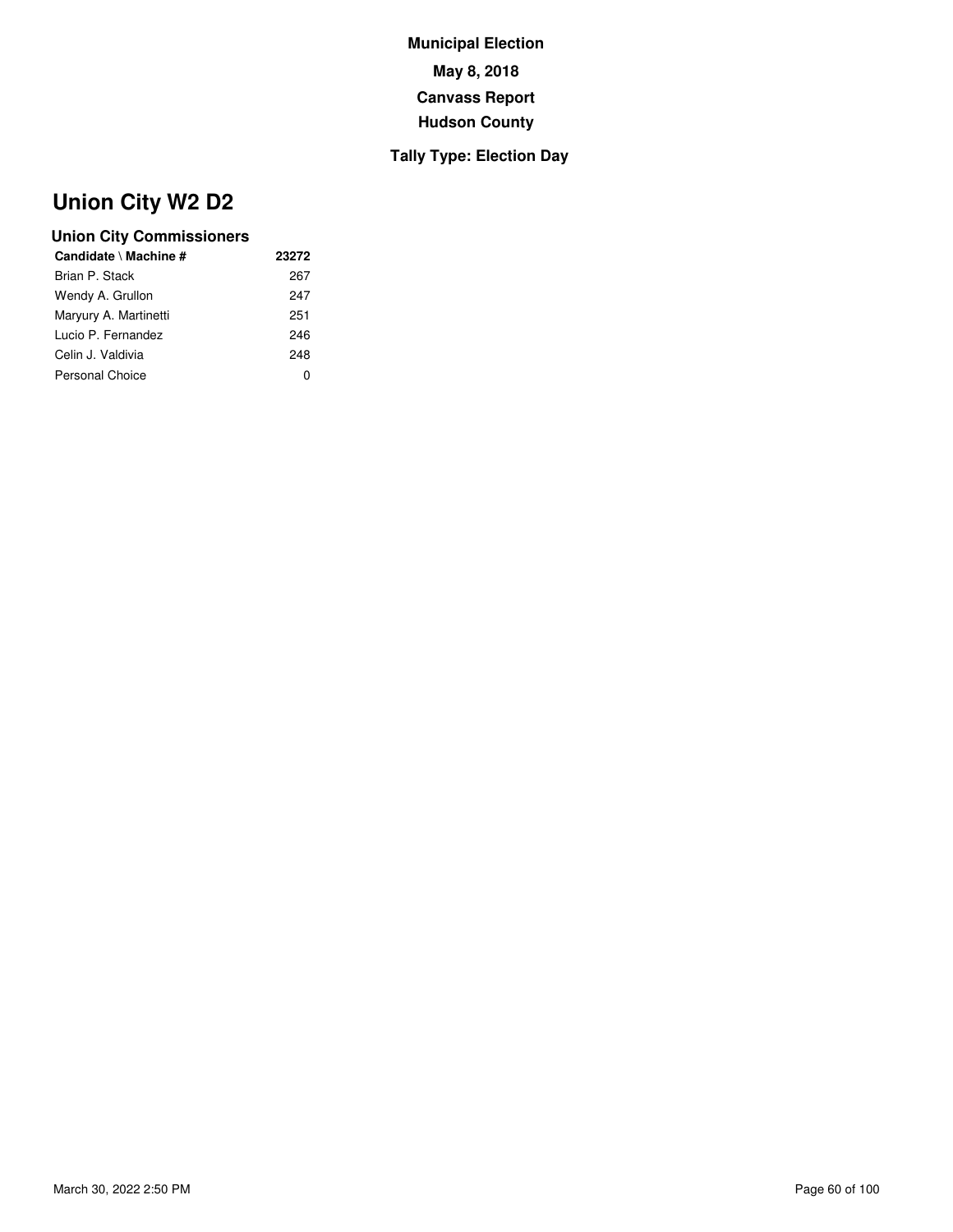## **Tally Type: Election Day**

# **Union City W2 D3**

| 23273 |
|-------|
| 266   |
| 224   |
| 225   |
| 227   |
| 226   |
| O     |
|       |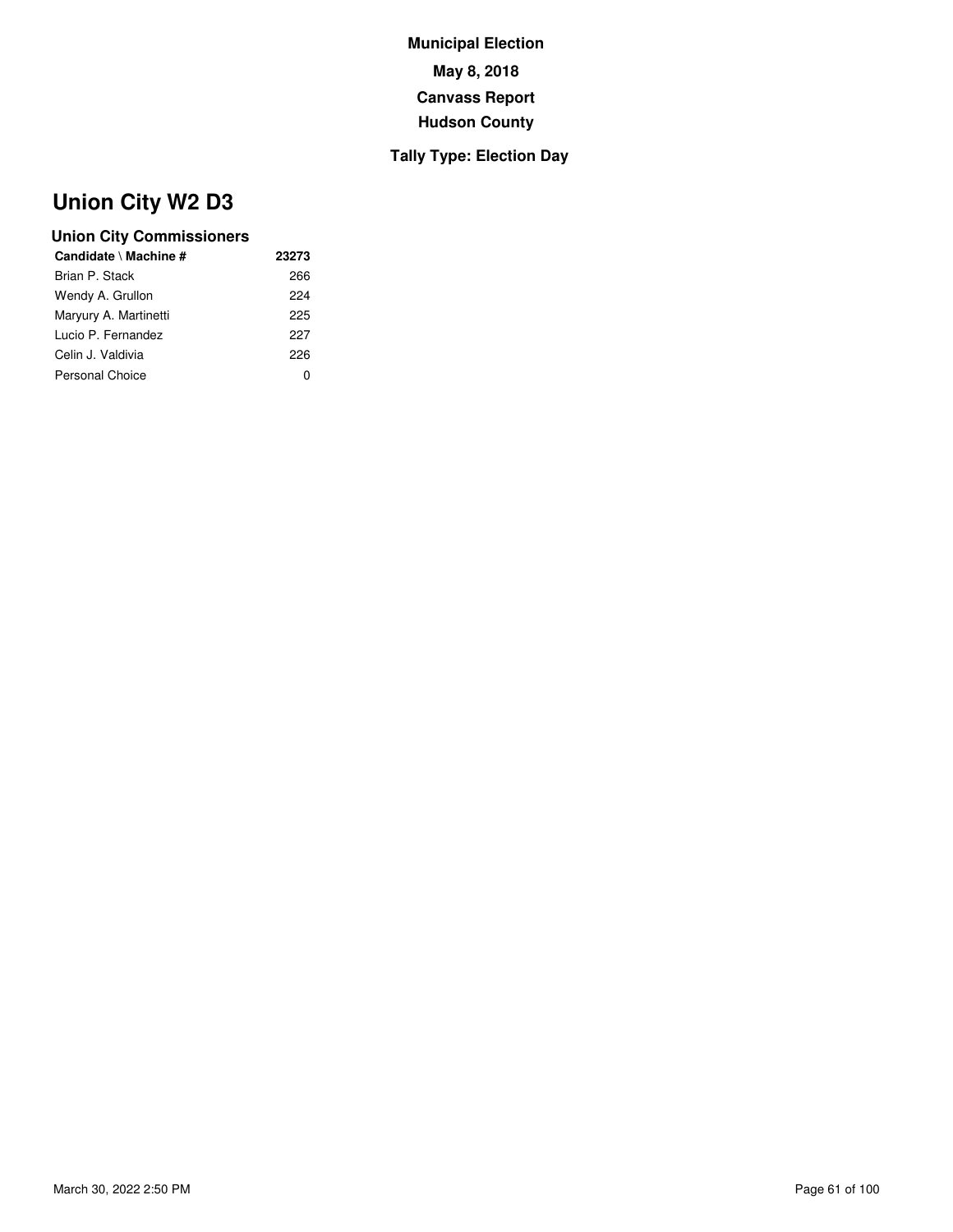## **Tally Type: Election Day**

# **Union City W3 D1**

| Candidate \ Machine # | 23274 |
|-----------------------|-------|
| Brian P. Stack        | 312   |
| Wendy A. Grullon      | 291   |
| Maryury A. Martinetti | 288   |
| Lucio P. Fernandez    | 290   |
| Celin J. Valdivia     | 288   |
| Personal Choice       | 1     |
| (XNJNX) - BRIAN       | 1     |
|                       |       |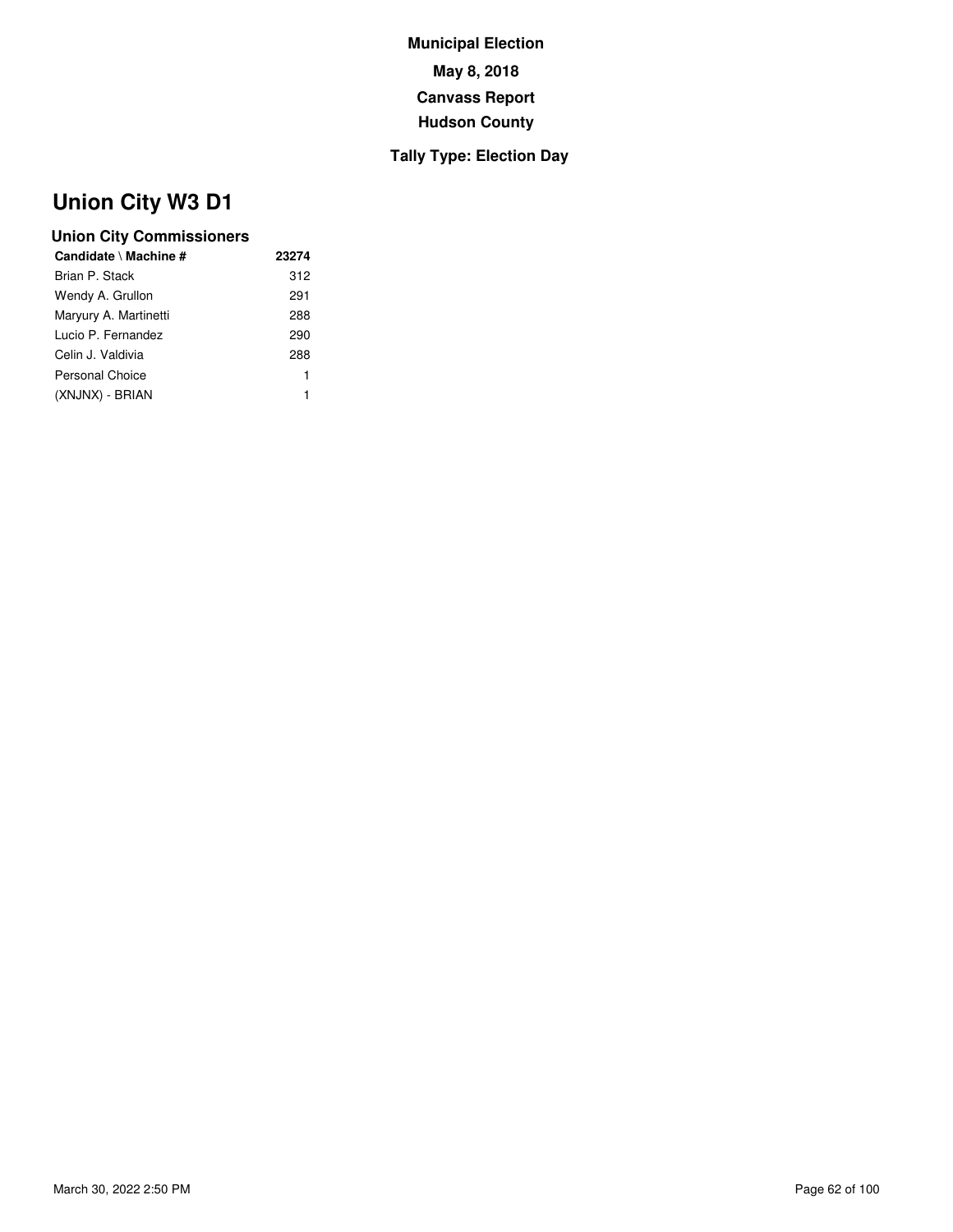## **Tally Type: Election Day**

# **Union City W3 D2**

| Candidate \ Machine # | 23275 |
|-----------------------|-------|
| Brian P. Stack        | 342   |
| Wendy A. Grullon      | 305   |
| Maryury A. Martinetti | 308   |
| Lucio P. Fernandez    | 306   |
| Celin J. Valdivia     | 309   |
| Personal Choice       | 1     |
| (XNCMH) - NONE        | 1     |
|                       |       |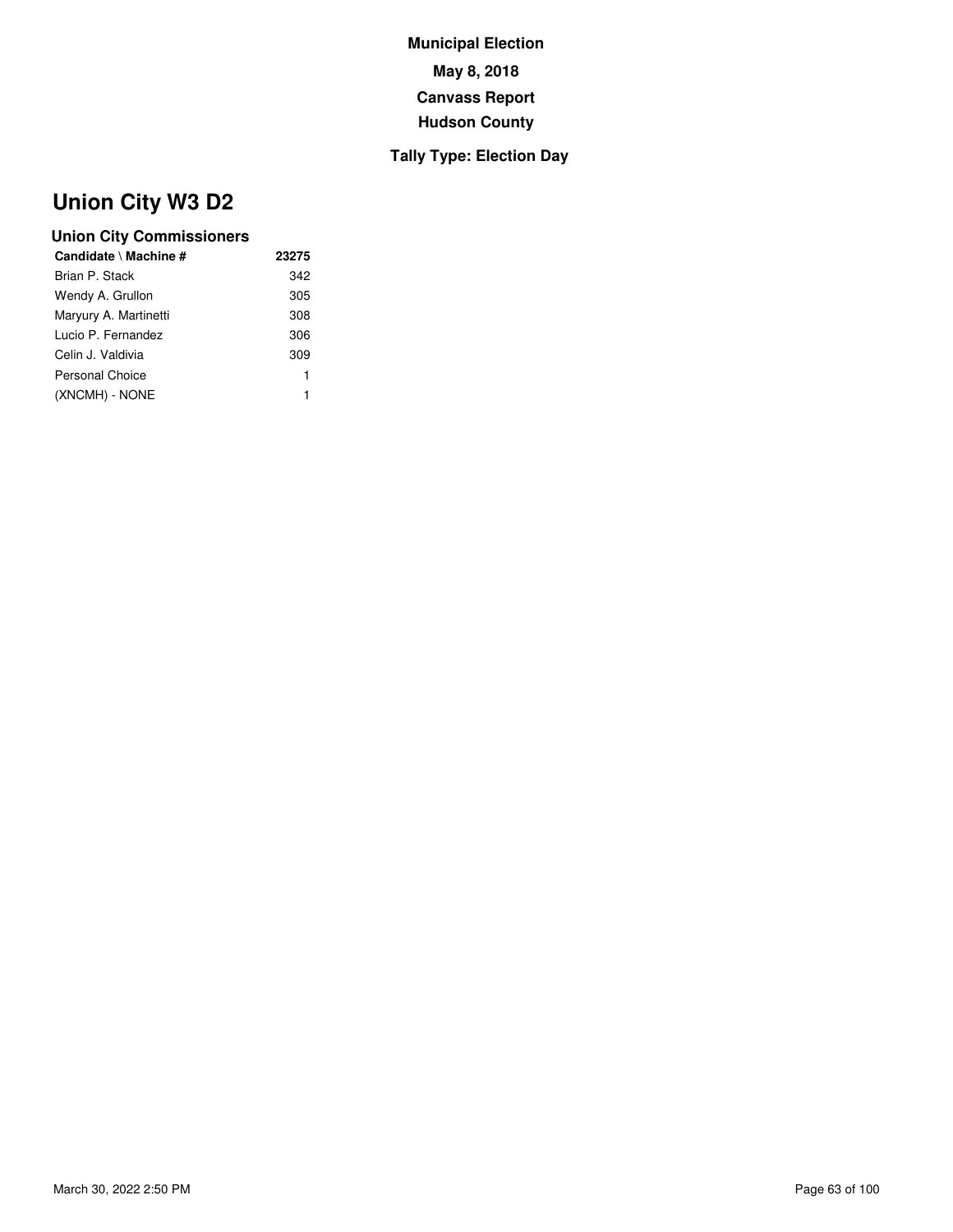## **Tally Type: Election Day**

# **Union City W3 D3**

| Candidate \ Machine #    | 23276 |
|--------------------------|-------|
| Brian P. Stack           | 324   |
| Wendy A. Grullon         | 283   |
| Maryury A. Martinetti    | 277   |
| Lucio P. Fernandez       | 280   |
| Celin J. Valdivia        | 283   |
| Personal Choice          | 3     |
| (XNJNT) - A              | 1     |
| (XNJJC) - ANDREW FROMETA | 1     |
| (MMJFT) - BRIAN          | 1     |
|                          |       |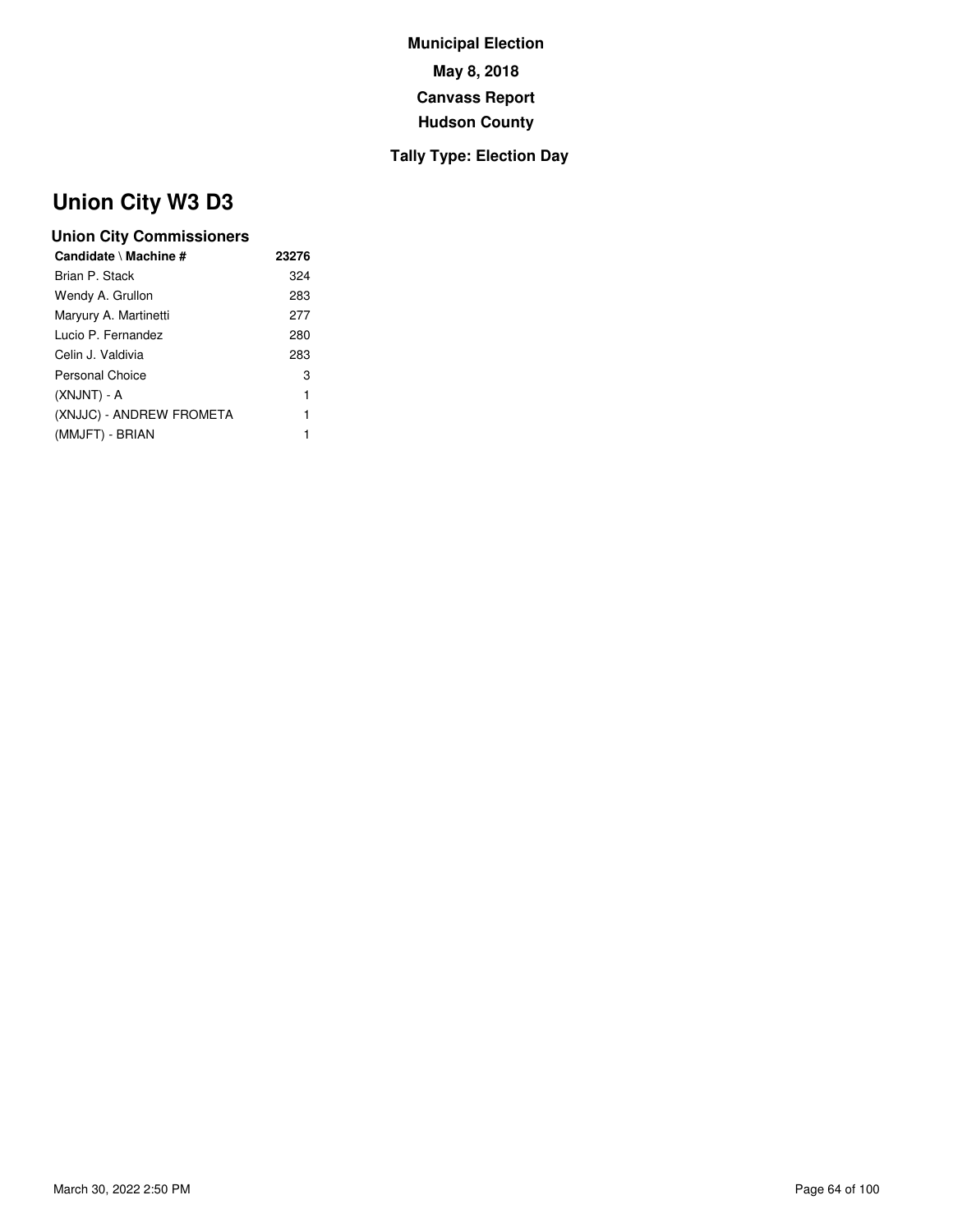## **Tally Type: Election Day**

# **Union City W3 D4**

| 23277 |
|-------|
| 203   |
| 187   |
| 185   |
| 184   |
| 184   |
| 1     |
| 1     |
|       |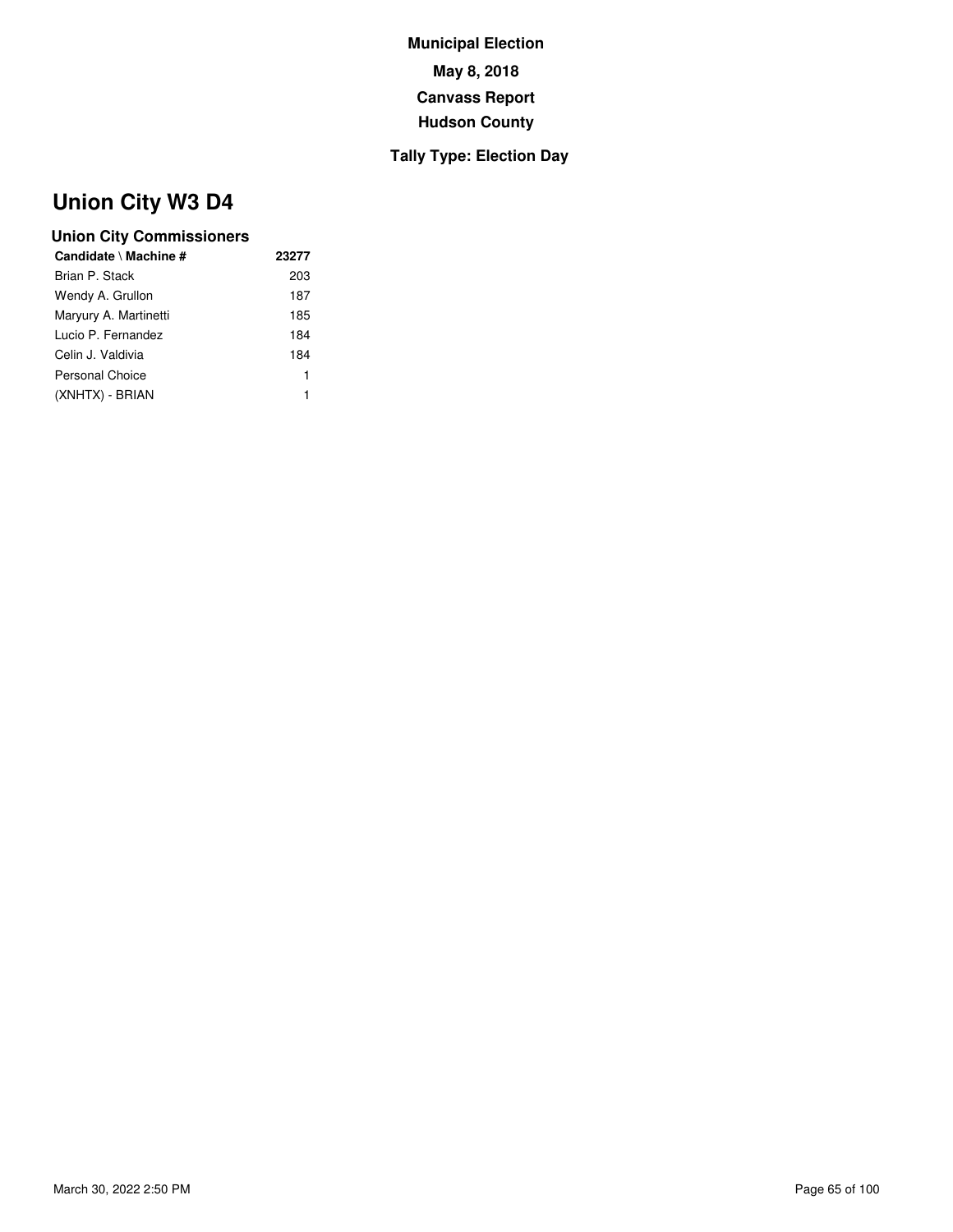## **Tally Type: Election Day**

# **Union City W3 D5**

| Candidate \ Machine #   | 23278 |
|-------------------------|-------|
| Brian P. Stack          | 204   |
| Wendy A. Grullon        | 175   |
| Maryury A. Martinetti   | 173   |
| Lucio P. Fernandez      | 171   |
| Celin J. Valdivia       | 173   |
| Personal Choice         | 4     |
| (XNRMF) - A-NEEW-PERSON | 1     |
| (XNCJJ) - DEGISE        | 1     |
| (XNNHX) - NOTSTACK      | 1     |
| (XNJTM) - SANTA         | 1     |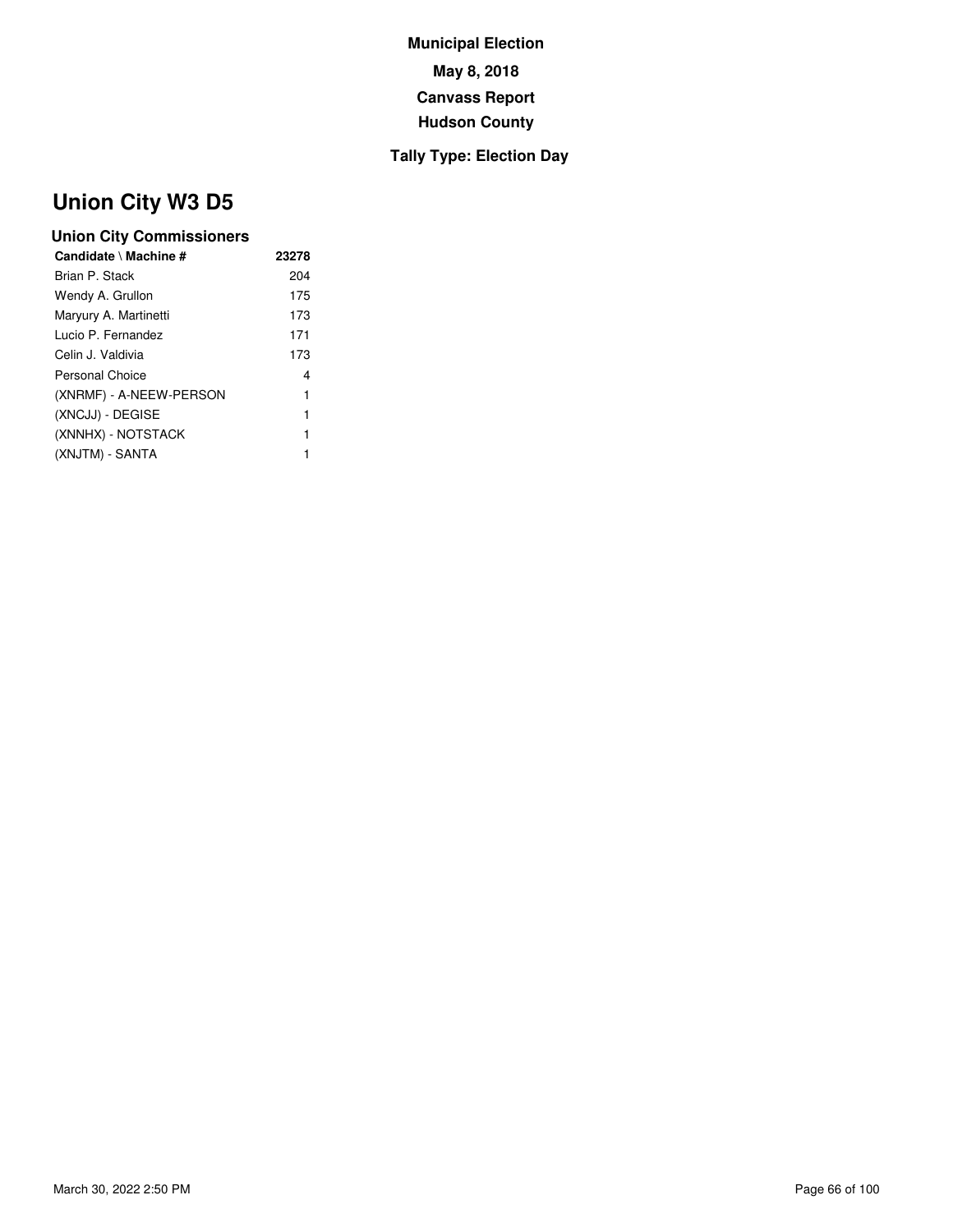## **Tally Type: Election Day**

# **Union City W4 D1**

| Candidate \ Machine #  | 23279 |
|------------------------|-------|
| Brian P. Stack         | 290   |
| Wendy A. Grullon       | 260   |
| Maryury A. Martinetti  | 265   |
| Lucio P. Fernandez     | 260   |
| Celin J. Valdivia      | 264   |
| Personal Choice        | 1     |
| (XNJMF) - JSTACK-BRIAN | 1     |
|                        |       |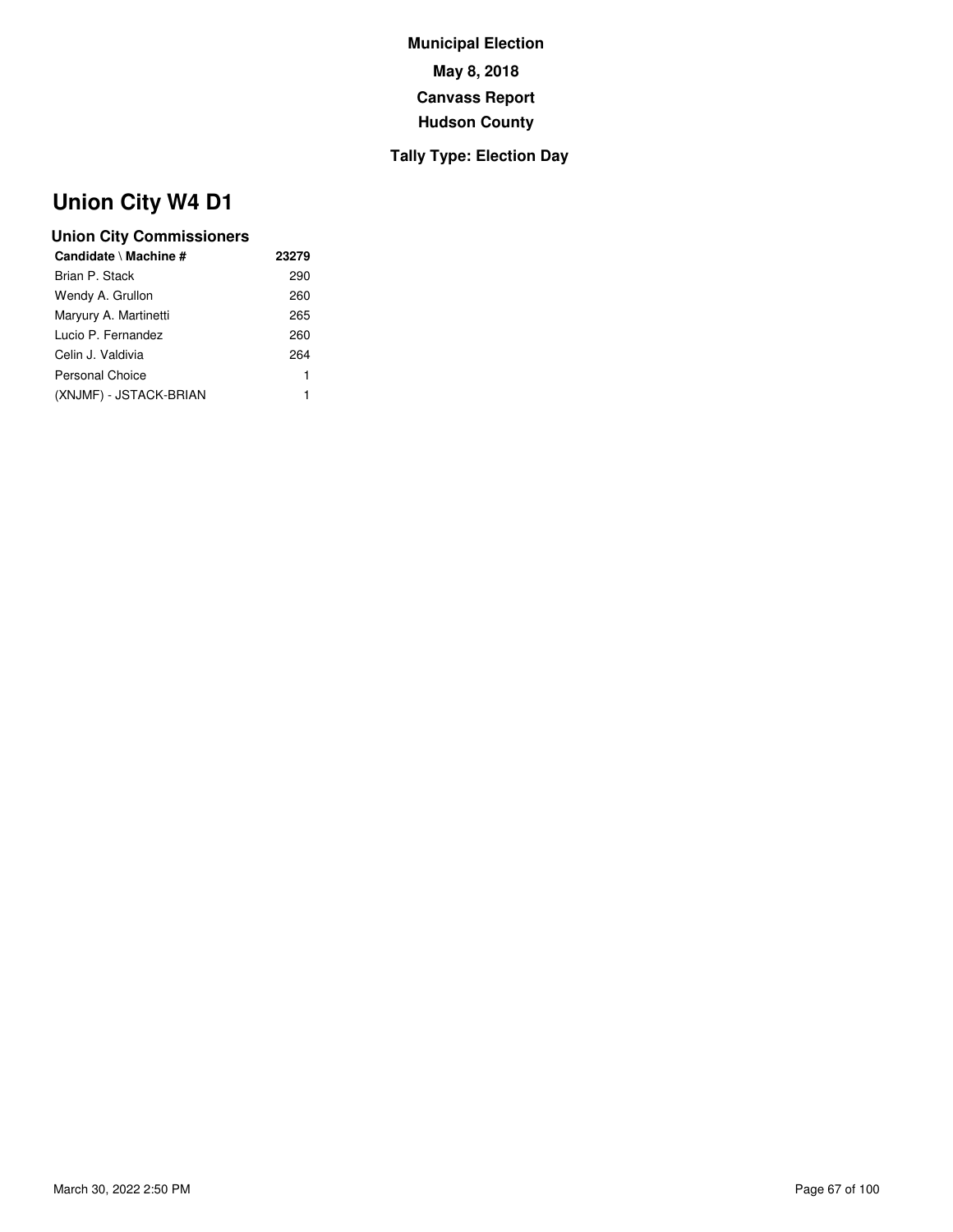## **Tally Type: Election Day**

# **Union City W4 D2**

| Candidate \ Machine # | 23280 |
|-----------------------|-------|
| Brian P. Stack        | 300   |
| Wendy A. Grullon      | 281   |
| Maryury A. Martinetti | 275   |
| Lucio P. Fernandez    | 277   |
| Celin J. Valdivia     | 280   |
| Personal Choice       | 2     |
| (XNHTH) - NONE        | 1     |
| (XNCJH) - VALDIUA     | 1     |
|                       |       |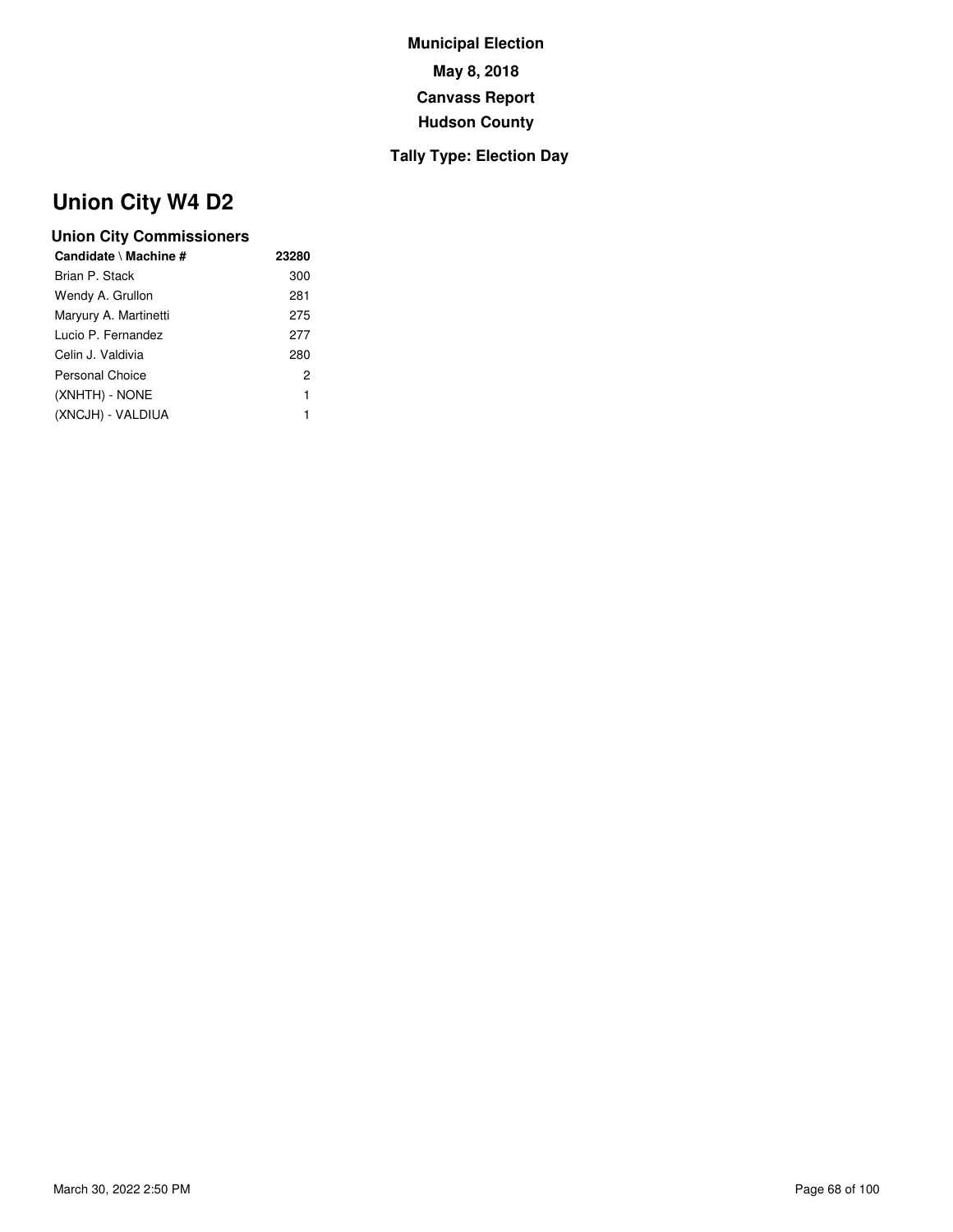## **Tally Type: Election Day**

# **Union City W4 D3**

| 23281 |
|-------|
| 326   |
| 292   |
| 288   |
| 287   |
| 287   |
| 4     |
| 1     |
| 1     |
| 1     |
| 1     |
|       |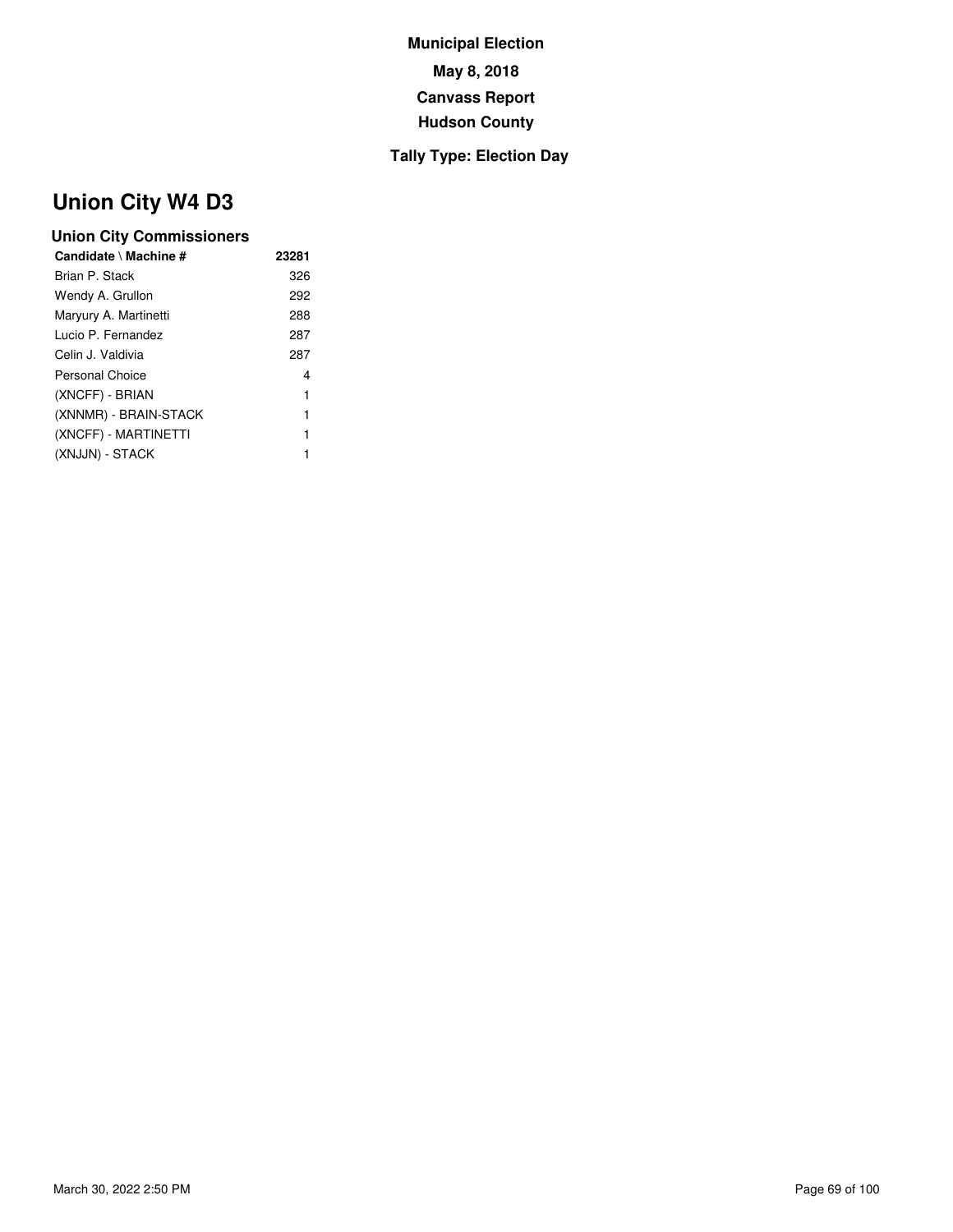## **Tally Type: Election Day**

# **Union City W5 D1**

| Candidate \ Machine # | 23282 |
|-----------------------|-------|
| Brian P. Stack        | 407   |
| Wendy A. Grullon      | 359   |
| Maryury A. Martinetti | 357   |
| Lucio P. Fernandez    | 367   |
| Celin J. Valdivia     | 369   |
| Personal Choice       | 0     |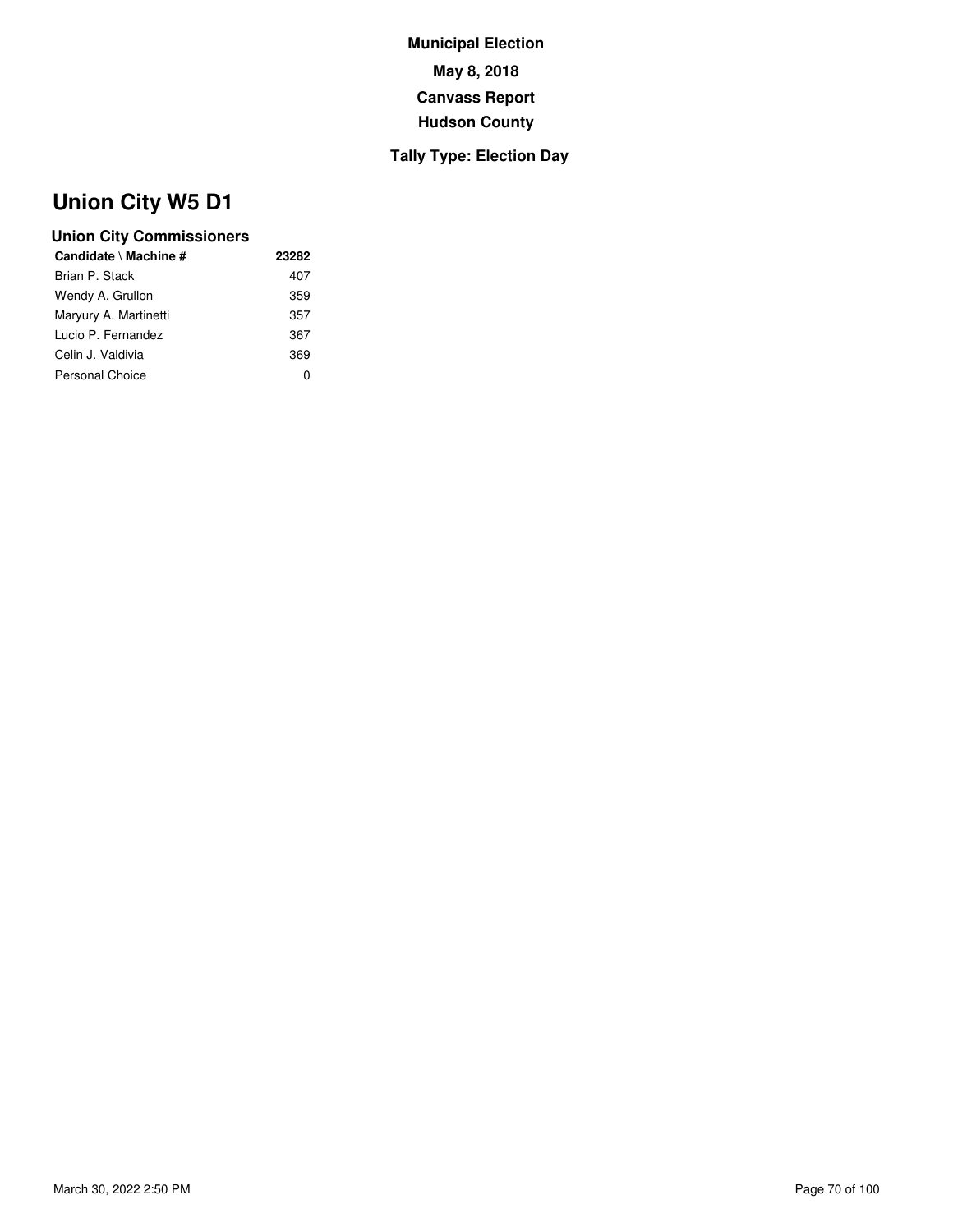## **Tally Type: Election Day**

# **Union City W5 D2**

| 23283 |
|-------|
| 325   |
| 291   |
| 285   |
| 280   |
| 294   |
| 5     |
| 1     |
| 1     |
| 1     |
| 1     |
| 1     |
|       |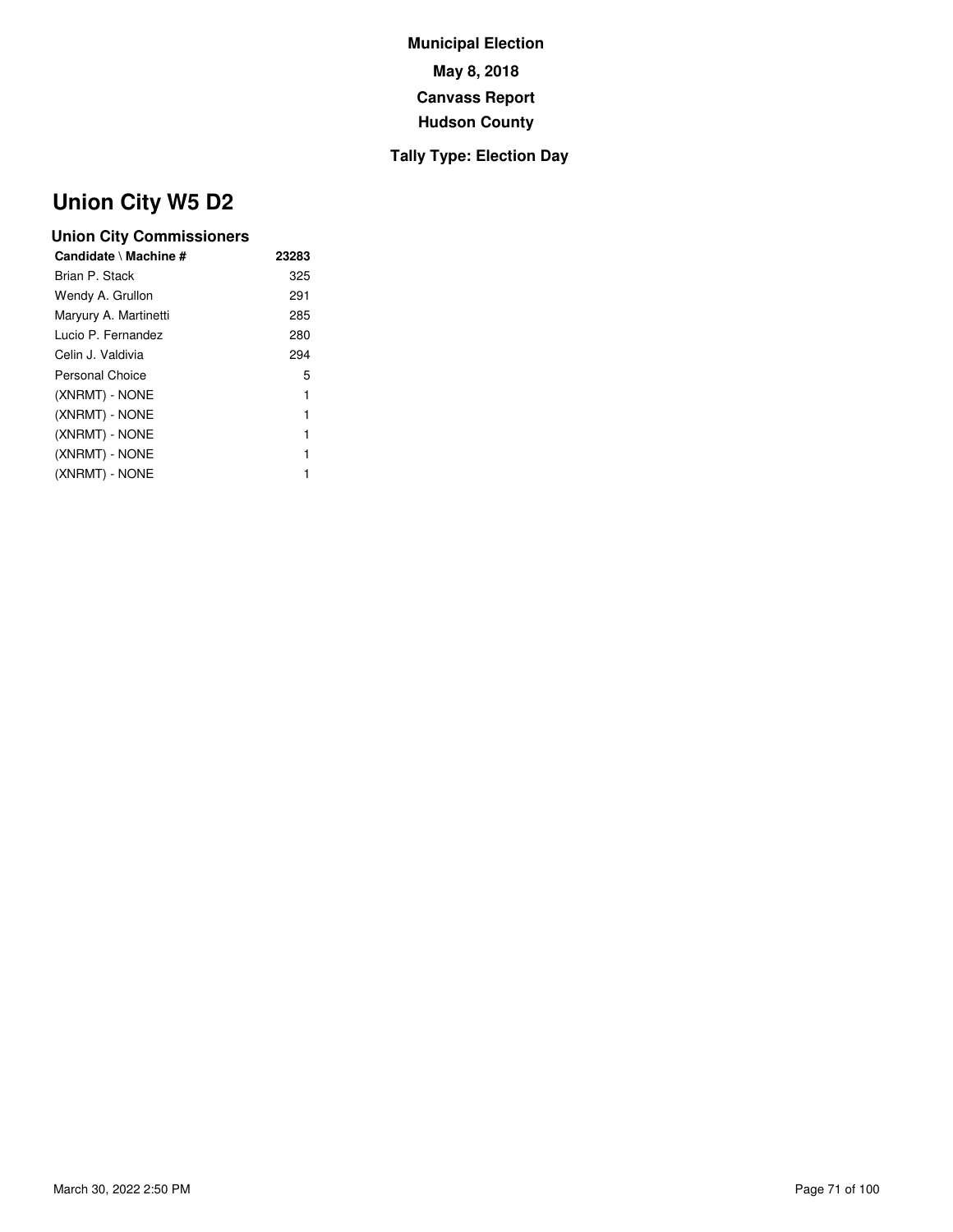## **Tally Type: Election Day**

# **Union City W5 D3**

| 23284 |
|-------|
| 327   |
| 276   |
| 273   |
| 274   |
| 281   |
| 4     |
| 1     |
| 1     |
| 1     |
| 1     |
|       |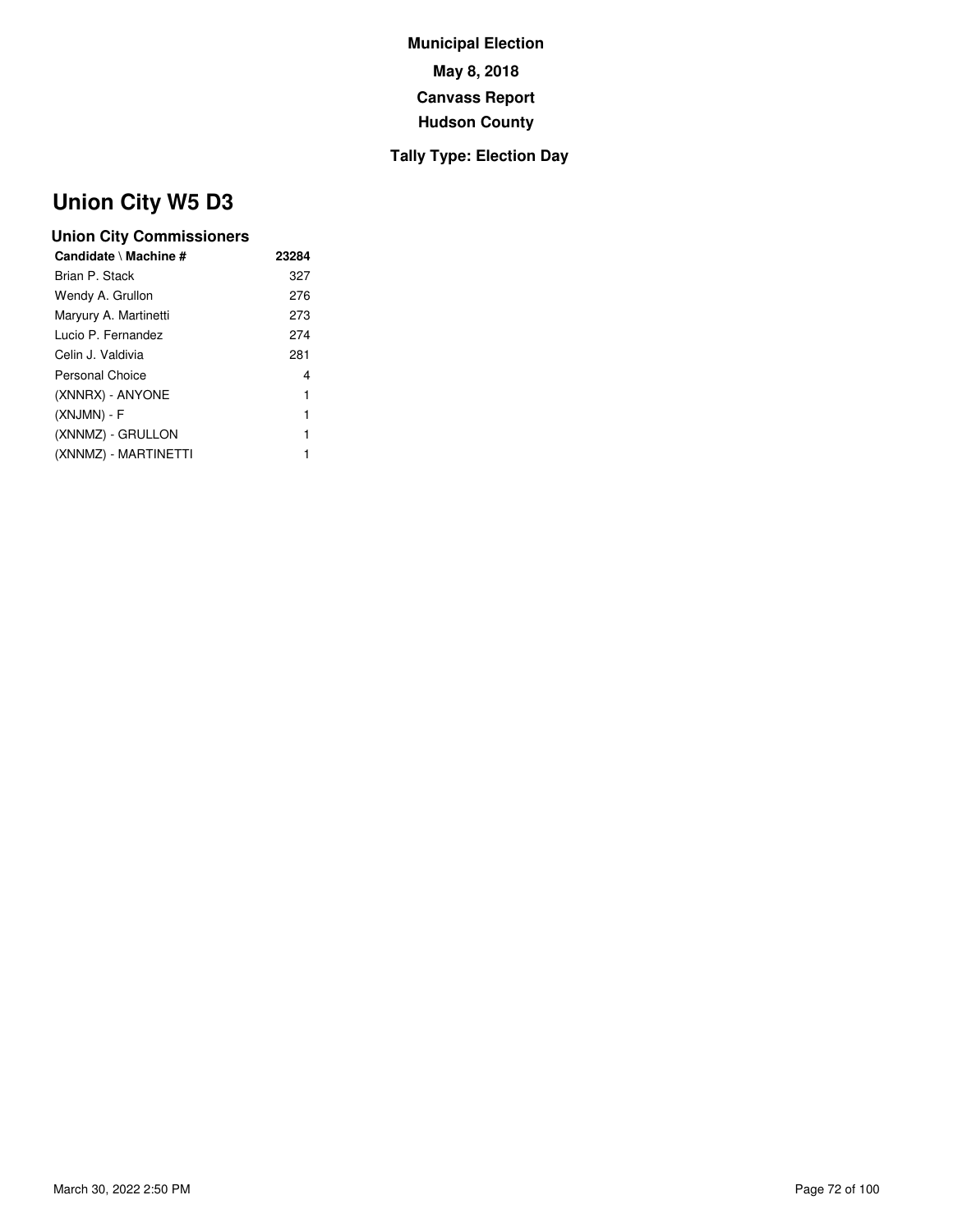### **Tally Type: Election Day**

# **Union City W6 D1**

| Candidate \ Machine #     | 23285 |
|---------------------------|-------|
| Brian P. Stack            | 307   |
| Wendy A. Grullon          | 286   |
| Maryury A. Martinetti     | 278   |
| Lucio P. Fernandez        | 283   |
| Celin J. Valdivia         | 284   |
| Personal Choice           | 1     |
| (XNJTF) - FROILAN ORDONEZ | 1     |
|                           |       |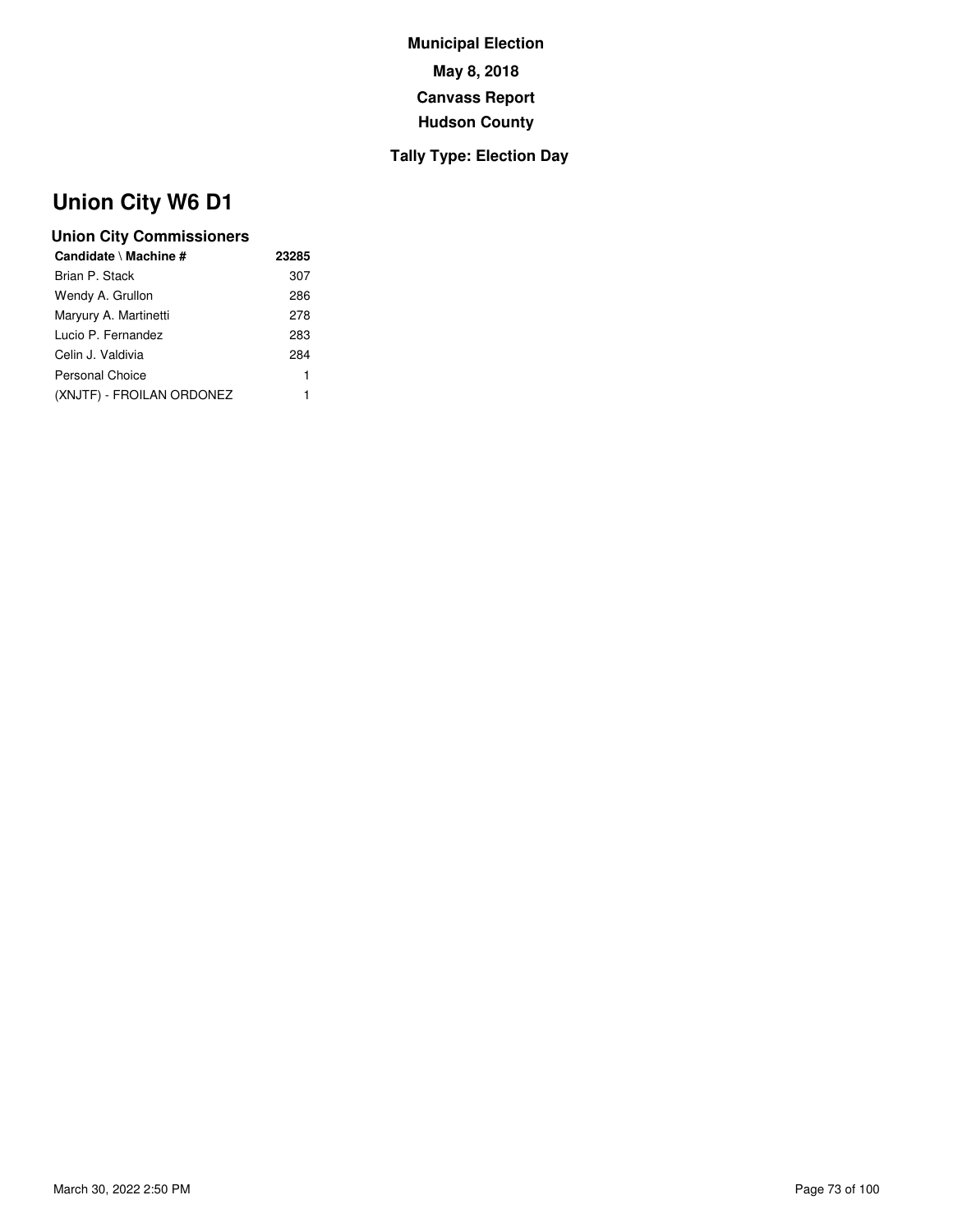### **Tally Type: Election Day**

# **Union City W6 D2**

| Candidate \ Machine #   | 23286 |
|-------------------------|-------|
| Brian P. Stack          | 364   |
| Wendy A. Grullon        | 325   |
| Maryury A. Martinetti   | 325   |
| Lucio P. Fernandez      | 324   |
| Celin J. Valdivia       | 330   |
| Personal Choice         | 3     |
| (XNJJC) - BRIAN P STACK | 1     |
| (XNJXC) - BRIAN P STACK | 1     |
| $(XNCRZ) - G$           | 1     |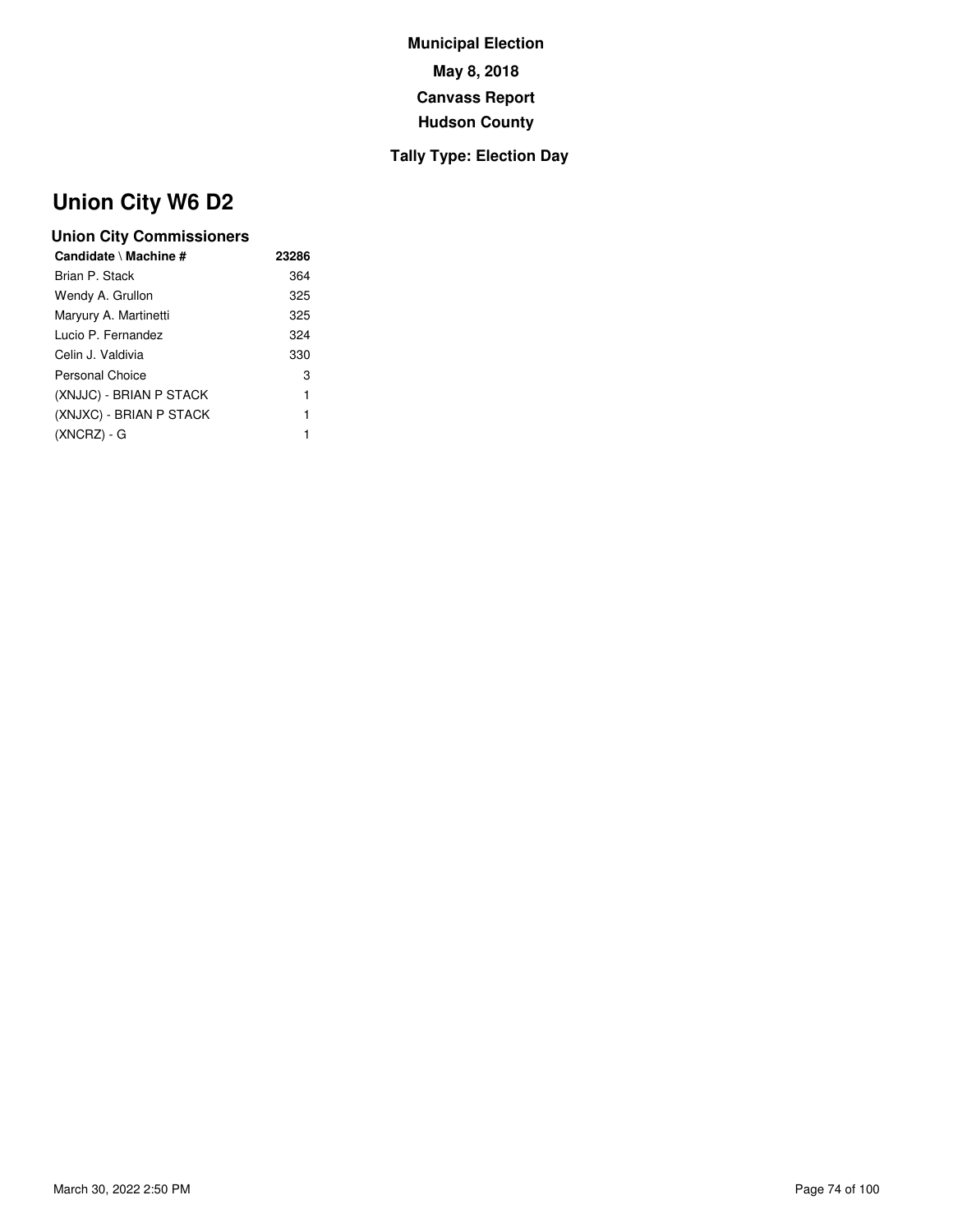### **Tally Type: Election Day**

# **Union City W6 D3**

| 23287 |
|-------|
| 264   |
| 238   |
| 238   |
| 237   |
| 238   |
|       |
|       |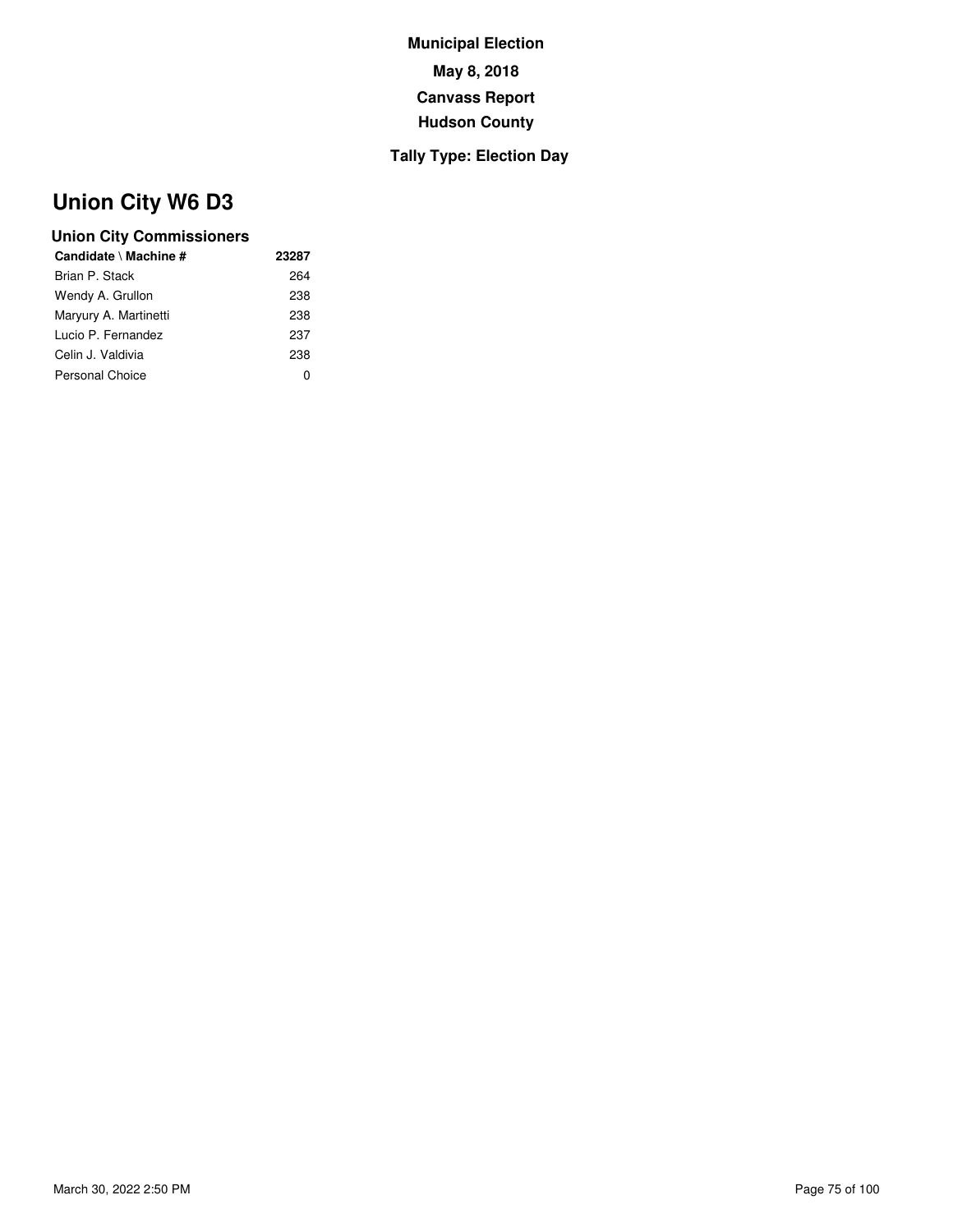### **Tally Type: Election Day**

# **Union City W7 D1**

| Candidate \ Machine #  | 23288 |
|------------------------|-------|
| Brian P. Stack         | 271   |
| Wendy A. Grullon       | 241   |
| Maryury A. Martinetti  | 236   |
| Lucio P. Fernandez     | 234   |
| Celin J. Valdivia      | 240   |
| Personal Choice        | 7     |
| (XNCTT) - BRIAN STACK  | 1     |
| (XNHFR) - NO           | 1     |
| (XNHFR) - NO           | 1     |
| (XNHFR) - NO           |       |
| (XNHFR) - NO           | 1     |
| (XNHFR) - NO-STACK     | 1     |
| (XNJTZ) - WWW.NOTA.ORG |       |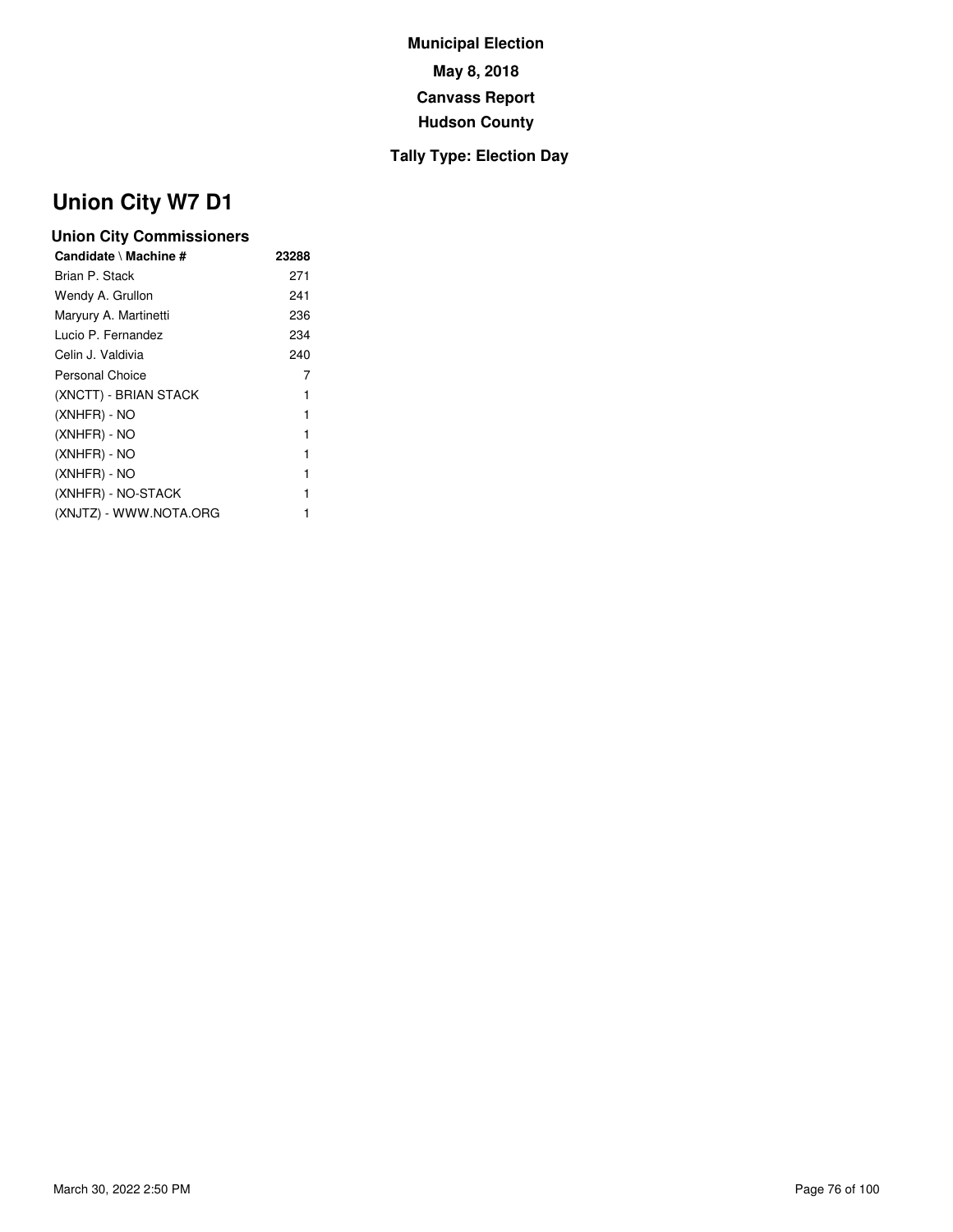### **Tally Type: Election Day**

# **Union City W7 D2**

| Candidate \ Machine # | 23289 |  |
|-----------------------|-------|--|
| Brian P. Stack        | 267   |  |
| Wendy A. Grullon      | 235   |  |
| Maryury A. Martinetti | 236   |  |
| Lucio P. Fernandez    | 232   |  |
| Celin J. Valdivia     | 233   |  |
| Personal Choice       | 2     |  |
| (XNCZC) - BRIAN       | 1     |  |
| (XNCFH) - NO-ONE      | 1     |  |
|                       |       |  |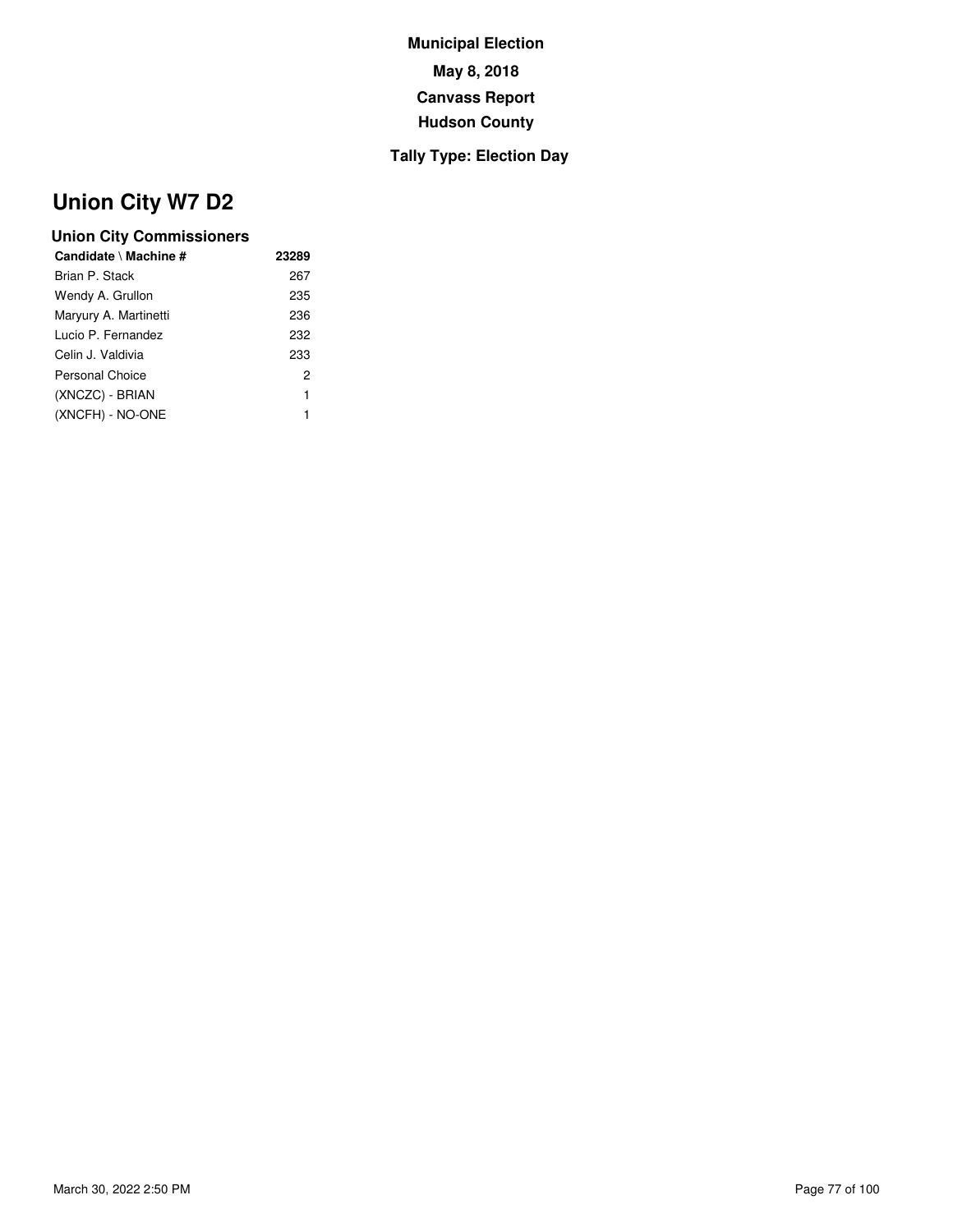### **Tally Type: Election Day**

# **Union City W7 D3**

| Candidate \ Machine # | 23290 |
|-----------------------|-------|
| Brian P. Stack        | 292   |
| Wendy A. Grullon      | 277   |
| Maryury A. Martinetti | 279   |
| Lucio P. Fernandez    | 275   |
| Celin J. Valdivia     | 282   |
| Personal Choice       | 1     |
| (XNJTM) - NELAMATOS   | 1     |
|                       |       |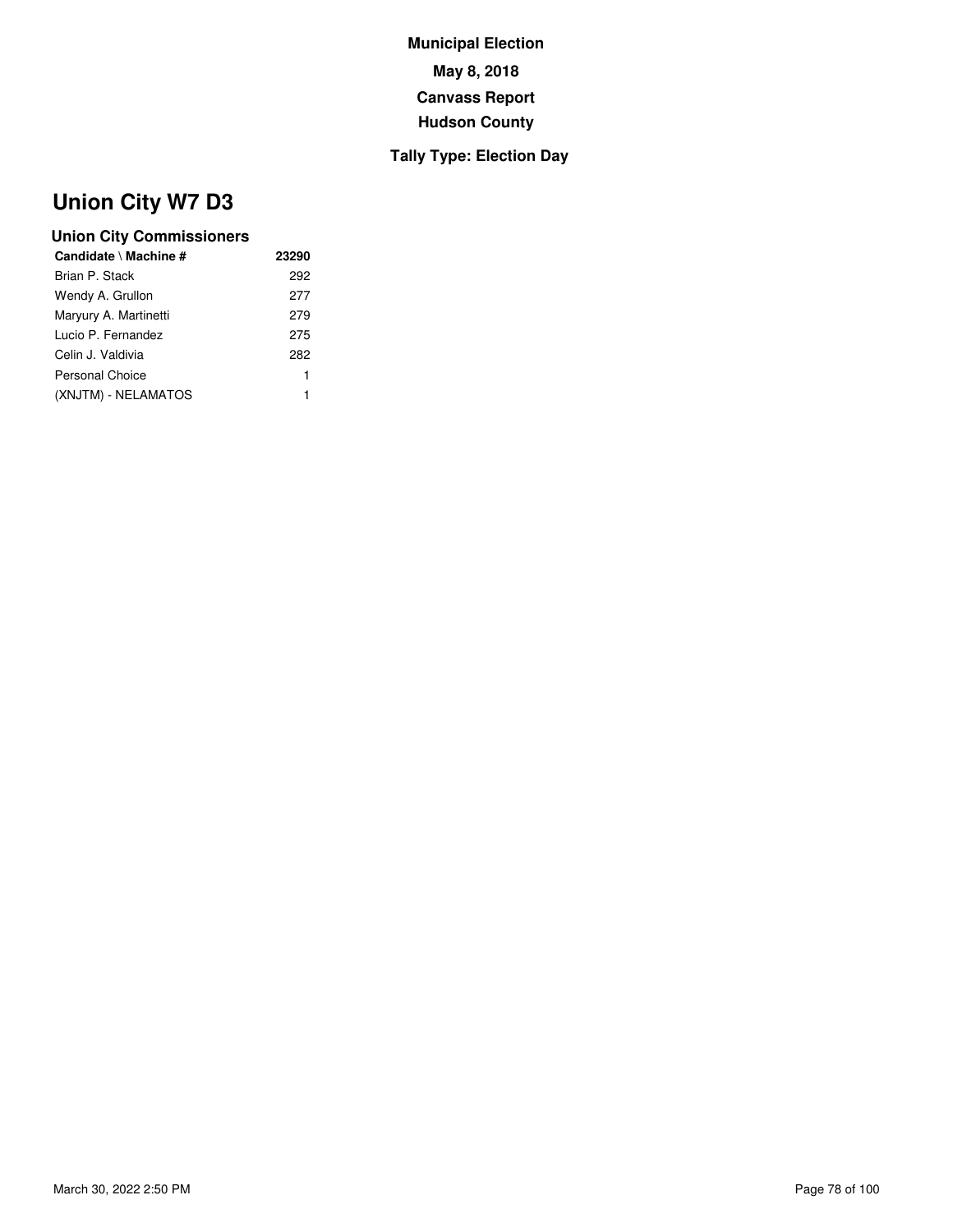### **Tally Type: Election Day**

# **Union City W7 D4**

| Candidate \ Machine #     | 23291 |
|---------------------------|-------|
| Brian P. Stack            | 293   |
| Wendy A. Grullon          | 257   |
| Maryury A. Martinetti     | 253   |
| Lucio P. Fernandez        | 256   |
| Celin J. Valdivia         | 255   |
| Personal Choice           | 6     |
| (MMHNX) - BCDPDQ          | 1     |
| (MMHXX) - BARAK-OBAMA     | 1     |
| (XNCCJ) - FLAVIO          | 1     |
| (XNJTC) - MICHAEL-LOPATO  | 1     |
| (XNJTC) - NOT-BRIAN-STACK | 1     |
| (XNJNF) - SAMANTHA CRUZ   |       |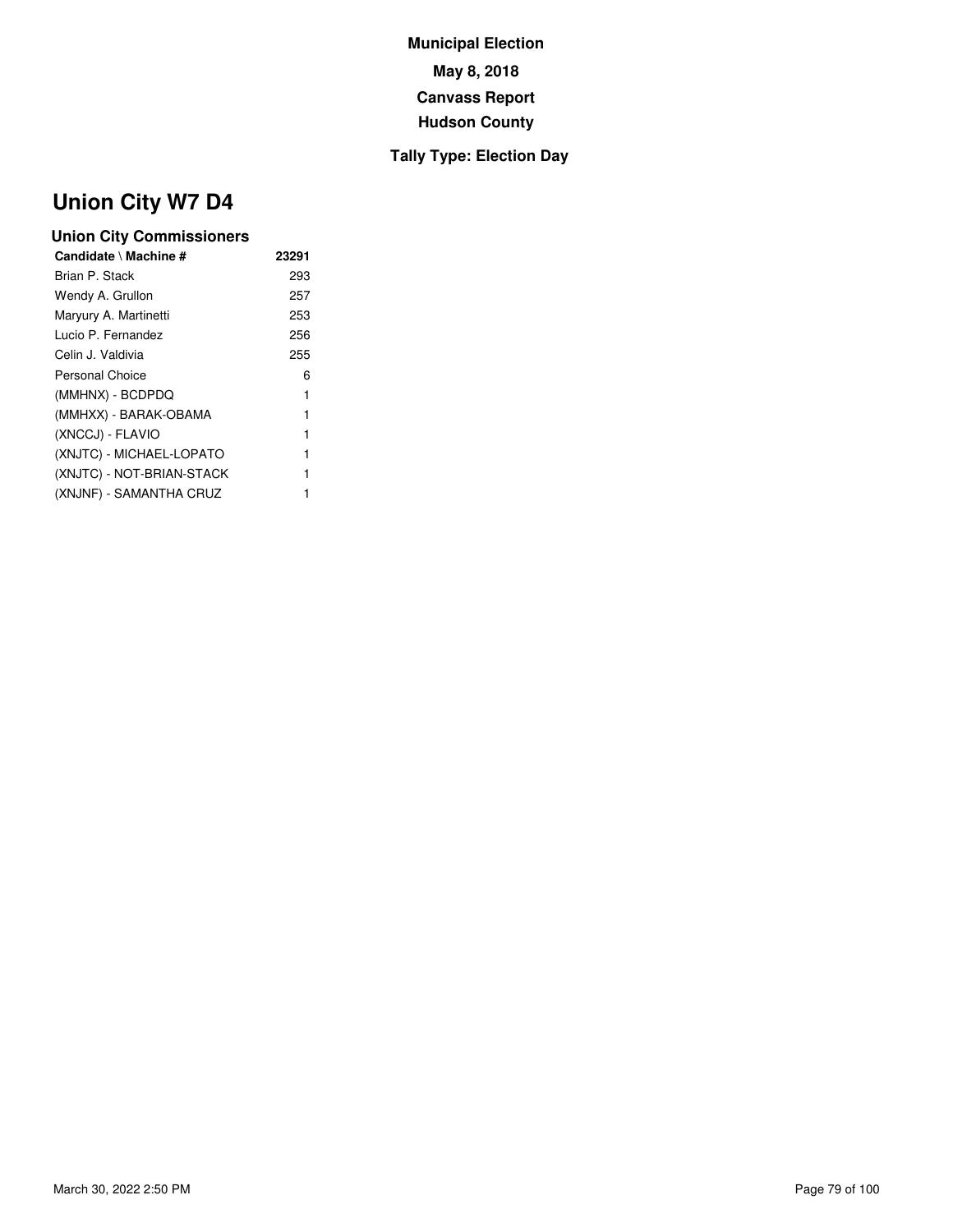### **Tally Type: Election Day**

# **Union City W8 D1**

| Candidate \ Machine # | 23292 |
|-----------------------|-------|
| Brian P. Stack        | 246   |
| Wendy A. Grullon      | 226   |
| Maryury A. Martinetti | 224   |
| Lucio P. Fernandez    | 221   |
| Celin J. Valdivia     | 231   |
| Personal Choice       | 2     |
| $(XNJTZ) -$           | 1     |
| (XNCCC) - BRIAN       | 1     |
|                       |       |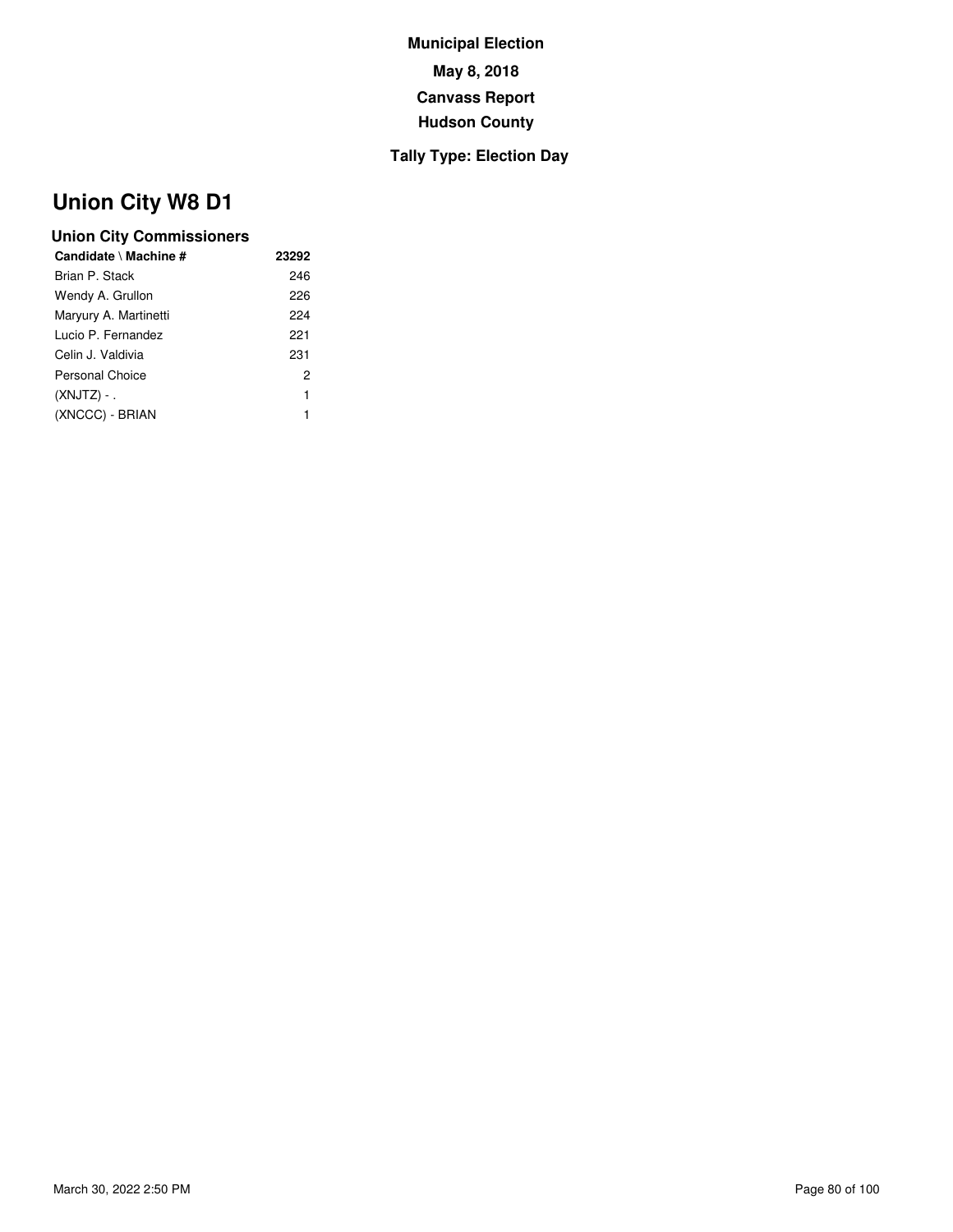### **Tally Type: Election Day**

# **Union City W8 D2**

| Candidate \ Machine #    | 23293 |
|--------------------------|-------|
| Brian P. Stack           | 348   |
| Wendy A. Grullon         | 285   |
| Maryury A. Martinetti    | 285   |
| Lucio P. Fernandez       | 281   |
| Celin J. Valdivia        | 284   |
| Personal Choice          | 3     |
| (MMHTM) - BRIAN P. STACK | 1     |
| (XNCNC) - BRIANPSTACK    | 1     |
| (XNCXZ) - STACK          | 1     |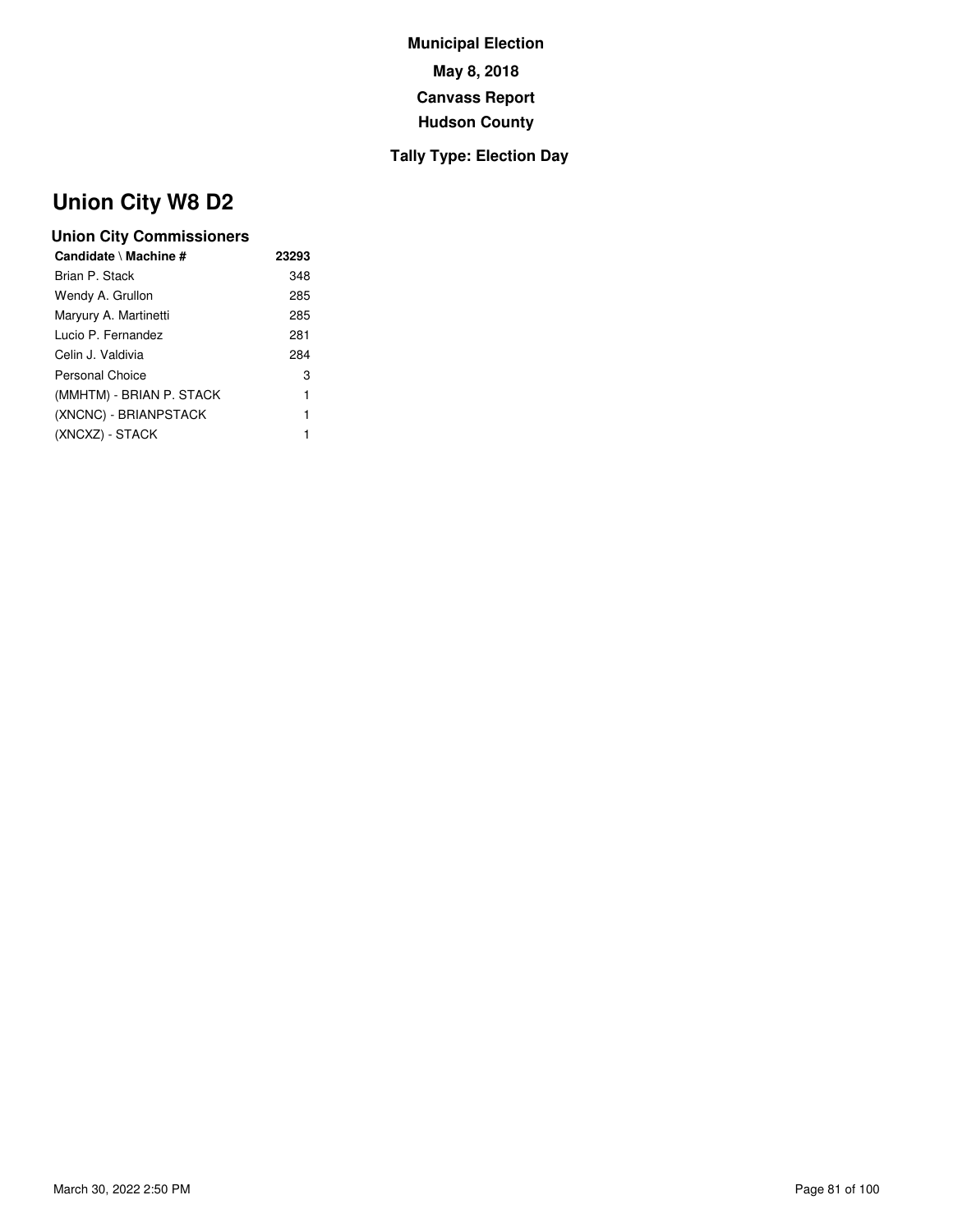### **Tally Type: Election Day**

# **Union City W8 D3**

| Brian P. Stack<br>226<br>Wendy A. Grullon<br>198<br>Maryury A. Martinetti<br>191<br>193<br>Lucio P. Fernandez<br>Celin J. Valdivia<br>195<br>Personal Choice<br>3<br>(XNCMC) - BRIAN<br>1<br>(XNJZF) - MARCO-NAVARRO<br>1<br>(XNCMC) - WENDY<br>1 | Candidate \ Machine # | 23294 |
|---------------------------------------------------------------------------------------------------------------------------------------------------------------------------------------------------------------------------------------------------|-----------------------|-------|
|                                                                                                                                                                                                                                                   |                       |       |
|                                                                                                                                                                                                                                                   |                       |       |
|                                                                                                                                                                                                                                                   |                       |       |
|                                                                                                                                                                                                                                                   |                       |       |
|                                                                                                                                                                                                                                                   |                       |       |
|                                                                                                                                                                                                                                                   |                       |       |
|                                                                                                                                                                                                                                                   |                       |       |
|                                                                                                                                                                                                                                                   |                       |       |
|                                                                                                                                                                                                                                                   |                       |       |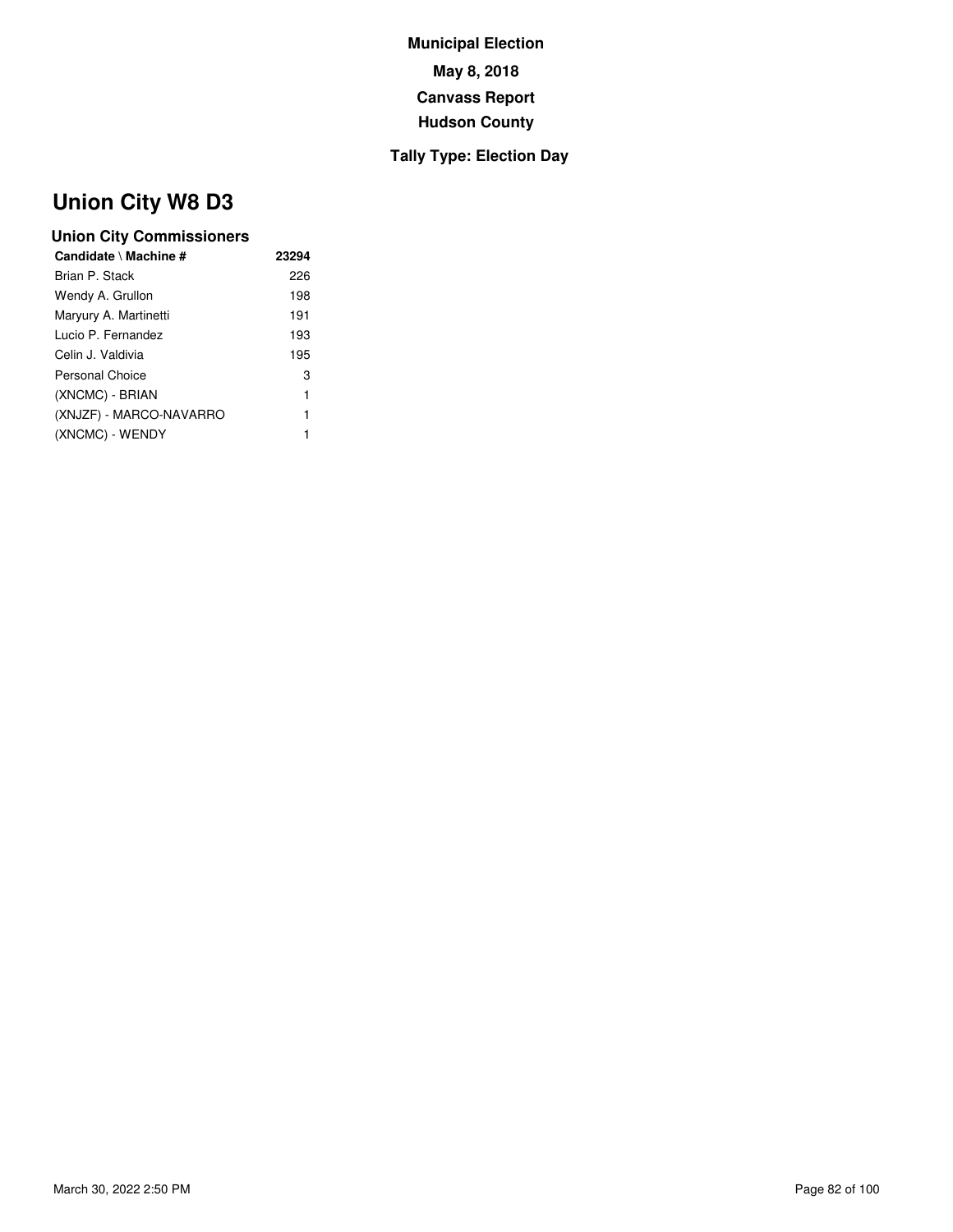### **Tally Type: Election Day**

# **Union City W9 D1**

| Candidate \ Machine # | 23295 |
|-----------------------|-------|
| Brian P. Stack        | 353   |
| Wendy A. Grullon      | 321   |
| Maryury A. Martinetti | 321   |
| Lucio P. Fernandez    | 318   |
| Celin J. Valdivia     | 318   |
| Personal Choice       | 3     |
| (XNJMZ) - A           | 1     |
| (MMHNX) - RAUL ZAMORA | 1     |
| (XNJNM) - RAUL ZAMORA | 1     |
|                       |       |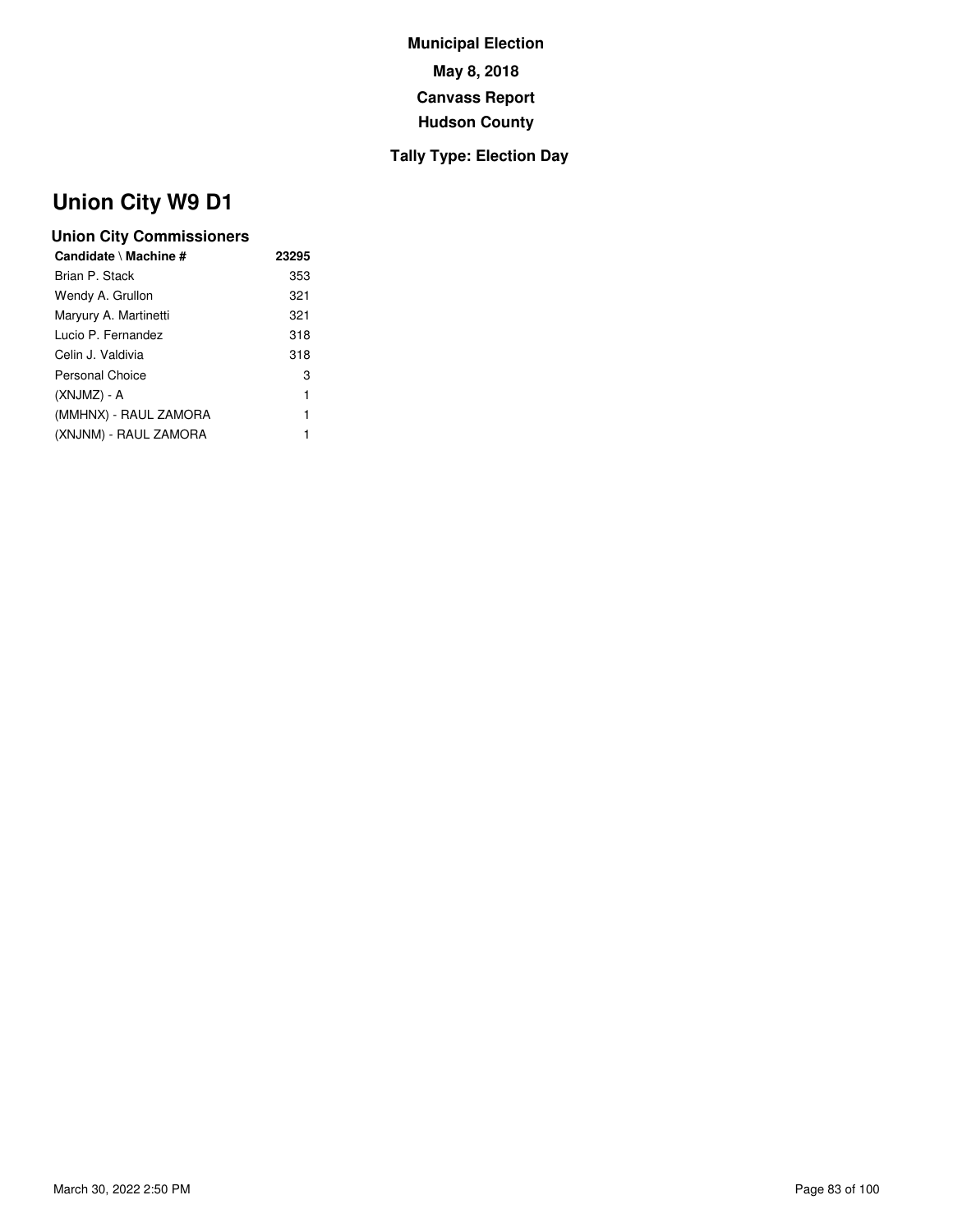### **Tally Type: Election Day**

# **Union City W9 D2**

| 23296 |
|-------|
| 295   |
| 280   |
| 280   |
| 273   |
| 283   |
| O     |
|       |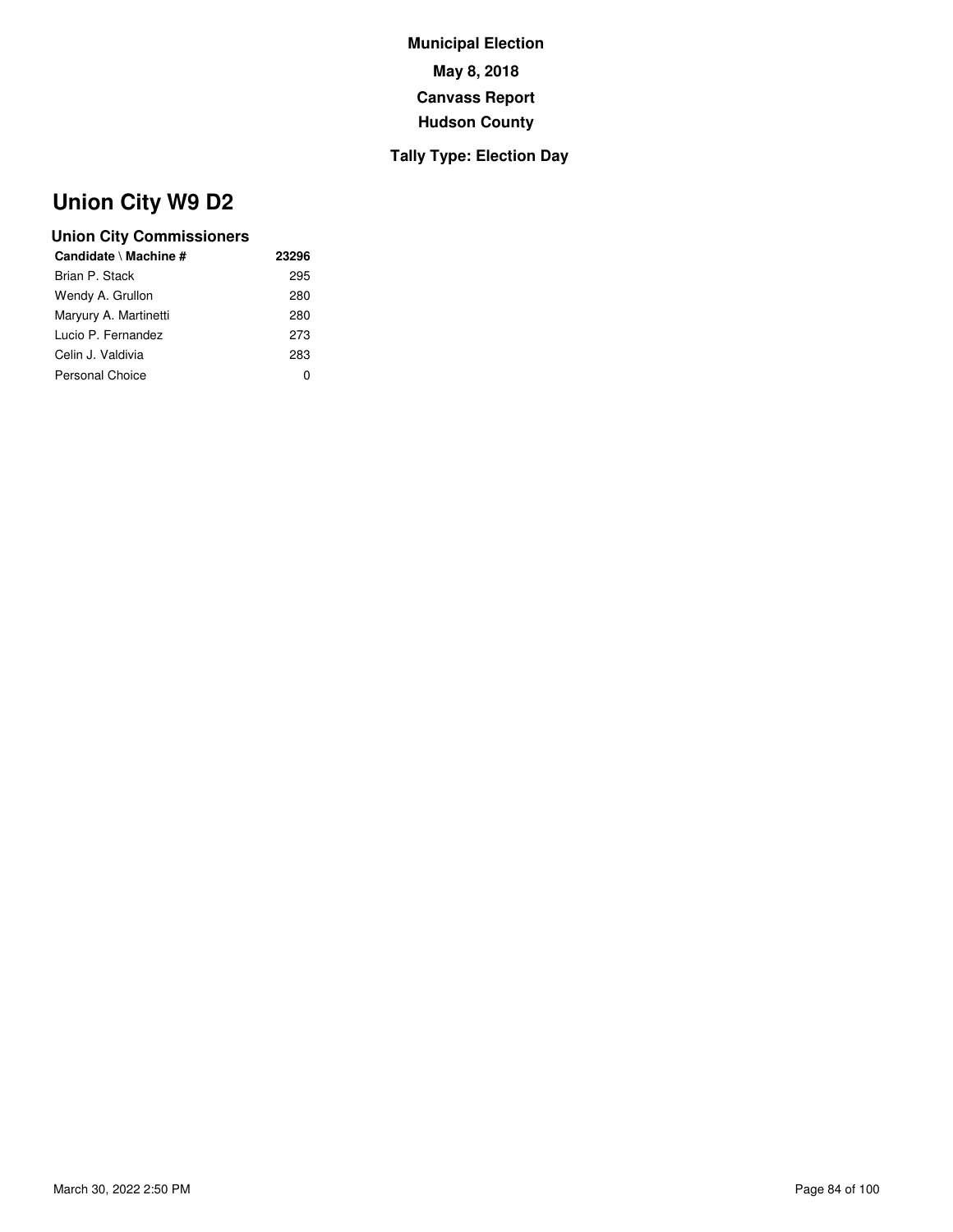### **Tally Type: Election Day**

# **Union City W9 D3**

| Candidate \ Machine # | 23297 |
|-----------------------|-------|
| Brian P. Stack        | 274   |
| Wendy A. Grullon      | 248   |
| Maryury A. Martinetti | 242   |
| Lucio P. Fernandez    | 241   |
| Celin J. Valdivia     | 249   |
| Personal Choice       | 1     |
| (XNCNC) - BRIAN       |       |
|                       |       |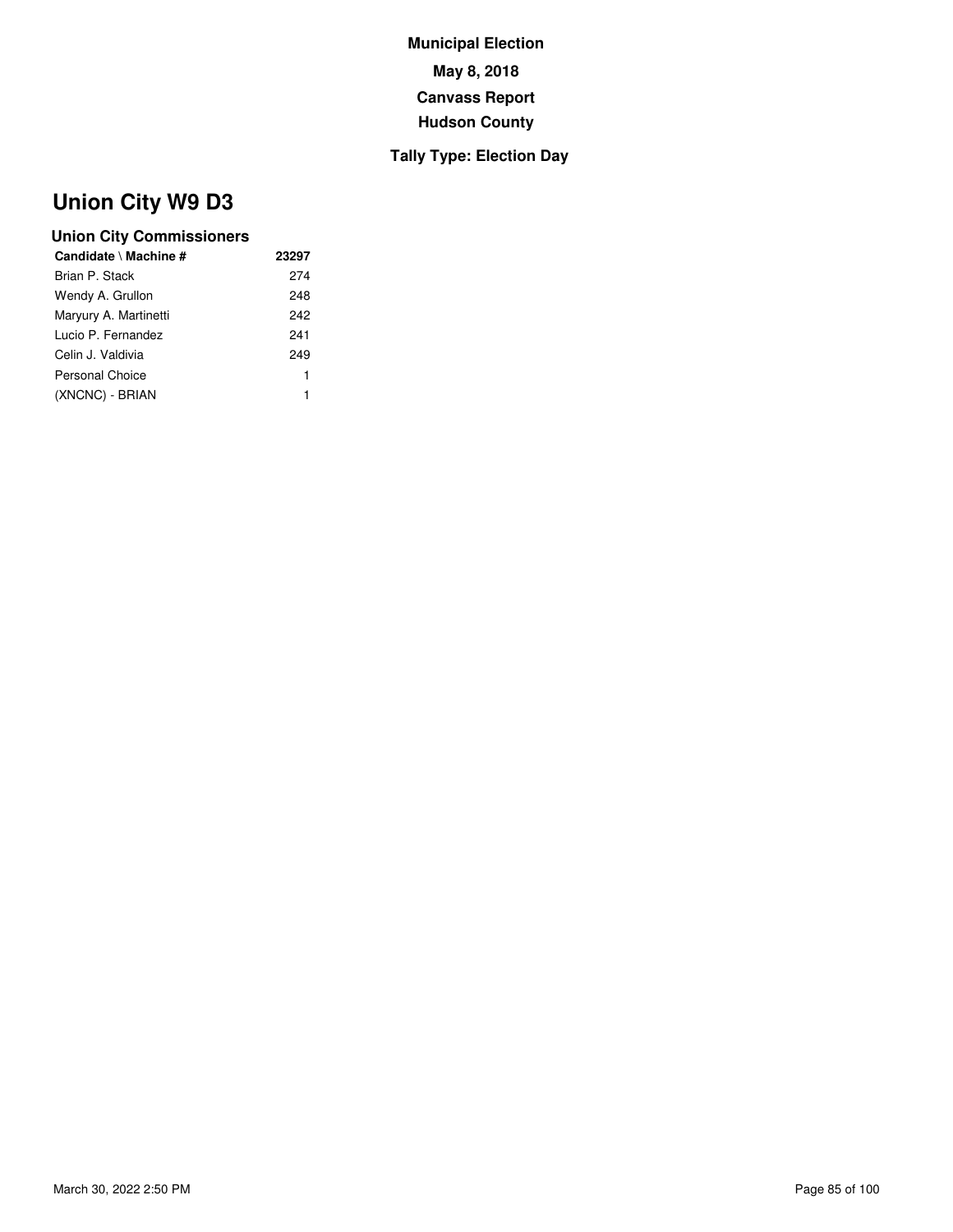### **Tally Type: Election Day**

# **Union City W9 D4**

| Candidate \ Machine # | 23298 |
|-----------------------|-------|
| Brian P. Stack        | 178   |
| Wendy A. Grullon      | 151   |
| Maryury A. Martinetti | 151   |
| Lucio P. Fernandez    | 150   |
| Celin J. Valdivia     | 150   |
| Personal Choice       | 1     |
| (XNNHF) - JULIA OKALO | 1     |
|                       |       |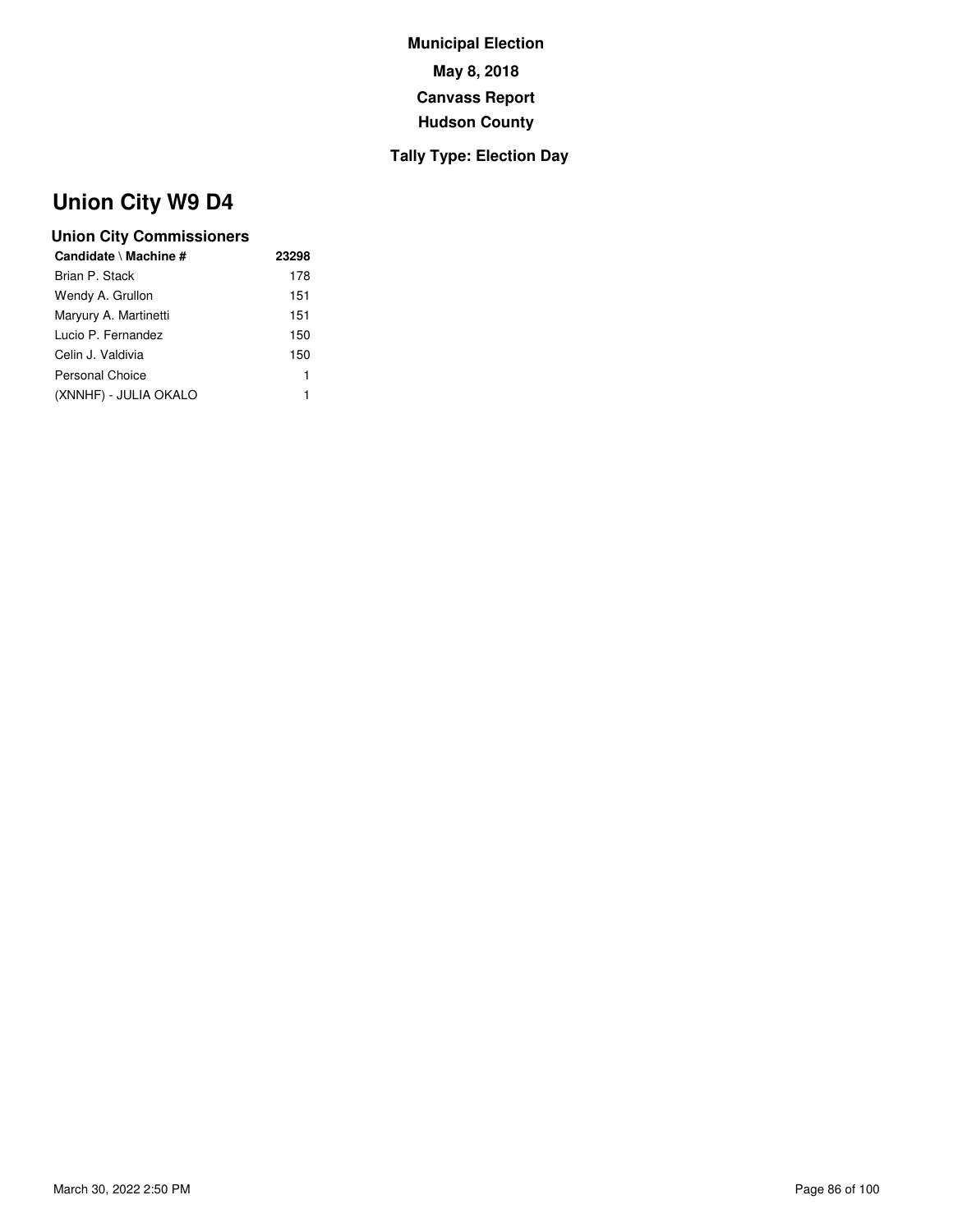### **Tally Type: Election Day**

# **Union City W9 D5**

| Candidate \ Machine # | 23299 |
|-----------------------|-------|
| Brian P. Stack        | 191   |
| Wendy A. Grullon      | 161   |
| Maryury A. Martinetti | 154   |
| Lucio P. Fernandez    | 159   |
| Celin J. Valdivia     | 175   |
| Personal Choice       | 2     |
| (XNCJH) - ALIANZAPAIS | 1     |
| (XNJMF) - BRIAN       | 1     |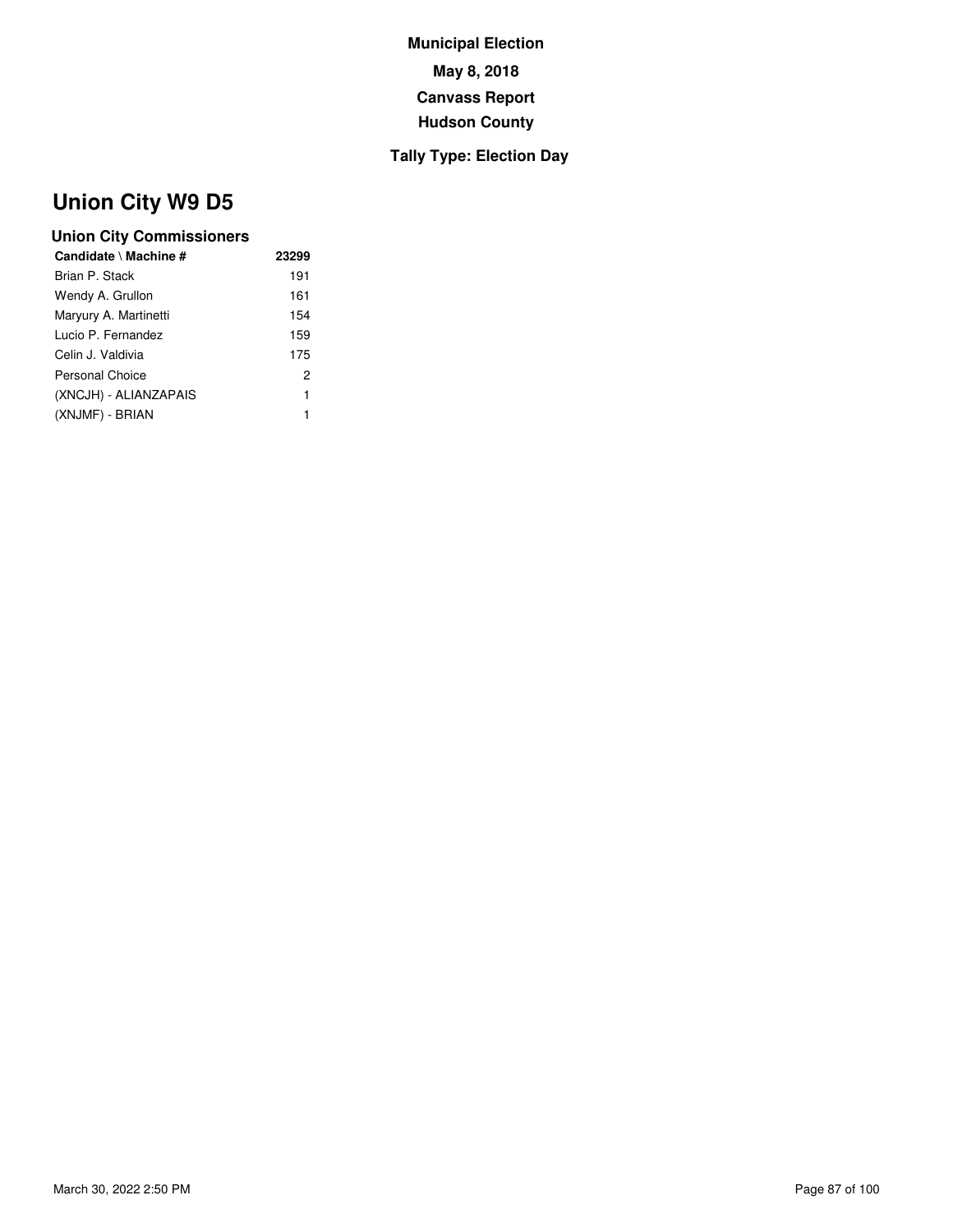### **Tally Type: Election Day**

# **Union City W9 D6**

| Candidate \ Machine # | 23300 |
|-----------------------|-------|
| Brian P. Stack        | 133   |
| Wendy A. Grullon      | 128   |
| Maryury A. Martinetti | 128   |
| Lucio P. Fernandez    | 128   |
| Celin J. Valdivia     | 128   |
| Personal Choice       | 8     |
| (XNRRR) - BRIANSTACK  | 1     |
| (XNCRN) - JUAN SOTO   | 1     |
| (XNCRX) - MCPICKLES   | 1     |
| (XNNCR) - NONCORRUPT  | 1     |
| (XNNCR) - NONCORRUPT  | 1     |
| (XNNCR) - NONCORRUPT  | 1     |
| (XNNCR) - NONCORRUPT  | 1     |
| (XNNCR) - NONCORRUPT  |       |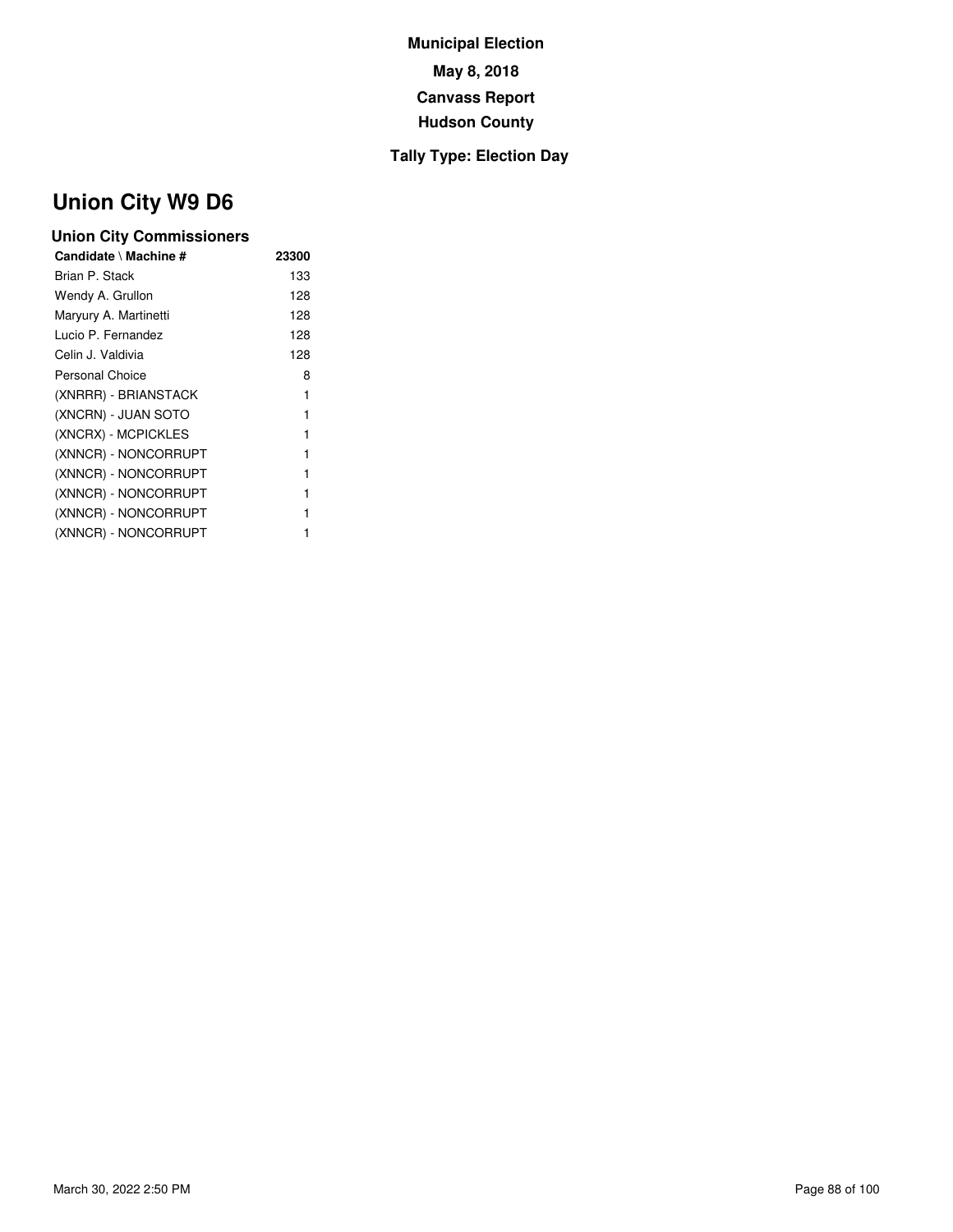### **Tally Type: Election Day**

# **Union City W10 D1**

| 23301 |
|-------|
| 289   |
| 251   |
| 251   |
| 248   |
| 249   |
| 3     |
| 1     |
| 1     |
| 1     |
|       |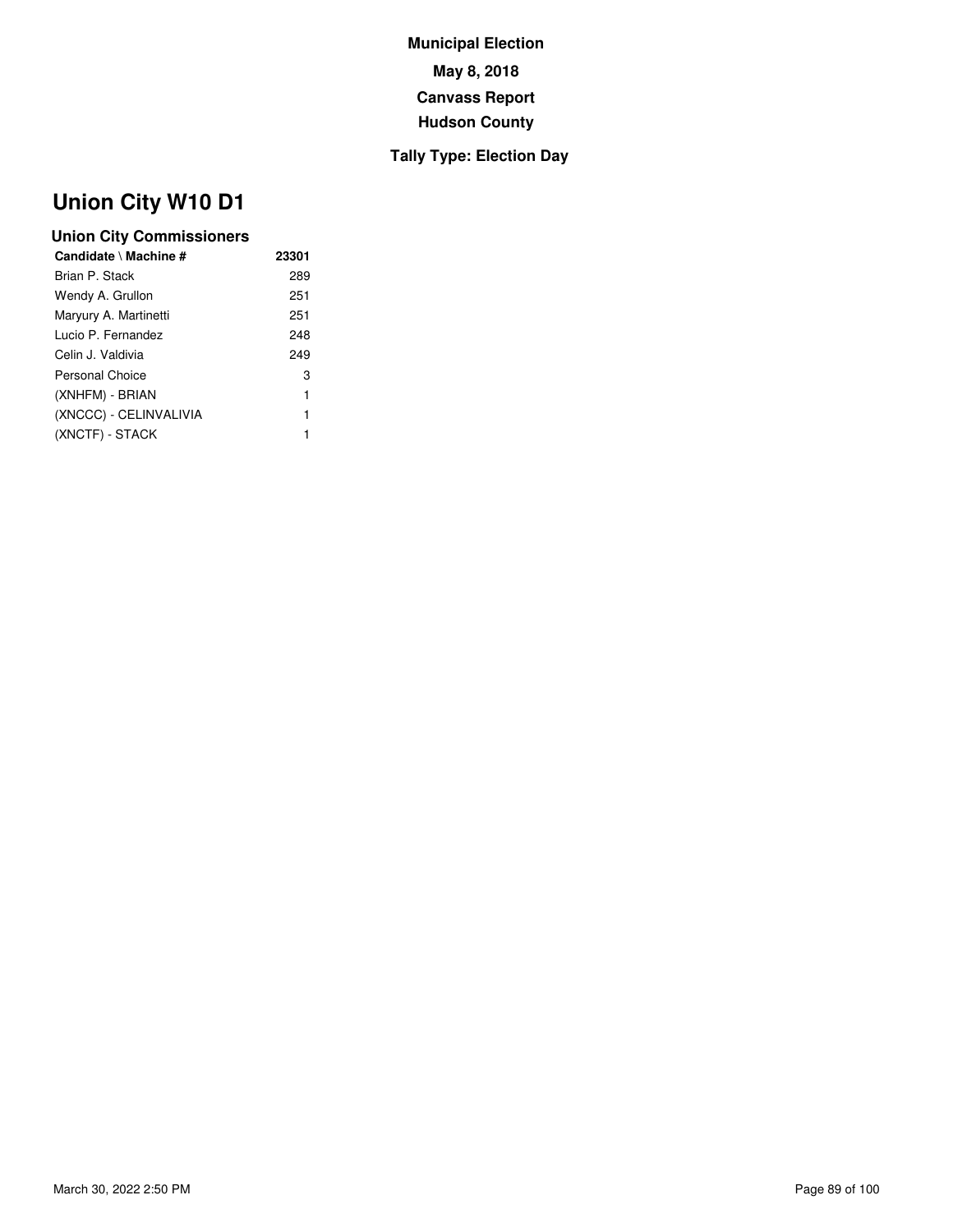### **Tally Type: Election Day**

# **Union City W10 D2**

| Candidate \ Machine # | 23302        |
|-----------------------|--------------|
| Brian P. Stack        | 306          |
| Wendy A. Grullon      | 267          |
| Maryury A. Martinetti | 260          |
| Lucio P. Fernandez    | 257          |
| Celin J. Valdivia     | 266          |
| Personal Choice       | $\mathbf{0}$ |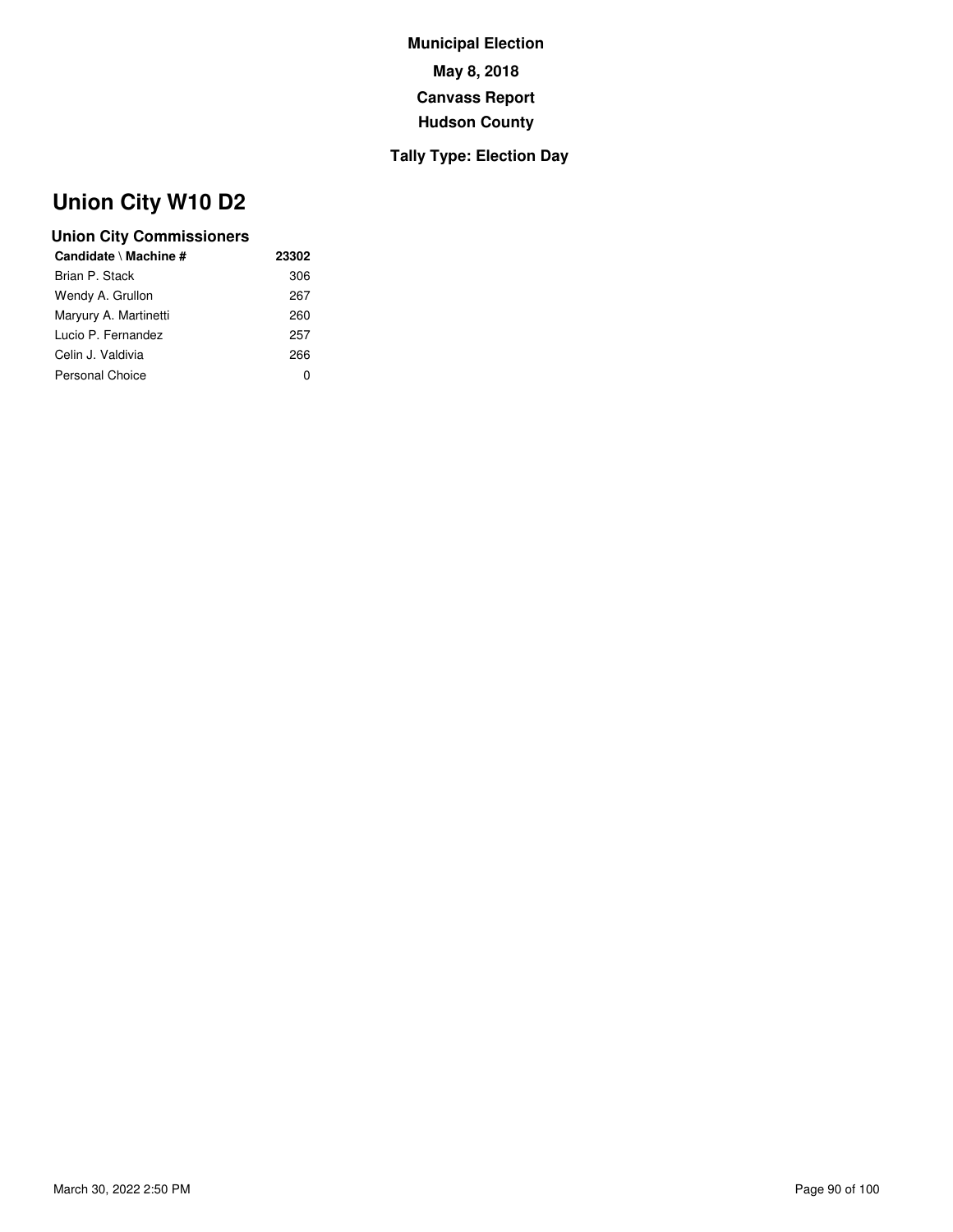#### **Tally Type: Election Day**

## **Weehawken W1 D1**

#### **Weehawken Council-at-Large**

| Candidate \ Machine #      | 23303 | 23304 |
|----------------------------|-------|-------|
| Richard F. Turner          | 46    | 46    |
| David J. Curtis            | 37    | 42    |
| <b>Personal Choice</b>     | 4     | 2     |
| (XNCRR) - CAITLIN SHERMAN  |       | 1     |
| (XNRMX) - DAVID-CURTIS     | 1     |       |
| (XNCRR) - GERALYN ABINADER |       |       |
| (XNHTF) - GERALYN-ABINADER | 1     |       |
| (XNHTF) - MARY CIUFFITELLI | 1     |       |
| (XNRMX) - RICHARD-TURNER   |       |       |

| Candidate \ Machine #       | 23303 | 23304 |
|-----------------------------|-------|-------|
| Carmela Silvestri-Ehret     | 38    | 41    |
| <b>Personal Choice</b>      | 1.    | 1.    |
| (XNCRR) - GERALYNN ABINADER |       | 1     |
| (XNHTF) - RYAN ROBBNS       |       |       |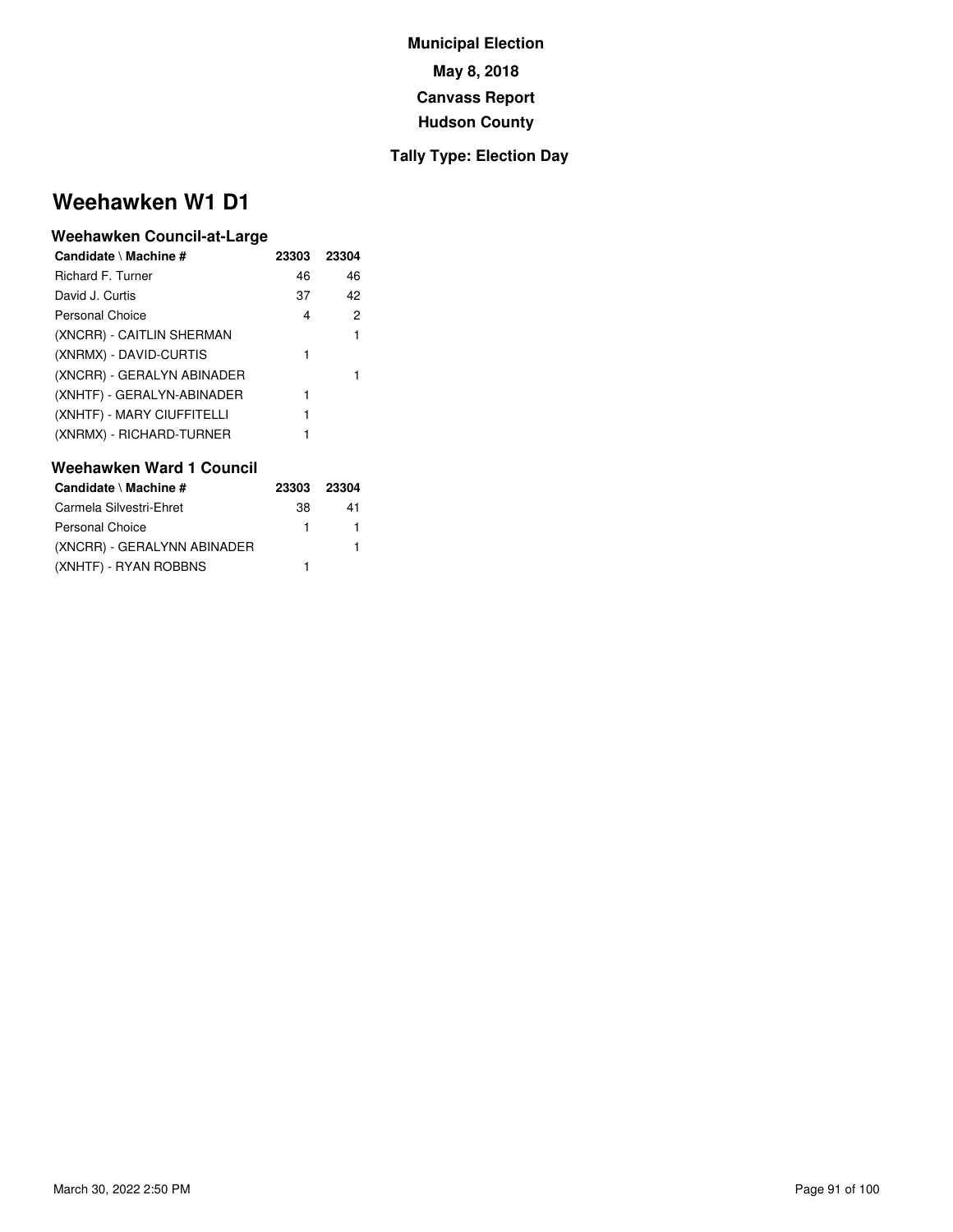### **Tally Type: Election Day**

## **Weehawken W1 D2**

| Weehawken Council-at-Large |       |       |
|----------------------------|-------|-------|
| Candidate \ Machine #      | 23305 | 23306 |
| <b>Richard F. Turner</b>   | 93    | 115   |
| David J. Curtis            | 70    | 95    |
| Personal Choice            | 0     | 0     |
| Weehawken Ward 1 Council   |       |       |
| Candidate \ Machine #      | 23305 | 23306 |
| Carmela Silvestri-Ehret    | 70    | 93    |
| Personal Choice            | 0     |       |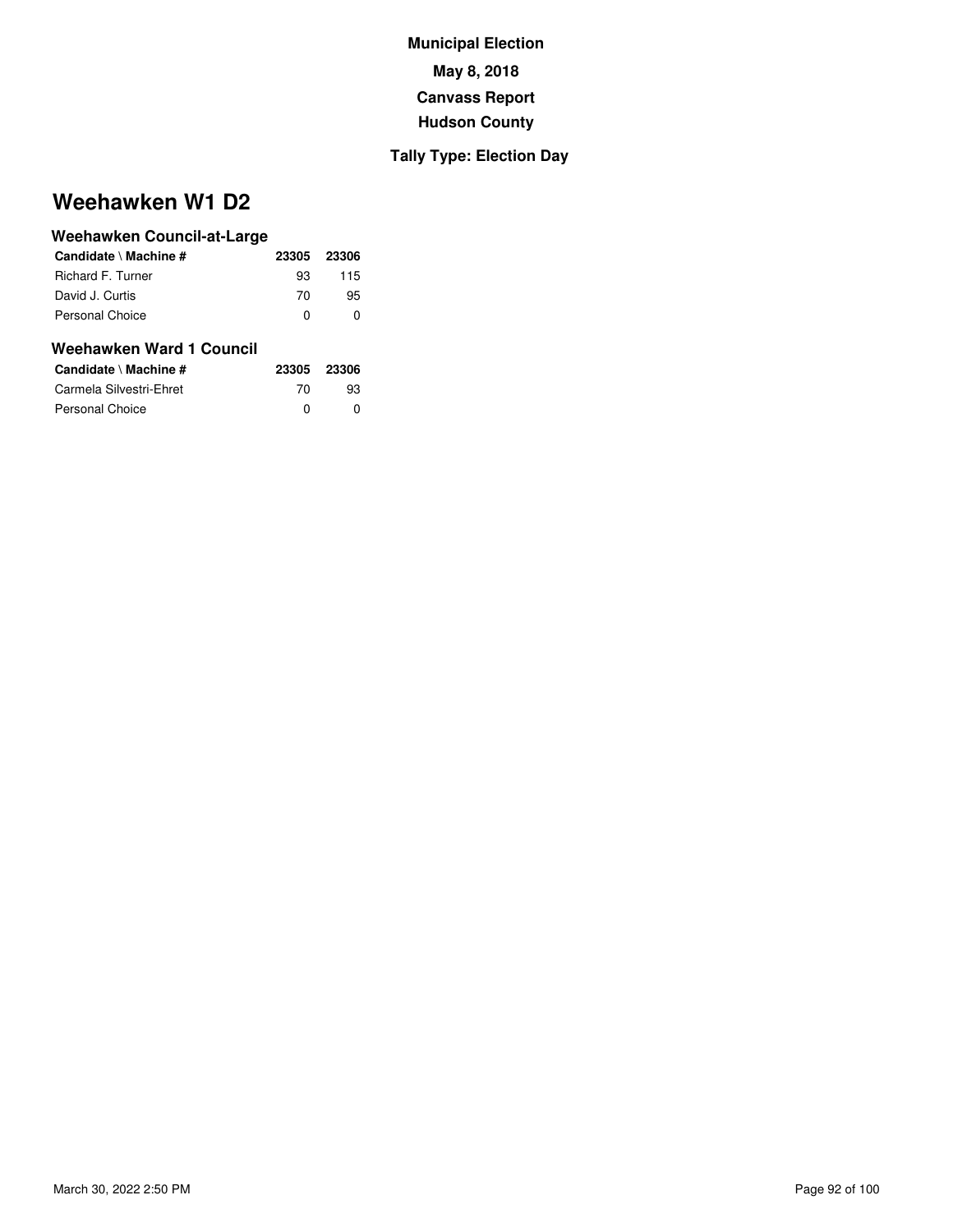#### **Tally Type: Election Day**

## **Weehawken W1 D3**

#### **Weehawken Council-at-Large**

| Candidate \ Machine #      | 23307 |
|----------------------------|-------|
| <b>Richard F. Turner</b>   | 97    |
| David J. Curtis            | 84    |
| <b>Personal Choice</b>     | 9     |
| (XNHTZ) - CAITLIN SHERMAN  | 1     |
| (XNJTN) - CAITLIN SHERMAN  | 1     |
| (XNNCJ) - CAITLIN SHERMIN  |       |
| (XNNCN) - GERALYN ABINADER | 1     |
| (XNRMZ) - GERALYN ABINDER  | 1     |
| (XNHTZ) - MARY CIUFFITELLI | 1     |
| (XNNCN) - MARY CIUFFITELLI | 1     |
| (XNNRR) - MAARYCIUFFITELLI |       |
| (XNJTN) - RYAN ROBBINS     |       |

| Candidate \ Machine #      | 23307 |
|----------------------------|-------|
| Carmela Silvestri-Ehret    | 89    |
| <b>Personal Choice</b>     | 6     |
| (XNNCN) - CAITLIN SHERMAN  | 1     |
| (XNRMZ) - CAITLIN SHERMAN  | 1     |
| (XNNRR) - G.ABINADER       | 1     |
| (XNHTZ) - GERALYN ABINADER | 1     |
| (XNJTN) - GERALYN ABINADER | 1     |
| (XNNCJ) - GERALYNABNADER   | 1     |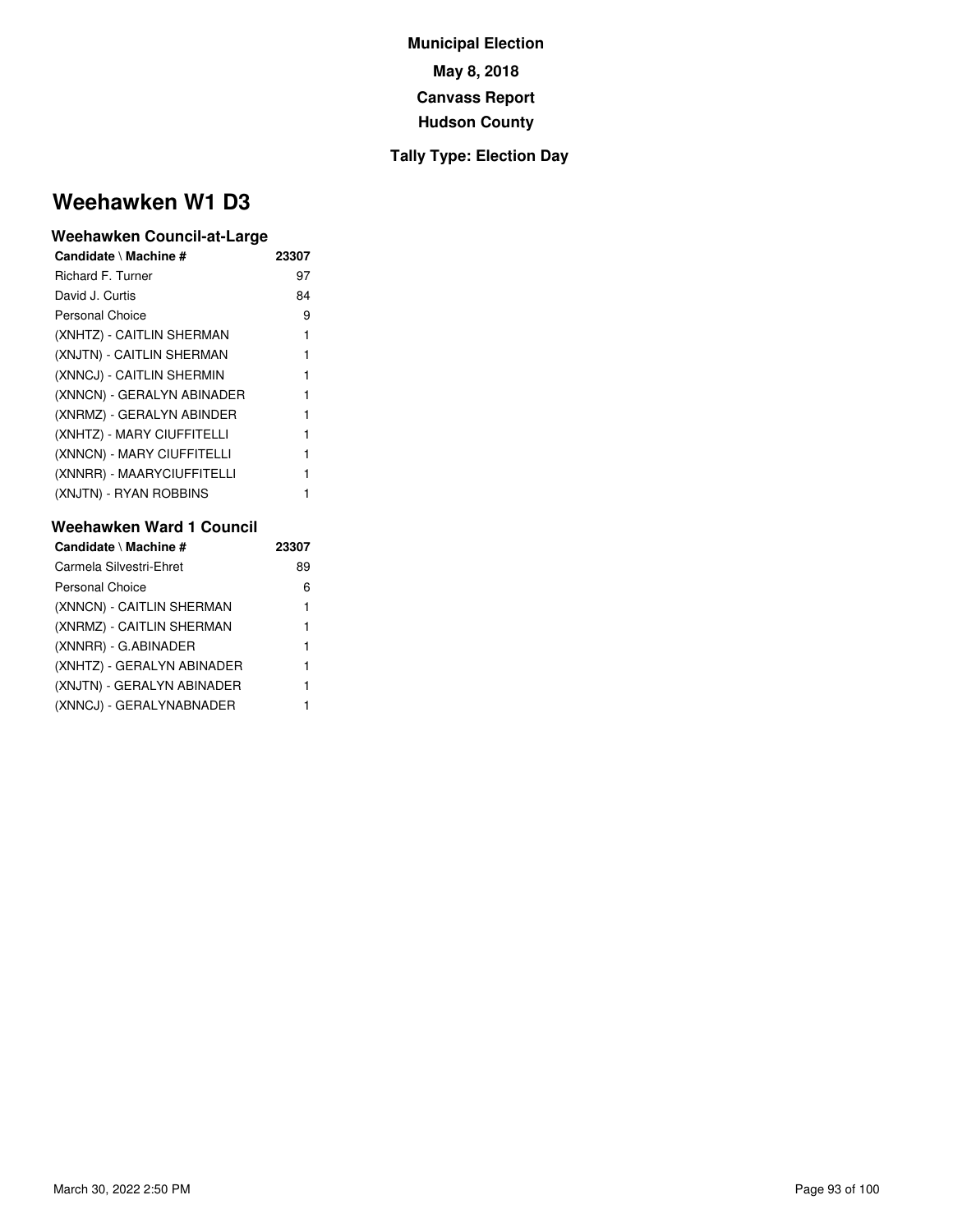### **Tally Type: Election Day**

## **Weehawken W1 D4**

#### **Weehawken Council-at-Large**

| Candidate \ Machine # | 23308 |
|-----------------------|-------|
| Richard F. Turner     | 102   |
| David J. Curtis       | 85    |
| Personal Choice       | 1     |
| (XNNRH) - BRINSTACK   | 1     |
|                       |       |

| Candidate \ Machine #   | 23308 |
|-------------------------|-------|
| Carmela Silvestri-Ehret | 75    |
| <b>Personal Choice</b>  | n     |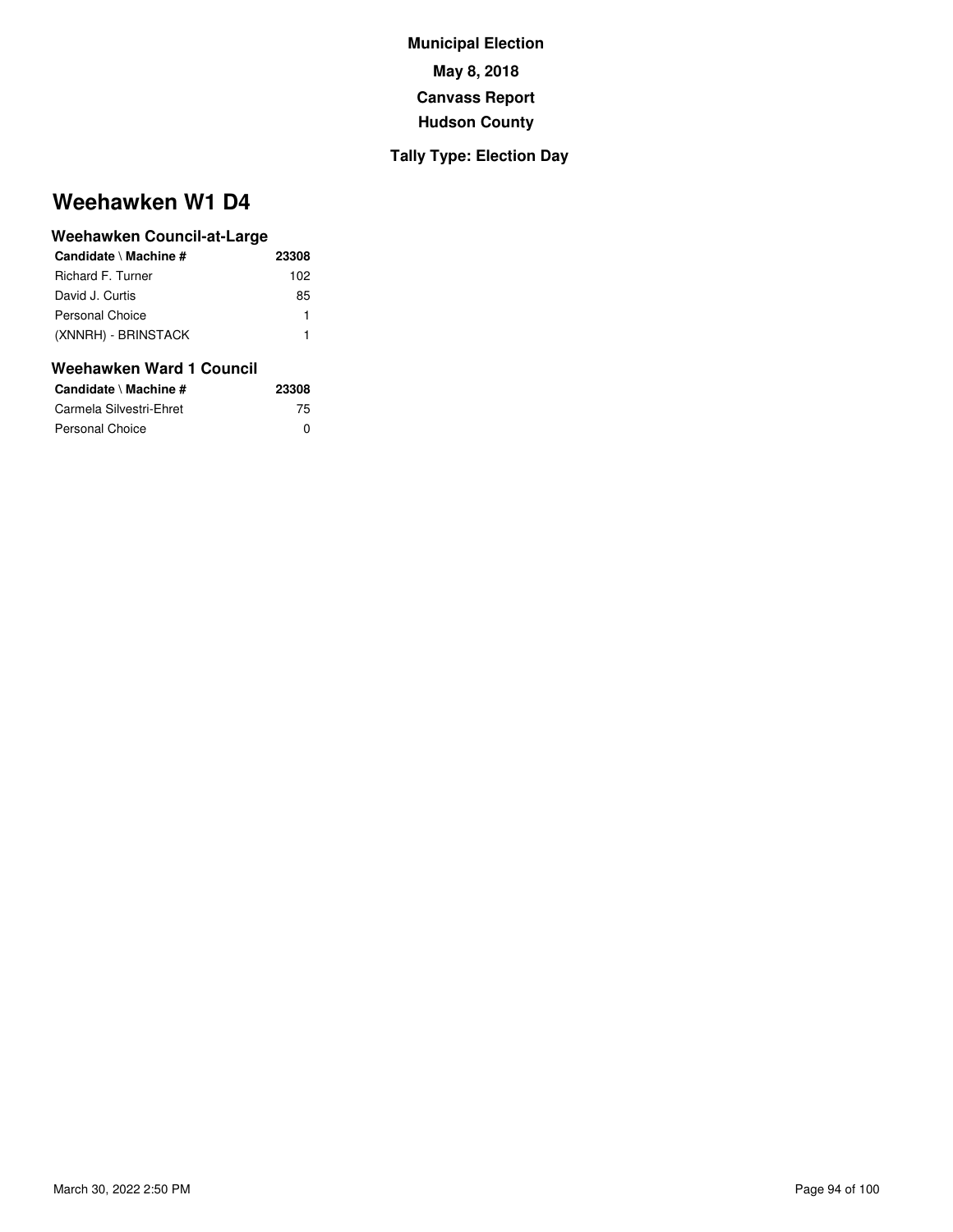#### **Tally Type: Election Day**

## **Weehawken W2 D1**

#### **Weehawken Council-at-Large**

| Candidate \ Machine # | 23309 |
|-----------------------|-------|
| Richard F. Turner     | 70    |
| David J. Curtis       | 58    |
| Personal Choice       | ŋ     |

| Candidate \ Machine #  | 23309 |
|------------------------|-------|
| Rosemary J. Lavagnino  | 60    |
| Personal Choice        | 5     |
| (XNNHC) - RYAN ROBBINS | 1     |
| (XNNHT) - RYAN ROBBINS | 1     |
| (XNNMN) - RYAN ROBBINS | 1     |
| (XNNRC) - RYAN ROBBINS | 1     |
| (XNNRF) - RYAN ROBBINS |       |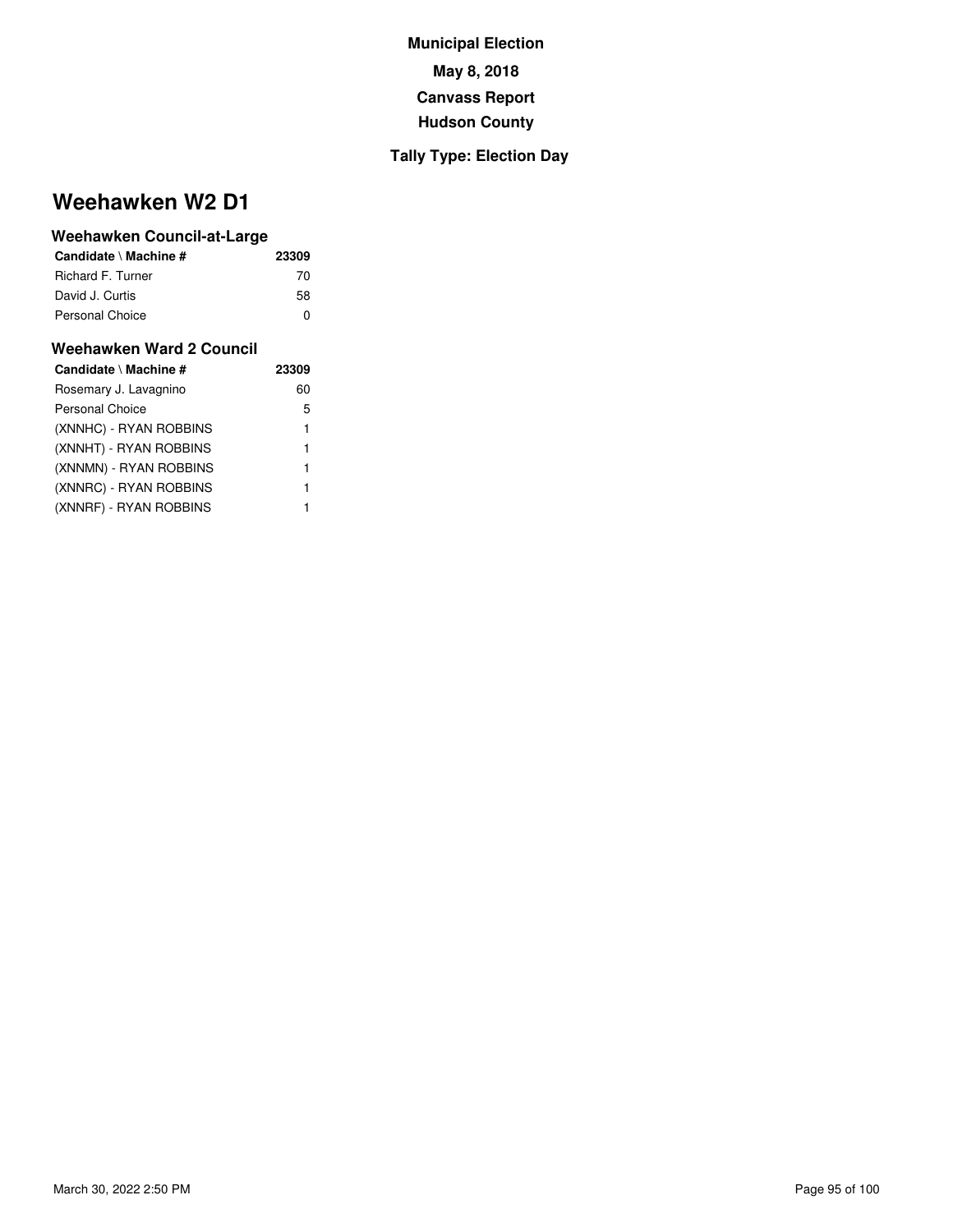#### **Tally Type: Election Day**

## **Weehawken W2 D2**

#### **Weehawken Council-at-Large**

| Candidate \ Machine #         | 23310 |
|-------------------------------|-------|
| Richard F. Turner             | 154   |
| David J. Curtis               | 131   |
| Personal Choice               | 4     |
| (XNJMN) - BILL SCHWARTZ       | 1     |
| (XNJFX) - JANET LAWRA         | 1     |
| (XNJMN) - NATALIE FURULLO     | 1     |
| (XNJFX) - TONY-MAIO JANET-LAW | 1     |

| Candidate \ Machine #  | 23310 |
|------------------------|-------|
| Rosemary J. Lavagnino  | 125   |
| <b>Personal Choice</b> | 3     |
| (XNHTJ) - LAVANGINO    | 1     |
| (XNCMM) - NO ONE       | 1     |
| (XNJMN) - RYAN ROBBINS |       |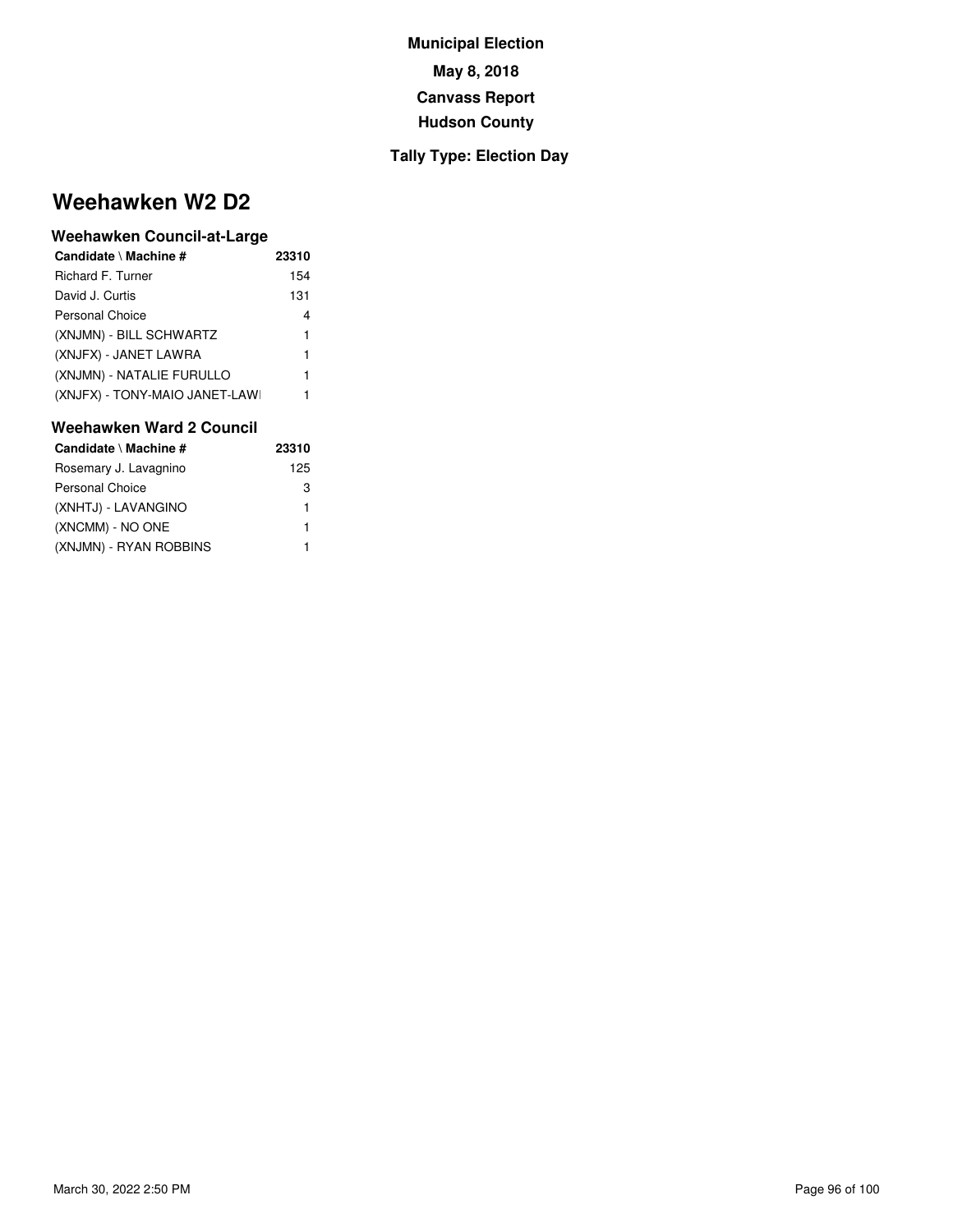#### **Tally Type: Election Day**

## **Weehawken W2 D3**

#### **Weehawken Council-at-Large**

| Candidate \ Machine #      | 23311 |
|----------------------------|-------|
| Richard F. Turner          | 154   |
| David J. Curtis            | 133   |
| Personal Choice            | 4     |
| (XNRMX) - GERALYN ABINADER | 1     |
| (XNCHR) - RYAN-ROBBINS     | 1     |
| (XNCMR) - RYAN ROBBINS     | 1     |
| (XNJMM) - RYAN ROBBINS     | 1     |

| Candidate \ Machine #  | 23311 |
|------------------------|-------|
| Rosemary J. Lavagnino  | 141   |
| <b>Personal Choice</b> | 5     |
| (XNCHR) - RYAN-ROBBINS | 1     |
| (XNCHZ) - RYAN ROBBINS | 1     |
| (XNHFM) - RYAN ROBBINS | 1     |
| (XNNHF) - RYAN ROBBINS | 1     |
| (XNRMX) - RYAN ROBBINS |       |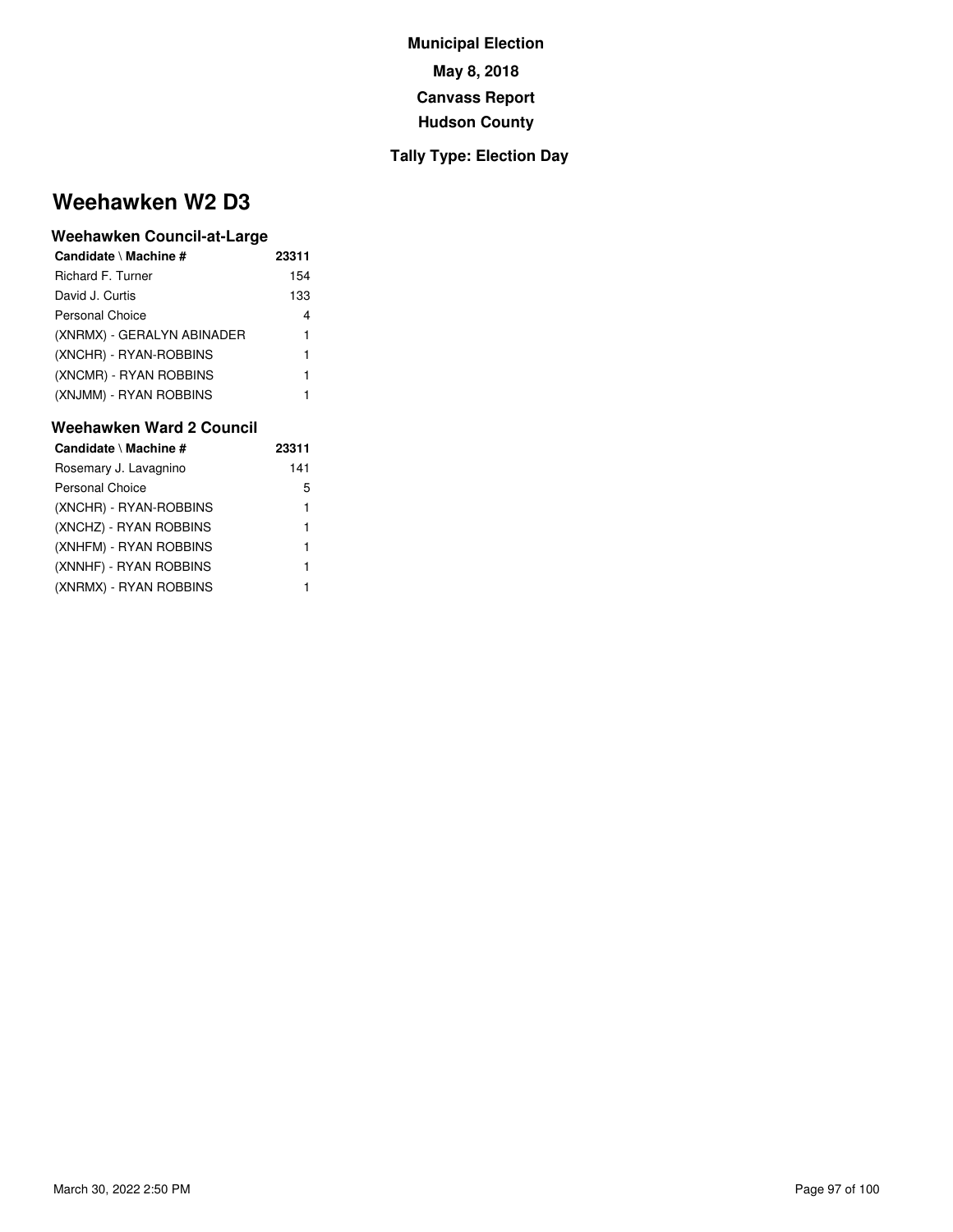#### **Tally Type: Election Day**

## **Weehawken W2 D4**

#### **Weehawken Council-at-Large**

| Candidate \ Machine #       | 23312 |
|-----------------------------|-------|
| Richard F. Turner           | 114   |
| David J. Curtis             | 104   |
| <b>Personal Choice</b>      | 6     |
| (XNCRC) - GERALYN           | 1     |
| (XNNMN) - MARY CIUFFITE     | 1     |
| (XNCCM) - RYAN ROBBINS      | 1     |
| (XNNHH) - RYAN ROBBINS      | 1     |
| (XNCRH) - SANDRA MCKENZIE   | 1     |
| (XNCJC) - WILLIE DEMONTREUX | 1     |

| Candidate \ Machine #  | 23312 |
|------------------------|-------|
| Rosemary J. Lavagnino  | 96    |
| <b>Personal Choice</b> | 6     |
| (XNCCM) - RYAN ROBBINS | 1     |
| (XNCJC) - RYAN ROBBINS | 1     |
| (XNJZC) - RYAN ROBBINS | 1     |
| (XNNCH) - RYAN ROBBINS | 1     |
| (XNNHH) - RYAN ROBBINS | 1     |
| (XNNMN) - RYAN ROBBINS | 1     |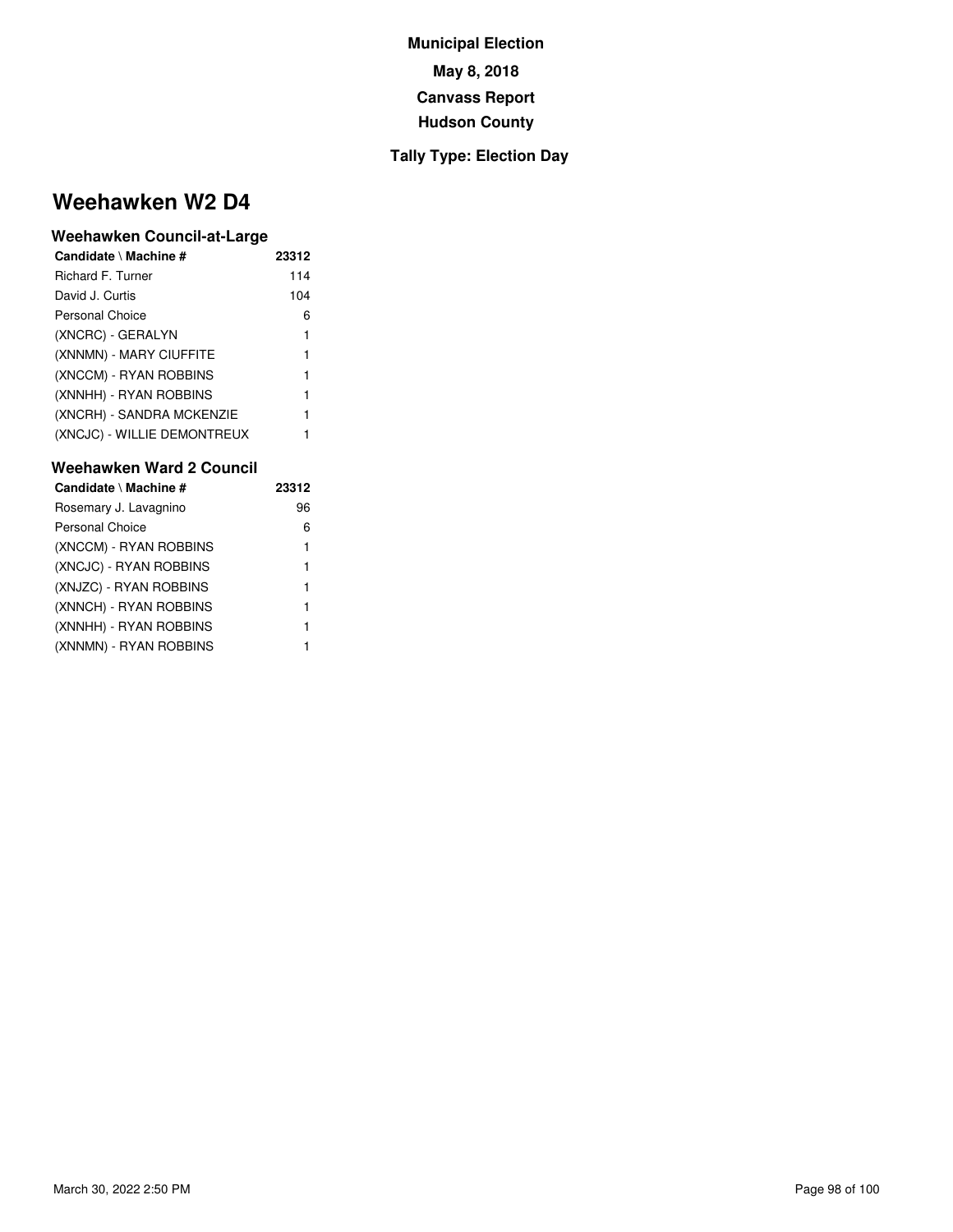#### **Tally Type: Election Day**

## **Weehawken W3 D1**

#### **Weehawken Council-at-Large**

| Candidate \ Machine #      | 23313 | 23314 |  |
|----------------------------|-------|-------|--|
| Richard F. Turner          | 212   | 0     |  |
| David J. Curtis            | 175   |       |  |
| Personal Choice            | 5     |       |  |
| (XNHTX) - GERALYN ABINADER | 1     |       |  |
| (XNRFN) - GERALYN ABINADER | 1     |       |  |
| (XNJNT) - MICKEY           | 1     |       |  |
| (XNHTX) - RYAN ROBBINS     | 1     |       |  |
| (XNRFN) - RYAN ROBBINS     |       |       |  |

| Candidate \ Machine #      | 23313 | 23314 |
|----------------------------|-------|-------|
| Raul I. Gonzalez           | 166   |       |
| <b>Personal Choice</b>     | 4     |       |
| (XNHTX) - MARY CIUFFITELLI | 1     |       |
| (XNJNT) - MARY CIUFFITELLI | 1     |       |
| (XNRFN) - MARY CIUFFITELLI | 1     |       |
| (XNNCM) - RYAN ROBBINS     |       |       |